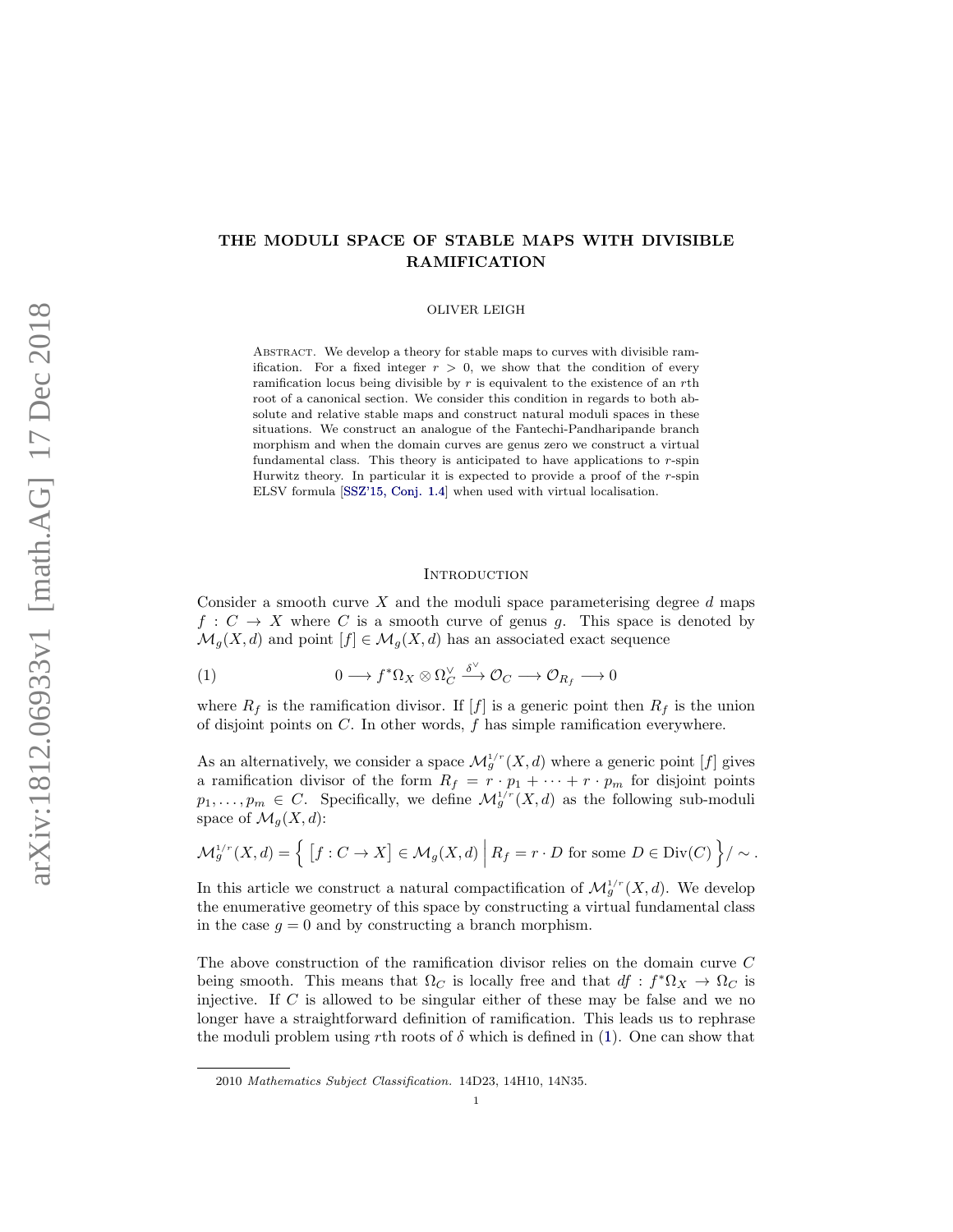$\mathcal{M}_g^{1/r}(X,d)$  is naturally isomorphic to:

$$
\left\{ [f: C \to X] \in \mathcal{M}_g(X, d) \middle| \begin{array}{c} \text{There is a line bundle } L \text{ on } C, \sigma \in H^0(L) \text{ and} \\ \text{an isom. } L^{\otimes r} \stackrel{e}{\to} \omega_C \otimes f^* \omega_X \text{ with } e(\sigma^r) = \delta. \end{array} \right\} / \sim.
$$

We now have the moduli problem in a form which can be naturally compactified. First we note that for nodal domain curves there is a natural morphism  $\Omega_C \to \omega_C$ . This is combined with the differential map  $df : f^* \Omega_X \to \Omega_C$  to obtain a morphism which we denote by

<span id="page-1-0"></span>(2) 
$$
\delta: \mathcal{O}_C \longrightarrow \omega_C \otimes f^* \omega_X^{\vee}.
$$

<span id="page-1-1"></span>**Definition 1** Denote by  $\overline{\mathcal{M}}_g^{1/r}(X, d)$  the moduli stack parameterising morphisms  $f: C \to X$  where

- (1) C is a genus q r-prestable curve (a stack such that the coarse space  $\overline{C}$  is a prestable curve, where points mapping nodes of  $\overline{C}$  are balanced r-orbifold points, and  $C^{\text{sm}} \cong \overline{C}^{\text{sm}}$ ;
- (2) f is a morphism such that the induced morphism  $\overline{f} : \overline{C} \to X$  on the course space is a stable map;
- (3) there exists a line bundle L on C, an isomorphism  $e: L^{\otimes r} \stackrel{\sim}{\to} \omega_C \otimes f^* \omega_X^{\vee}$ , and a morphism  $\sigma : \mathcal{O}_C \to L$  such that  $e(\sigma^r) = \delta$ , where  $\delta$  is defined in [\(2\)](#page-1-0).

<span id="page-1-3"></span>Remark 1 Throughout the paper we will also be considering the same moduli problem in the context of stable maps relative to a point  $x \in X$  and a partition  $\mu$ of  $d > 0$ . The moduli space of relative stable maps  $\mathcal{M}_q(X, \mu)$  generically parameterises maps where the pre-image of  $x$  is smooth and locally has monodromy given by  $\mu$ . We will leave the specifics of this moduli problem until section [1.1,](#page-4-0) however all of the following results will hold when  $\overline{\mathcal{M}}_g^{1/r}(X, d)$  is replaced by  $\overline{\mathcal{M}}_g^{1/r}(X, \mu)$ , and  $2g - 2 - d(2g_X - 2)$  is replaced by  $2g - 2 + l(\mu) + |\mu|(1 - 2g_X)$ .

Remark 2 The r-prestable curves in definition [1](#page-1-1) arise naturally when taking rth roots of line bundles on nodal curves [\[AJ,](#page-27-1) [Ch1\]](#page-27-2). We review this in section [1.3.](#page-8-0)

<span id="page-1-2"></span>**Theorem A**  $\overline{\mathcal{M}}_g^{1/r}(X,d)$  is a proper DM stack. It is non-empty only when r divides  $2g - 2 - d(2g<sub>X</sub> - 2)$ . The natural forgetful map

$$
\chi: \overline{\mathcal{M}}_g^{1/r}(X,d) \longrightarrow \overline{\mathcal{M}}_g(X,d)
$$

is both flat and of relative dimension 0 onto its image. It is an immersion when restricted to  $\mathcal{M}_g^{1/r}(X,d)$ .

The image of  $\chi$  has an explicit point-theoretic description. Let  $f: C \to X$  be a stable map and consider the locus in C where f is not étale. Following  $[V, GV]$  $[V, GV]$  $[V, GV]$  a connected component of this locus is called a special locus. A special locus will be one of the following:

- (a) A smooth point of C where f is locally of the form  $z \mapsto z^{a+1}$  with  $a \in \mathbb{N}$ .
- (b) A node of C such that on each branch f is locally like  $z \mapsto z^{a_i}$  with  $a_i \in \mathbb{N}$ .
- (c) A genus  $g'$  component B of C where  $f|_B$  is constant and on the branches of C meeting B the map f is locally of the form  $z \mapsto z^{a_i}$  with  $a_i \in \mathbb{N}$ .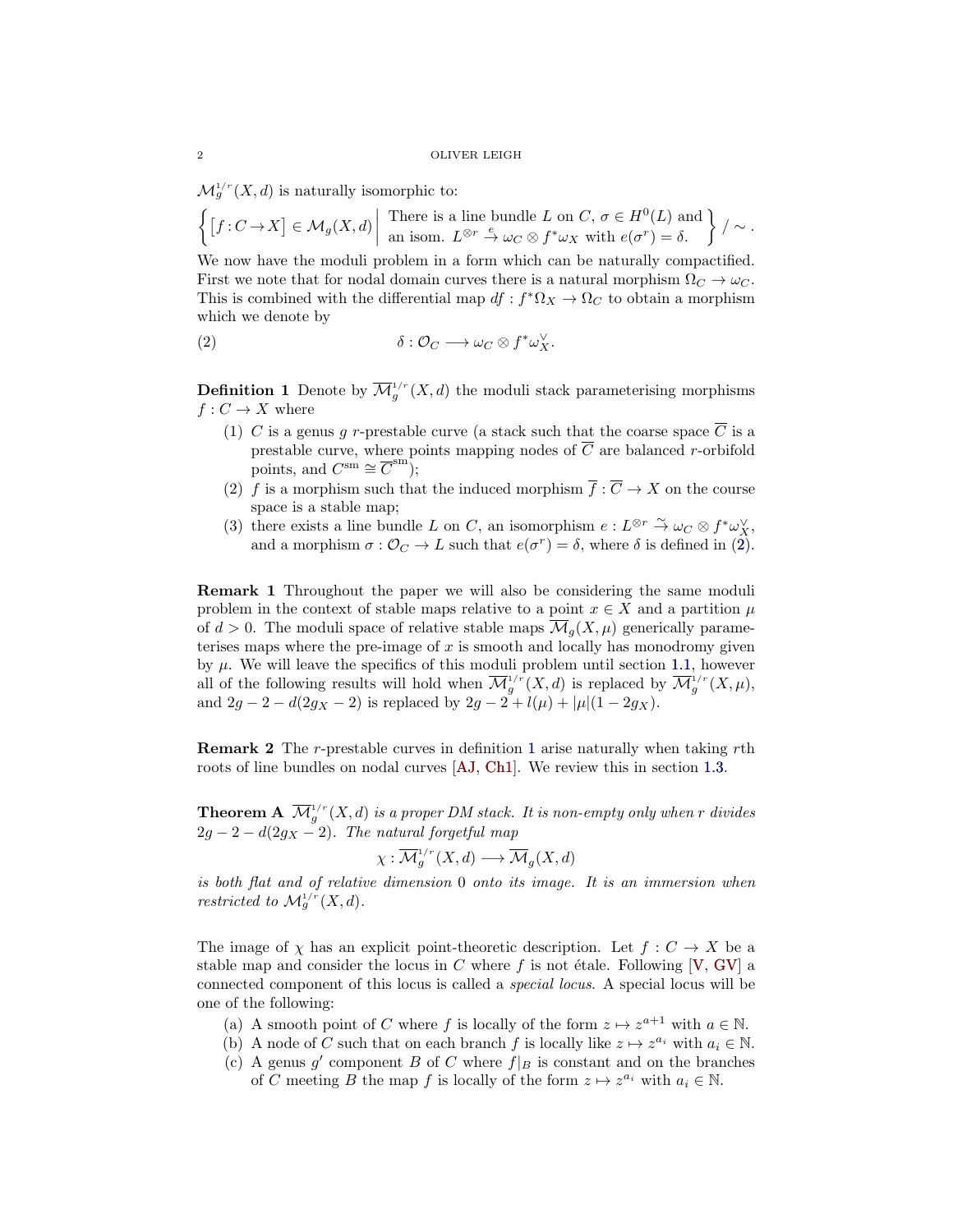

FIGURE 1. Loci with ramification order 3. (a) A smooth point where the map is locally like  $z \mapsto z^{3+1}$ . (b) A node where the map is locally like  $z \mapsto z^2$  on one branch and  $z \mapsto z$  on the other. (c) A genus one component meeting its complement at a node, where the map is constant on the sub-curve and locally like  $z \mapsto z^2$  on the complement.

Note that a slightly different definition is used for the relative case (see remark [3.3.1\)](#page-19-0). Now, following  $[V, GV]$  $[V, GV]$  $[V, GV]$  again, we define a *ramification order* (or sometimes simply  $order$ ) for each type of special locus by:

(a) a. (b) 
$$
a_1 + a_2
$$
. (c)  $2g' - 2 + \sum (a_i + 1)$ .

This gives us an extended concept of ramification. There is also an extended concept of branching constructed in [\[FP\]](#page-27-4) which agrees with the ramification order assigned to special loci. Specifically there is a well defined morphism of stacks which agrees with the classical definition of branching on the smooth locus:

$$
br: \mathcal{M}_g(X,d) \longrightarrow \text{Sym}^{2g-2-d(2g_X-2)}X.
$$

<span id="page-2-0"></span>**Theorem B** The objects is  $\overline{\mathcal{M}}_g^{1/r}(X,d)$  have the following ramification and branching properties:

<span id="page-2-1"></span>(1) The closed points in the image of  $\tau : \overline{\mathcal{M}}_g^{1/r}(X,d) \longrightarrow \overline{\mathcal{M}}_g(X,d)$  are the closed points of  $\overline{\mathcal{M}}_g(X,d)$  with the property:

"Every special locus of the associated map has order divisible by r".

(2) There is a morphism of stacks

$$
\texttt{br}: \overline{\mathcal{M}}_g^{1/r}(X, d) \longrightarrow \text{Sym}^{\frac{1}{r}(2g-2-d(2g_X-2))}X
$$

that commutes with the branch morphism of [\[FP\]](#page-27-4) via the diagram

$$
\overline{\mathcal{M}}_g^{1/r}(X, d) \xrightarrow{\text{br}} \text{Sym}^{\frac{1}{r}(2g-2-d(2g_X-2))} X
$$

$$
\times \downarrow \qquad \qquad \downarrow \Delta
$$

$$
\overline{\mathcal{M}}_g(X, d) \xrightarrow{\text{br}} \text{Sym}^{2g-2-d(2g_X-2)} X
$$
  
where  $\Delta$  is defined by  $\sum_i x_i \mapsto \sum_i rx_i$ .

Just like for regular stable maps  $\overline{\mathcal{M}}_g(X,d)$ , the smooth-domain locus  $\mathcal{M}_g^{1/r}(X,d)$ can be empty while  $\overline{\mathcal{M}}_g^{1/r}(X,d)$  is non-empty. For explicit examples consider degree one maps to  $\mathbb{P}^1$  with  $g > 0$ .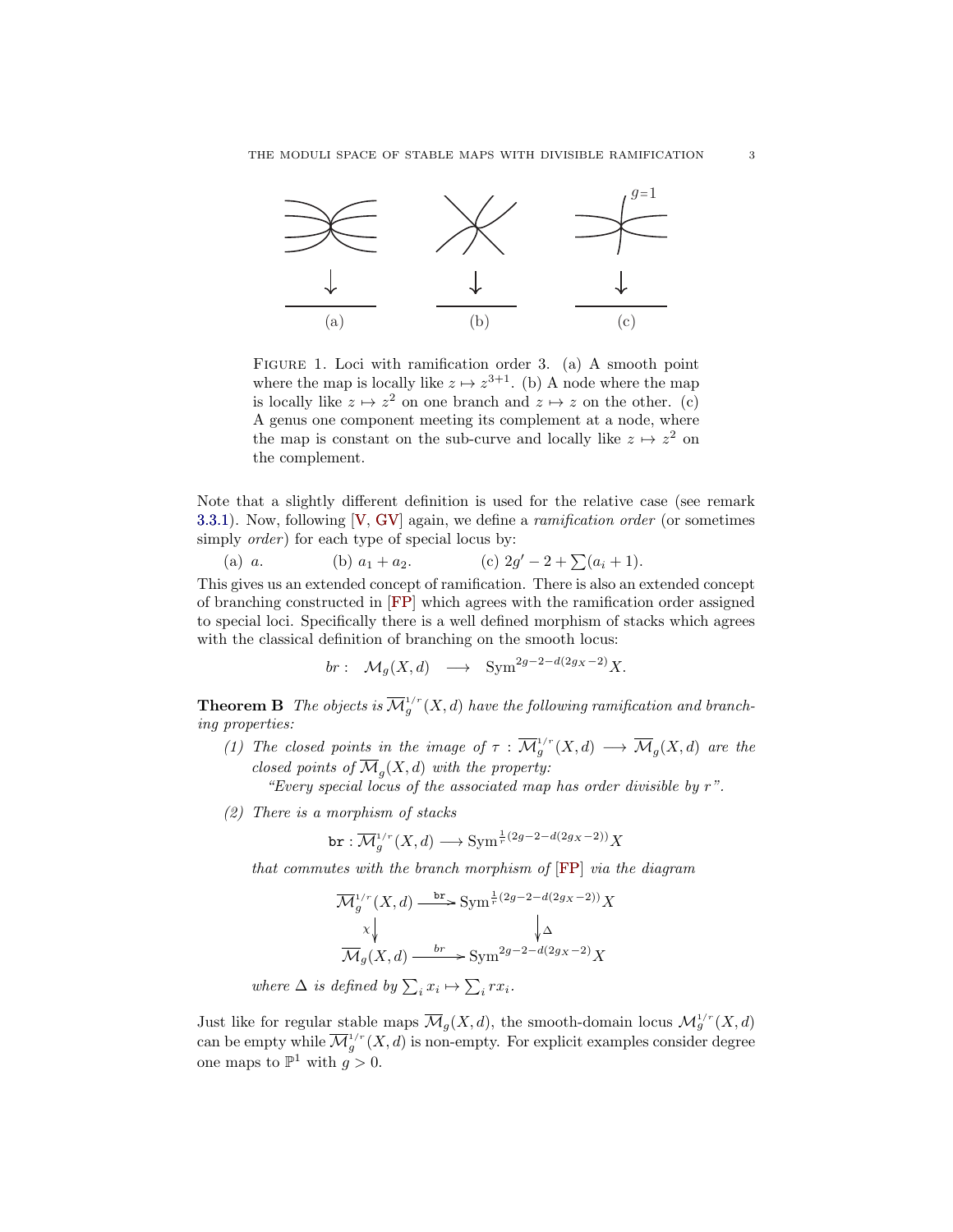The properties of  $\overline{\mathcal{M}}_g^{1/r}(X,d)$  can be quite different to those of  $\overline{\mathcal{M}}_g(X,d)$ . For example, if we consider genus zero domains we have that  $\overline{\mathcal{M}}_0(X, d)$  is smooth, but in general  $\overline{\mathcal{M}}_0^{1/r}(X,d)$  is not. An explicit example of this is  $\overline{\mathcal{M}}_0^{1/3}(\mathbb{P}^1,4)$ , which is not smooth as it contains components of dimensions 2 and 3. However, we do have the existence of a virtual fundamental class for  $q = 0$ .

<span id="page-3-0"></span>**Theorem C**  $\overline{\mathcal{M}}_0^{1/r}(\mathbb{P}^1, d)$  has a natural perfect obstruction theory giving a virtual fundamental class of dimension  $\frac{1}{r}(2d-2) = \frac{1}{r} \text{virdim}(\overline{\mathcal{M}}_0(\mathbb{P}^1, d)).$ 

The moduli space  $\overline{\mathcal{M}}_g^{1/r}(\mathbb{P}^1,\mu)$  has expected applications to r-spin Hurwitz theory. For example, in genus 0 using both theorems [B](#page-2-0) and [C](#page-3-0) we have the following natural intersection

<span id="page-3-1"></span>(3) 
$$
\int_{\left[\overline{\mathcal{M}}_0^{1/r}(\mathbb{P}^1,\mu)\right]^{\text{vir}}} \mathsf{br}^* H^{\frac{1}{r}(l(\mu)+|\mu|-2)}
$$

where H is the hyperplane class in  $\text{Sym}^{\frac{1}{r}(l(\mu)+|\mu|-2)}\mathbb{P}^1 \cong \mathbb{P}^{\frac{1}{r}(l(\mu)+|\mu|-2)}$ . This is a direct analogue of the characterisation of simple Hurwitz numbers given in [\[FP,](#page-27-4) Prop. 2]. This was the first step towards a proof via virtual localisation of the ELSV formula. After applying the virtual localisation techniques of [\[GP\]](#page-27-5), [\(3\)](#page-3-1) is expected to be related to the r-ELSV formula of [\[SSZ,](#page-27-6) [BKLPS\]](#page-27-7).

In the case where  $r = l(\mu) + |\mu| - 2$  the space  $\overline{\mathcal{M}}_0^{1/r}(\mathbb{P}^1, \mu)$  has virtual dimension 1. These spaces are characterised by having exactly one free special locus of order r. In this situation the intersections given in [\(3\)](#page-3-1) are expected to have a direct relation to the completion coefficients and one-point invariants of [\[OP\]](#page-27-8):

$$
\int_{[\overline{\mathcal{M}}_{0,1}(\mathbb{P}^1,\mu)]^{\mathrm{vir}}} \psi_1^r ev_1^*[pt].
$$

The paper is structured as follows:

Section [1:](#page-4-1) Review the necessary theory of stable maps, r-prestable curves and line bundles on twisted curves required for the construction of  $\overline{\mathcal{M}}_g^{1/r}(X, d)$  and its relative version.

Section [2:](#page-10-0) Extend the theory of roots of line bundles to the space of stable maps, construct the moduli space  $\overline{\mathcal{M}}_g^{1/r}(X,d)$  and then prove theorem [A.](#page-1-2)

**Section [3:](#page-14-0)** Consider properties of  $\overline{\mathcal{M}}_g^{1/r}(X,d)$  related to branching and ramification while proving theorem [B.](#page-2-0)

**Section [4:](#page-20-0)** Consider the cotangent complex of  $\overline{\mathcal{M}}_g^{1/r}(X, d)$  and related properties while proving theorem [C.](#page-3-0)

Conventions All stacks and schemes and schemes are over C. By local picture we will mean the following. Let  $f : X \to Y$  and  $g : U \to V$  be morphisms of stacks. The local picture of f at  $x \in X$  is the same as the local picture of q at  $u \in U$  if:

• There is an isomorphism between the strict henselization  $f^{\text{sh}} : X^{\text{sh}} \to Y^{\text{sh}}$ of f at x and the strict henselization  $g^{\text{sh}} : U^{\text{sh}} \to V^{\text{sh}}$  of g at u.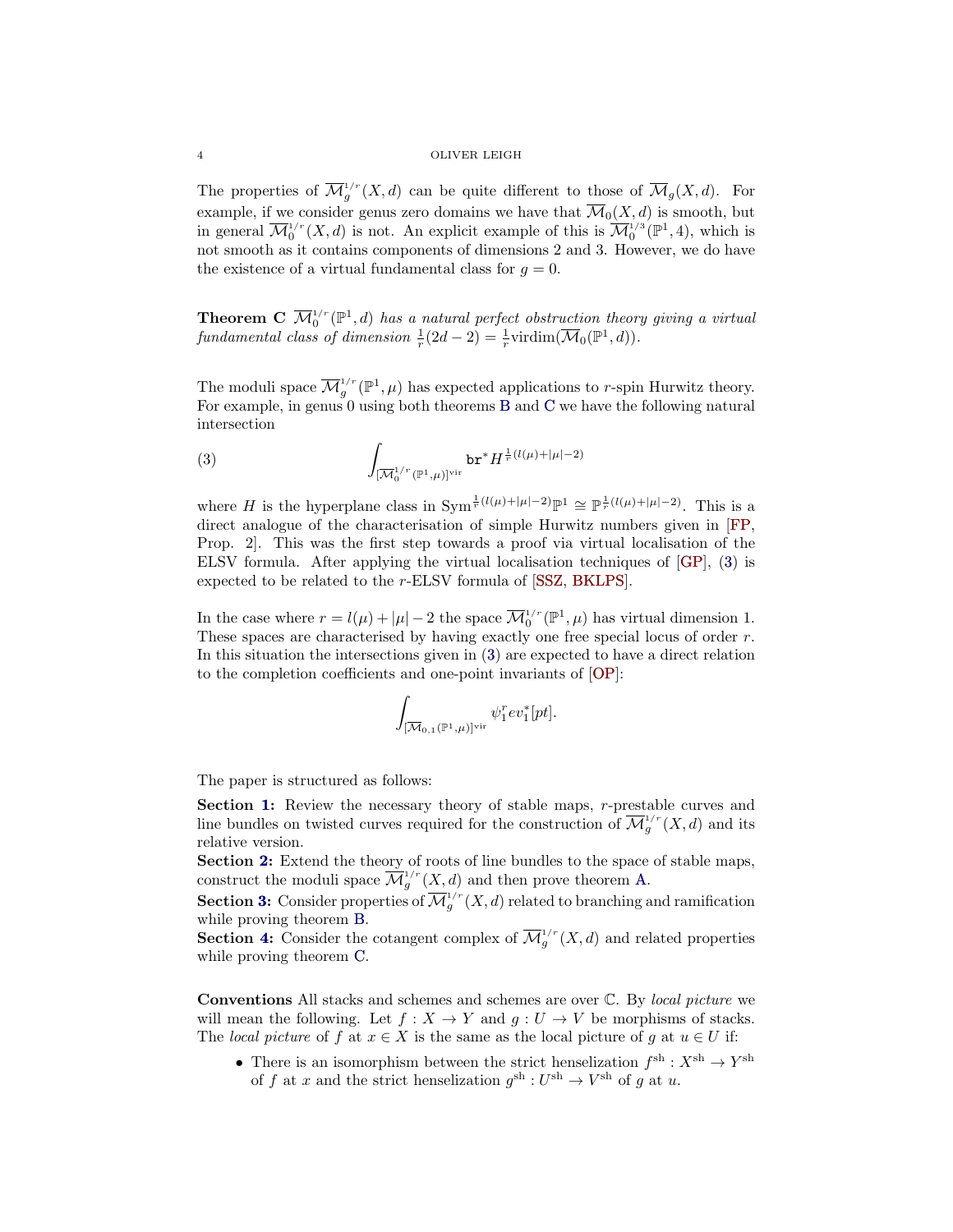Throughout the paper we will consider both absolute and relative stable maps. The theory will be similar so we introduce the following simplifying notation.

## <span id="page-4-2"></span>Notation:

- M is either  $\overline{\mathcal{M}}_q(X,d)$  or  $\overline{\mathcal{M}}_q(X,\mu)$  for  $g\geq 0$ ,  $d>0$  and  $\mu$  a partition of d.
- $\bullet \ \ \mathcal{C} \rightarrow \mathcal{M}$  be the associated universal curve.
- If M is  $\overline{\mathcal{M}}_g(X,d)$  (resp.  $\overline{\mathcal{M}}_g(X,\mu)$ ) then  $\mathfrak{M}$  is  $\mathfrak{M}_g$  (resp.  $\mathfrak{M}_{g,l(\mu)}$ ).
- The expected number of order  $r$  special loci in the generic case is denoted by m. When  $\mathcal{M} = \overline{\mathcal{M}}_g(X, d)$  we have  $m = \frac{1}{r}(2g - 2 - d(2g_X - 2))$  and when  $\mathcal{M} = \overline{\mathcal{M}}_g(X,\mu)$  we have  $m = \frac{1}{r}(2g - 2 + l(\mu) + |\mu|(1 - 2g_X)).$
- Whenever we introduce a new related space, the notation will carry through to the original spaces. For  $\overline{\mathcal{M}}_g(X,\mu)$  the two key spaces are:

$$
- \mathcal{M}^{[r]} = \overline{\mathcal{M}}_g^{[r]}(X,\mu) \text{ and } \mathcal{C}^{[r]} = \overline{\mathcal{C}}_g^{[r]}(X,\mu) \text{ defined in 2.1.3.}
$$

- 
$$
\mathcal{M}^{[\frac{1}{r}]} = \overline{\mathcal{M}}_g^{[1/r]}(X,\mu)
$$
 and  $\mathcal{C}^{[\frac{1}{r}]} = \overline{\mathcal{C}}_g^{[1/r]}(X,\mu)$  are defined in 2.3.1.3.

And the associated spaces are:

 $-\mathcal{M}^r = \overline{\mathcal{M}}_a^r$  $\int_{g}^{r}(X,\mu)$  and  $\mathcal{C}^{r}=\overline{\mathcal{C}}_{g}^{r}$  $g(X,\mu)$  defined in [2.1.](#page-11-1)  $-\mathcal{M}^{\frac{1}{r},\mathcal{E}} = \overline{\mathcal{M}}_g^{\frac{1}{r},\mathcal{E}}(X,\mu)$  and  $\mathcal{C}^{\frac{1}{r},\mathcal{E}} = \overline{\mathcal{C}}_g^{\frac{1}{r},\mathcal{E}}(X,\mu)$  are defined in [2.1.1.](#page-11-2)  $-\mathcal{M}^{\frac{1}{r}} = \overline{\mathcal{M}}_g^{1/r}(X,\mu)$  and  $\mathcal{C}^{1/r} = \overline{\mathcal{C}}_g^{1/r}(X,\mu)$  are defined in [2.3.1.](#page-13-0)[1.](#page-13-1)

Acknowledgements: I would like to thank Jim Bryan and Paul Norbury for their knowledge, wisdom and support. I would also like to thank Kai Behrend, Emily Clader, Barbara Fantechi, Felix Janda, Martijn Kool, Georg Oberdieck, Jørgen Rennemo, and Dustin Ross for very helpful conversations.

Parts of this paper were completed during visits to the Max Planck Institute for Mathematics, Ludwig Maximilian University of Munich, the Bernoulli Center, and the Henri Poincaré Institute. I would like to thank them for providing stimulating and welcoming work environments.

## 1. Review of Stable Maps and r-Stable Curves

<span id="page-4-1"></span><span id="page-4-0"></span>1.1. Stable Maps and Relative Stable Maps. For the rest of this article we will set X to be a non-singular curve. Recall that a stable map  $f: C \to X$  is a degree  $d$  morphism from a genus  $g$  prestable curve to  $X$  which has no infinitesimal automorphisms. We denote by  $\overline{\mathcal{M}}_q(X,d)$  the moduli stack of these objects. Specifically this is the groupoid containing the objects:

$$
\xi = (\pi : C \to S, f : C \to X)
$$

where  $\pi$  is a proper flat morphism and for each geometric point  $p \in S$  we have  $f_p: C_p \to X$  is a degree d genus g stable map to X. A morphism  $\xi_1 \to \xi_2$  in  $\overline{\mathcal{M}}_g(X,d)$  between objects  $\xi_i = (\pi_i : C_i \to S_i, f_i : C_i \to X)$  is a commutative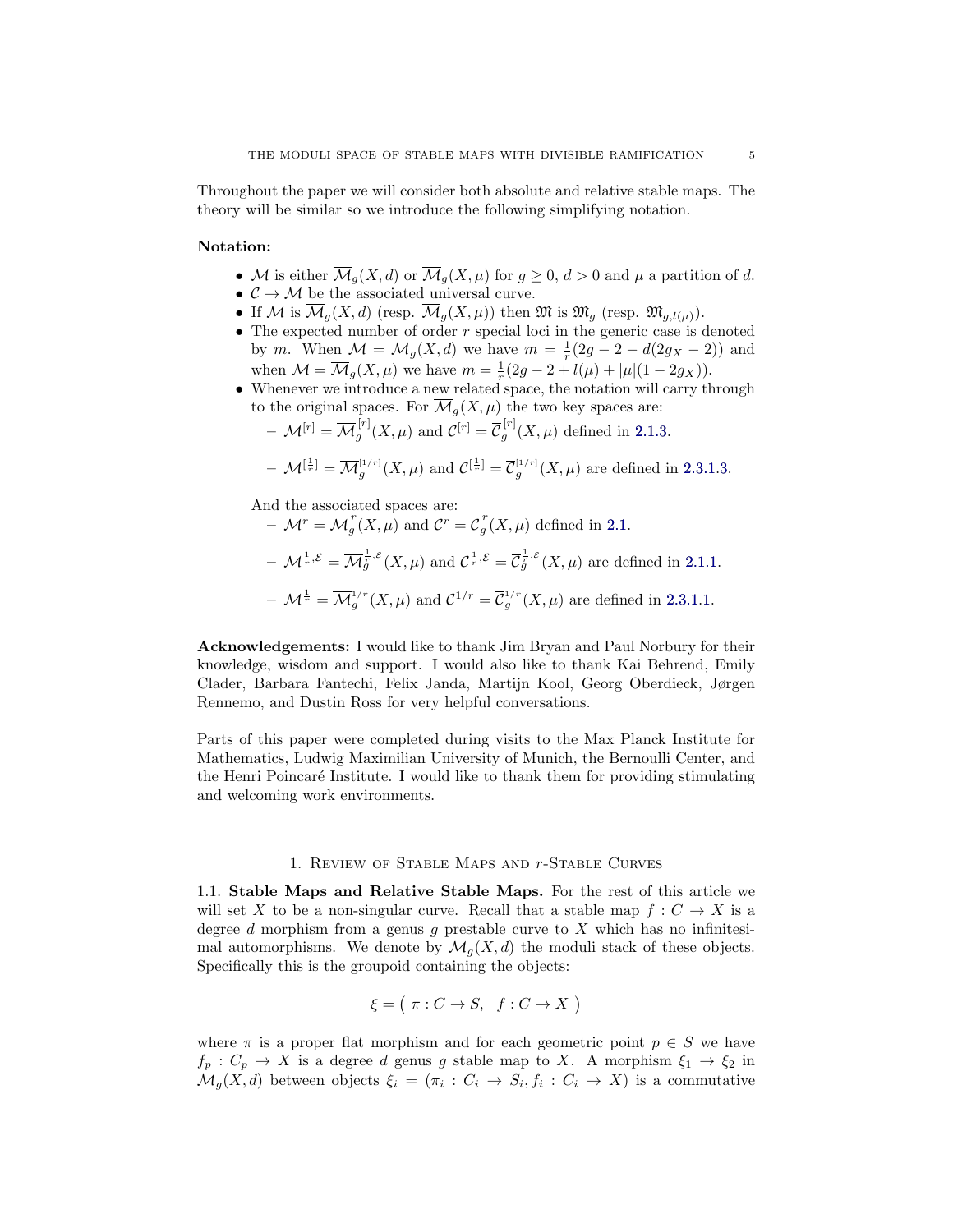diagram where the left square is cartesian:

$$
S_1 \stackrel{\pi_1}{\underset{\smile}{\longleftarrow}} C_1 \stackrel{f_1}{\underset{\smile}{\longrightarrow}} X
$$
  

$$
\downarrow \quad \downarrow \quad \downarrow \quad \downarrow
$$
  

$$
S_2 \stackrel{\pi_2}{\underset{\smile}{\longleftarrow}} C_2 \stackrel{f_2}{\underset{\smile}{\longrightarrow}} X
$$

Let x be a geometric point of X and  $\mu$  a partition of  $d > 0$ . As we mentioned in remark [1,](#page-1-3) we will also be considering the moduli problem in the case of stable maps relative to  $(x, \mu)$ . We use the algebro-geometric definition of this moduli space and its obstruction theory provided in [\[L1,](#page-27-9) [L2\]](#page-27-10).

The goal of relative stable maps is to parameterise maps where the pre-image of  $x$ lies in the smooth locus of C and where the map has monodromy given by  $\mu$  locally above x. However, this condition will not give a compact space. The solution provided in [\[L1\]](#page-27-9) is to allow the target to degenerate in a controlled manner by allowing X sprout a chain of  $\mathbb{P}^1$ 's.

Specifically we can define the *n*th degeneration  $X[i]$  inductively from  $X[0] := X$ by:

- $X[i+1]$  is given by the union  $X[i] \cup \mathbb{P}^1$  meeting at a node  $n_{i+1}$ .
- The node  $n_1$  is at  $x \in X$ . For  $i > 0$  the node  $n_{i+1}$  is in the *i*th component of  $X[i + 1]$ , i.e. the node is not in  $X[i - 1] \subset X[i + 1]$ .

Then a *degenerated target* is a pair  $(T, t)$  where  $T = X[i]$  for some  $i \geq 0$  and t is a geometric point in the smooth locus of ith component of T.

A genus g stable map to X relative to  $(\mu, x)$  is given by

$$
\left(h:C\longrightarrow T,\ p:T\longrightarrow X,\ q_1,\ldots,q_{l(\mu)}\right)
$$

where  $(C, q_i)$  is a  $l(\mu)$ -marked prestable curve, h is a genus g stable map sending  $q_i$  to t and p is a morphism sending t to x such that:

- (1) There is an equality of divisors on C given by  $h^{-1}(t) = \sum \mu_i q_i$ .
- (2) We have  $p|_X$  is an isomorphism and  $p|_{T\setminus X}: T\setminus X \to \{x\}$  is constant.
- (3) The pre-image of each node n of T is a union of nodes of C. At any such node  $n'$  of C, the two branches of  $n'$  map to the two branches of n, and their orders of branching are the same.
- (4) The data has finitely many automorphisms (Recall, an automorphism is a a pair of isomorphisms  $a: C \to C$  and  $b: T \to T$  taking  $q_i$  to  $q_i$  and t to t such that  $h \circ a = b \circ h$  and  $p = p \circ b$ ).

We denote by  $\overline{\mathcal{M}}_q(X,\mu)$  the moduli stack of genus g stable maps relative to  $(\mu, x)$ . This is the groupoid containing the objects:

$$
\xi = \begin{pmatrix} C & T \\ \pi \sqrt{\xi} a_i, \dots, \pi' \sqrt{\xi} t, \dots, h : C \to T, \quad p : T \to X \end{pmatrix}
$$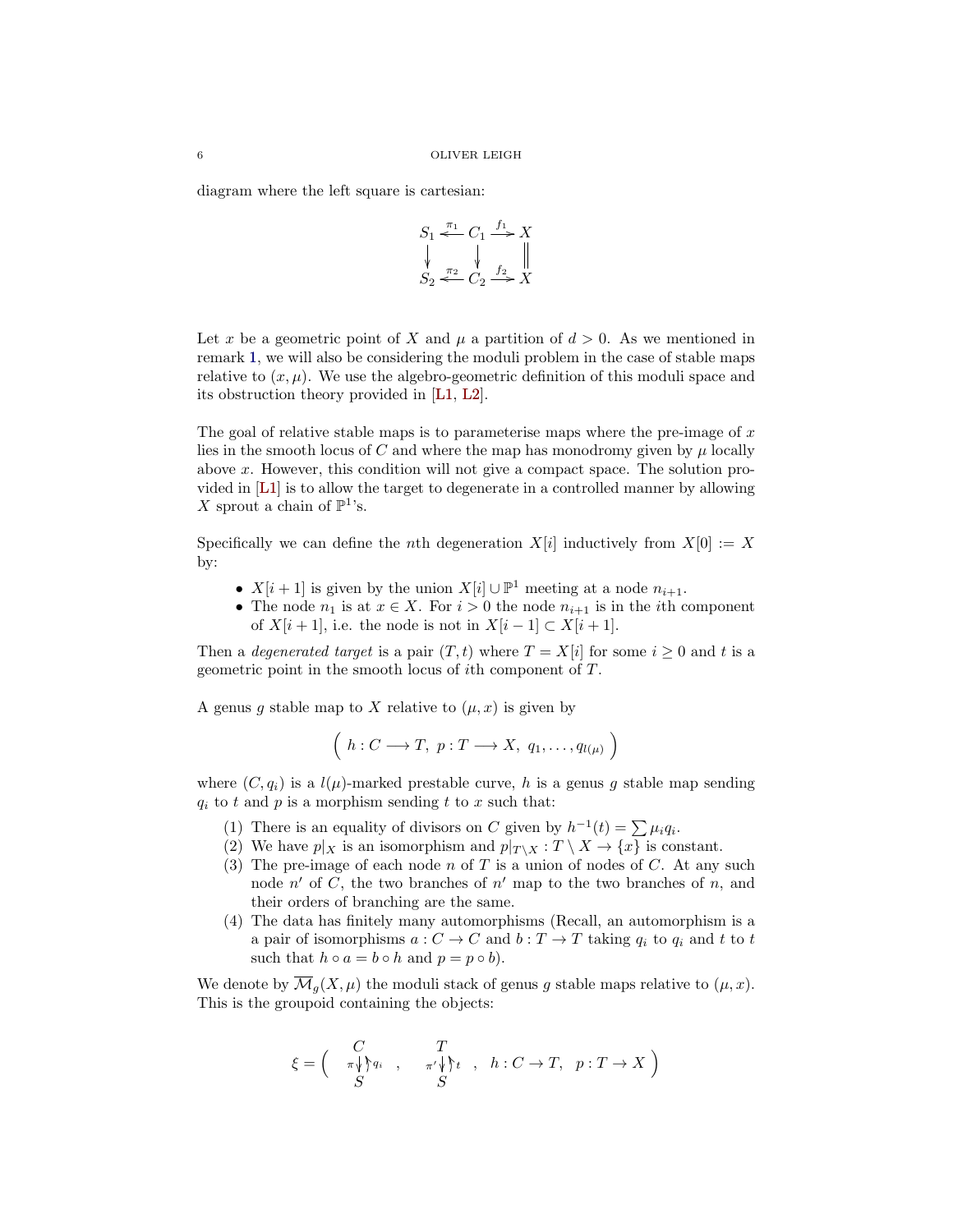where  $\pi$  and  $\pi'$  are flat proper morphisms, h is a morphism over S and for each geometric point  $z \in S$  we have  $\xi_z$  is a genus g stable map relative to  $(\mu, x)$ . Furthermore, we require that in a neighbourhood of a node of  $C_z$  mapping to a singularity of  $T_z$  we can choose étale-local coordinates on  $S$ ,  $C$  and  $T$  with charts of the form Spec R, Spec  $R[u, v]/(uv - a)$  and Spec  $R[x, y]/(xy - b)$  respectively such that the map is of the form  $x \mapsto \alpha u^k$  and  $y \mapsto \alpha v^k$  with  $\alpha$  and  $\beta$  units. A morphism  $\xi_1 \to \xi_2$ in  $\mathcal{M}_q(X,\mu)$  between two appropriately label objects is a pair of cartesian diagrams

$$
C_1 \xrightarrow{\alpha'} C_2
$$
  
\n
$$
\pi_1 \downarrow \qquad \qquad \downarrow \pi_2
$$
  
\n
$$
S_1 \xrightarrow{\alpha} S_2
$$
  
\n
$$
S_1 \xrightarrow{\beta} S_2
$$
  
\n
$$
S_1 \xrightarrow{b} S_2
$$

that are compatible with the other data (i.e. we have  $a' \circ q_{1,i} = q_{2,i} \circ a, b' \circ t_1 = t_2 \circ b$ ,  $b' \circ h_1 = h_2 \circ a'$  and  $p_1 = p_2 \circ b'$ .

<span id="page-6-2"></span>1.2. The Canonical Ramification Section. As we saw in the introduction, for a moduli point  $[f] \in \overline{\mathcal{M}}_q(X,d)$  we have two natural morphisms

<span id="page-6-0"></span>(4) 
$$
f^* \omega_X \longrightarrow \Omega_C
$$
 and  $\Omega_C \longrightarrow \omega C$ 

which we can combine into a single morphism  $\delta: \mathcal{O}_C \to \omega_C \otimes f^* \omega_X^{\vee}$ . This morphism reflects the ramification properties of  $f$  which we will see in section [3.](#page-14-0) Hence, we will call the bundle  $\omega_C \otimes f^* \omega_X^{\vee}$  the ramification bundle of  $f$ .

Considering the universal curve  $\pi : \overline{\mathcal{C}}_q(X,d) \to \overline{\mathcal{M}}_q(X,d)$ . The above construction still hold for the universal stable map  $f : \overline{\mathcal{C}}_g(X, d) \to X$ . We then have a universal section

<span id="page-6-1"></span>
$$
\delta: \mathcal{O}_{\overline{C}_g(X,d)} \longrightarrow \overline{\mathcal{R}}
$$

where we have denoted the universal ramification bundle  $\overline{\mathcal{R}} := \omega_{\boldsymbol{\pi}} \otimes \boldsymbol{f}^* \omega_X^{\vee}$ .

For above case of stable maps we are interested in a subspace where a generic point  $[f]$  corresponds to a map f with a ramification divisor of the form  $R_f =$  $r \cdot z_1 + \cdots + r \cdot z_m$  for disjoint points  $z_1, \ldots, z_m$ . However, the key concept of relative stable maps is that the ramification above a fixed point is determined by a given divisor. The ramification is allowed to be free elsewhere.

Hence for the relative case we will be interested in a subspace of  $\mathcal{M}_q(X,\mu)$  where a generic  $|f|$  corresponds to a map f with a ramification divisor of the form:

$$
R_f = D_\mu + r \cdot z_1 + \dots + r \cdot z_m
$$

where  $D_{\mu} = \sum_{i} (\mu_i - 1) q_i$  is the ramification divisor supported at the points  $q_i$ mapping to  $x \in X$ . So, we are interested in taking rth roots of a section of the bundle  $\omega_C \otimes f^* \omega_X^{\vee} \otimes \mathcal{O}_C(-D_\mu) \cong \omega_C^{\log} \otimes f^* (\omega_X^{\log})^{\vee}$ . The situation is slightly more complicated because of the possibility of a degenerated target. So we consider a general genus g stable map to X relative to  $(\mu, x)$  over S:

$$
\xi = \begin{pmatrix} C & T \\ \pi \sqrt{2} q_i & , & \pi' \sqrt{2} t \\ S & S & S \end{pmatrix}, \quad h: C \to T, \quad p: T \to X \text{ }.
$$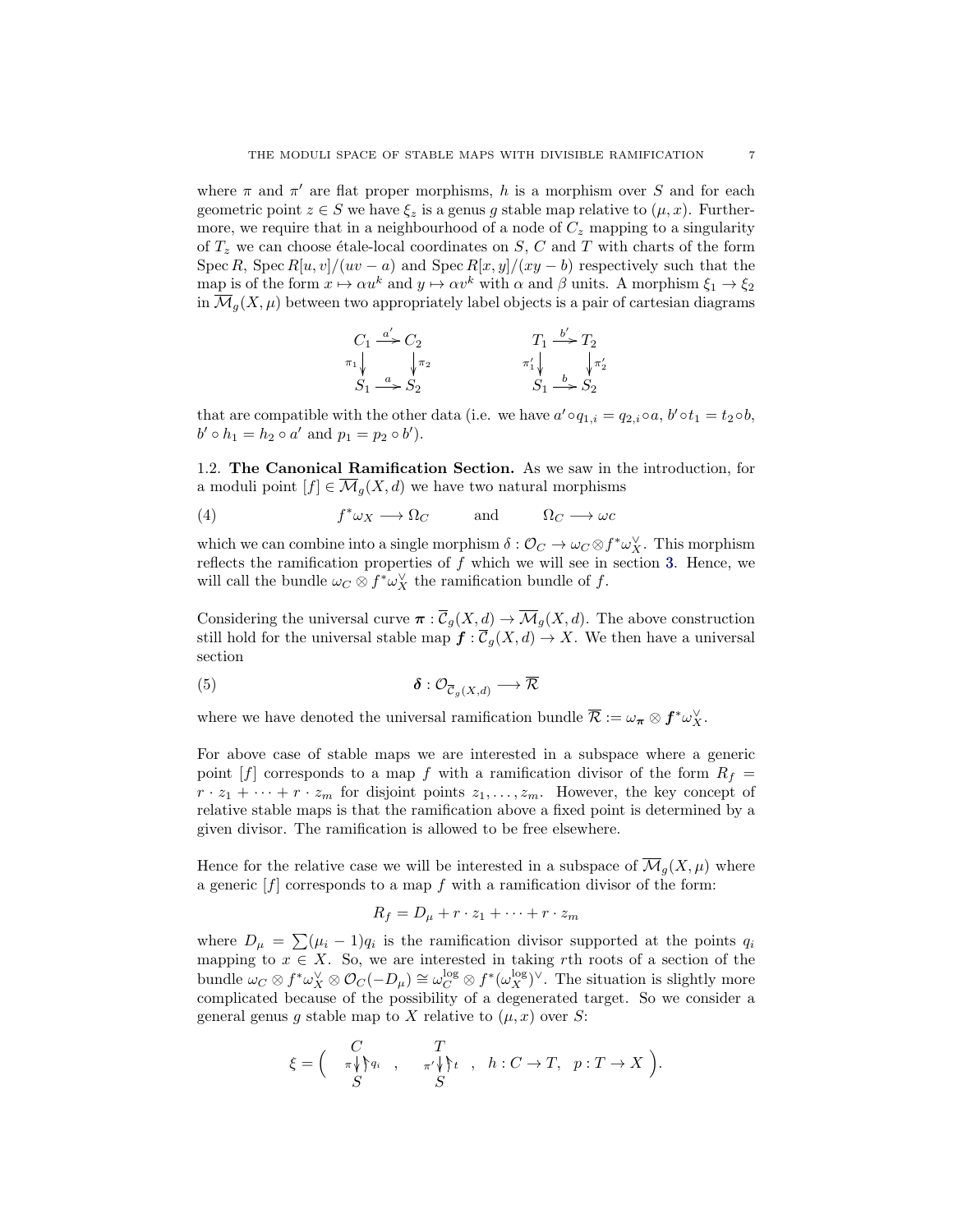Now, letting  $q = q_1 + \cdots + q_{l(\mu)}$ , we have three line bundles which we are interested in:

$$
\omega_{C/S}^{\log} = \omega_{C/S}(q), \qquad \omega_{T/S}^{\log} = \omega_{T/S}(t) \quad \text{and} \quad \omega_X^{\log} = \omega_X(x)
$$

and we make choices of morphisms defining the divisors  $q$ ,  $t$  and  $x$  respectively:

<span id="page-7-1"></span>(6)  $D_q: \mathcal{O}_C(-q) \to \mathcal{O}_C$ ,  $D_t: \mathcal{O}_T(-t) \to \mathcal{O}_T$  and  $D_x: \mathcal{O}_X(-x) \to \mathcal{O}_X$ .

Now there is a unique choice of isomorphism  $p^* \omega_X^{\log} \stackrel{\sim}{\to} \omega_{T/S}^{\log}$  such that the following diagram commutes



where the left vertical morphism is the natural morphism coming from [\(4\)](#page-6-0) applied to  $p: T \to X$ .

After using the isomorphism  $p^*\omega_X^{\log} \stackrel{\sim}{\to} \omega_{T/S}^{\log}$  we are interested in a canonical morphism  $h^* \omega_{T/S}^{\log} \longrightarrow \omega_{C/S}^{\log}$ . The construction used in [\(5\)](#page-6-1) breaks down here because there we used the fact that  $\Omega_X \cong \omega_X$  is a locally free. In general,  $\Omega_{T/S} \ncong \omega_{T/S}$ and  $\Omega_{T/S}$  is not locally free, because of the nodes on the degenerated target. However, the admissibility condition allows us to define a morphism  $h^* \omega_{T/S} \longrightarrow \omega_{C/S}$ directly.

Away from the nodes of T we can simply define the morphism in the usual way. Locally at the nodes we have that  $S = \operatorname{Spec} R$ ,  $T = \operatorname{Spec} R[x, y]/(xy - \xi)$  and  $C = \text{Spec } R[u, v]/(uv - \zeta)$  with the map h defined by

$$
H: R[x, y]/(xy - \xi) \longrightarrow R[u, v]/(uv - \zeta)
$$
  

$$
x \longmapsto \alpha u^{a}
$$
  

$$
y \longmapsto \beta v^{a}
$$

for  $\alpha$  and  $\beta$  units and with  $H(\xi) = \alpha \beta \zeta^a$ . Also, locally we have that  $\omega_{T/X}$  and  $\omega_{C/X}$  are generated by

$$
\frac{dx \wedge dy}{(xy - \xi)} \quad \text{and} \quad \frac{du \wedge dv}{(uv - \zeta)}
$$

respectively. Hence, we have a natural isomorphism locally defined by:

$$
\frac{d(H(x)) \wedge d(H(y))}{(H(x)H(y) - \Phi(\xi))} = \frac{d(\alpha u^a) \wedge d(\beta v^b)}{(\alpha \beta u^a v^a - \alpha \beta \xi^a)} = \frac{du \wedge dv}{(uv - \zeta)}.
$$

Hence we have the following lemma.

<span id="page-7-0"></span>**Lemma 1.2.1.** Let  $T^{\text{sm}}$  be the smooth locus of T relative to S and  $B = h^{-1}(T^{\text{sm}})$ . There is a canonical morphism  $\tilde{\delta}: h^* \omega_{T/S} \longrightarrow \omega_{C/S}$  such that:

- (1) The restriction  $\tilde{\delta}|_B$  to is the usual morphism  $(h|_B)^*\omega_{T^{sm}/S} \to \omega_{C/S}$ ,
- (2)  $\tilde{\delta}$  is locally an isomorphism at the nodes of T.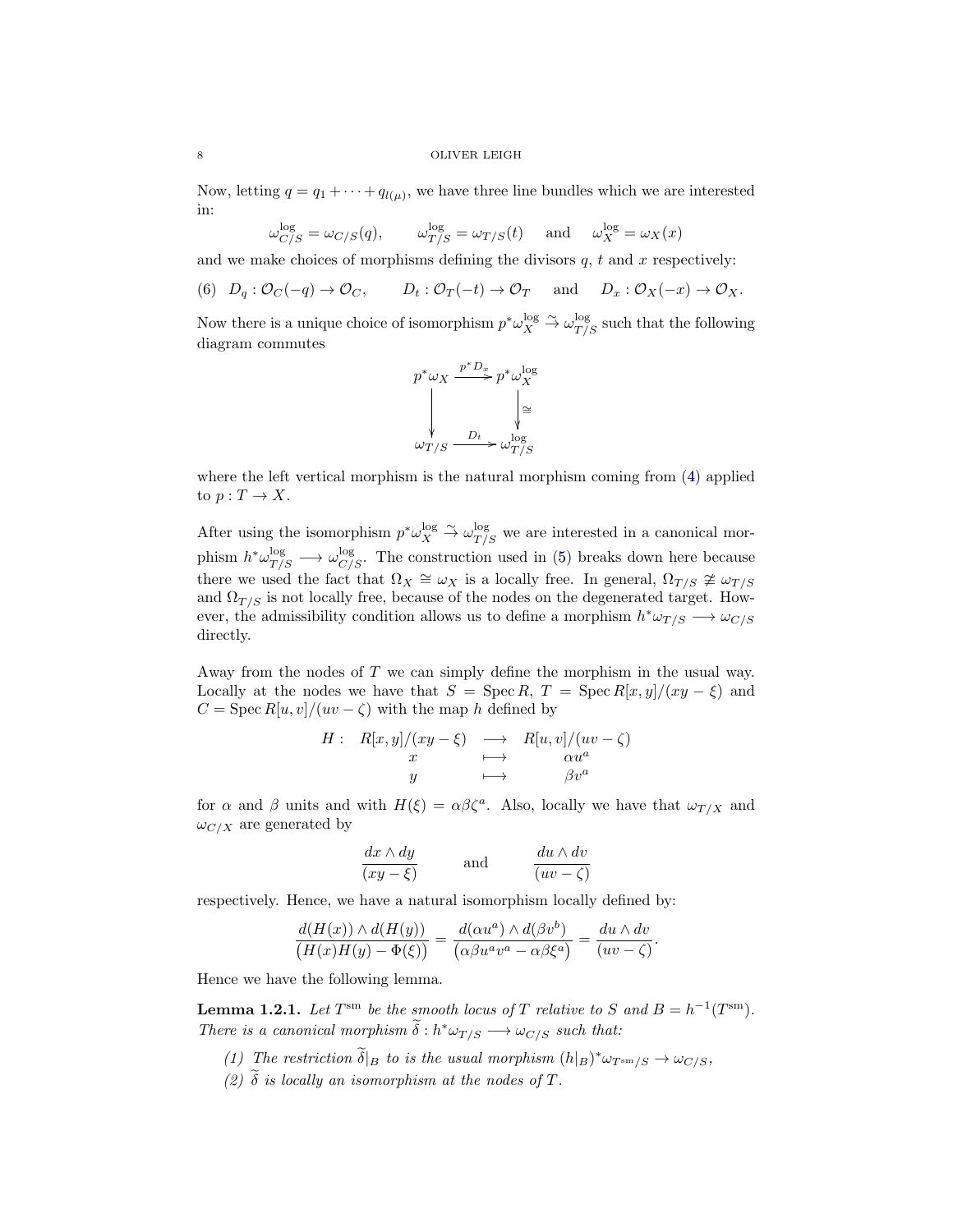Now, we restrict the morphism  $h$  to the smooth locus of  $C$  over  $S$  and denote these by  $h^{\text{sm}}$  and  $C^{\text{sm}}$  respectively. The morphism from lemma [1.2.1](#page-7-0) restricted  $C<sup>sm</sup>$  is injective and is the divisor sequence for the ramification divisor. Both the divisors  $q_1 + \cdots + q_{l(\mu)}$  and  $h^{-1}(t)$  are in  $C^{sm}$ . Now using the choices from [\(6\)](#page-7-1) it is straightforward to show that there is now a unique map  $\tilde{\delta}^{\log}$  making the following diagram commute

$$
h^*\omega_{T/S} \xrightarrow{h^*D_t} h^*\omega^{\log}_{T/S} \downarrow \delta^{\log} \downarrow \delta^{\log} \downarrow \delta^{\log} \omega_{C/S} \xrightarrow{D_q} \omega^{\log}_{C/S}
$$

Now, using the isomorphism  $p^*\omega_X^{\log} \stackrel{\sim}{\to} \omega_{T/S}^{\log}$  we have the canonical morphism which we desire:

(7) 
$$
\delta^{\log} : \mathcal{O}_{C/S} \longrightarrow \omega_{C/S}^{\log} \otimes f^*(\omega_{T/S}^{\log})^{\vee}.
$$

The above construction immediately leads itself to a universal construction. Considering the universal curve  $\pi : \overline{\mathcal{C}}_q(X,\mu) \to \overline{\mathcal{M}}_q(X,\mu)$ , the universal degenerated target  $\pi': \mathcal{T} \to \overline{\mathcal{M}}_g(X,\mu)$  with universal maps  $\mathbf{h}: \overline{\mathcal{C}}_g(X,\mu) \to \mathcal{T}$  and  $\mathbf{p}: \mathcal{T} \to X$ , and universal sections  $q_i : \overline{\mathcal{M}}_q(X,\mu) \to \overline{\mathcal{C}}_q(X,\mu)$  and  $t : \overline{\mathcal{M}}_q(X,\mu) \to \mathcal{T}$ . We make, once and for all, choices

$$
\mathbf{D}_{\mathbf{q}}: \mathcal{O}_{\overline{\mathcal{C}}_{g}(X,\mu)}(-\mathbf{q}) \to \mathcal{O}_{\overline{\mathcal{C}}_{g}(X,\mu)}, \quad \mathbf{D}_{\mathbf{t}}: \mathcal{O}_{\mathcal{T}}(-\mathbf{t}) \to \mathcal{O}_{\mathcal{T}} \quad \text{and} \quad D_{x}: \mathcal{O}_{X}(-x) \to \mathcal{O}_{X}
$$

which allow us to define the universal section

<span id="page-8-1"></span>(9) 
$$
\delta^{\log} : \mathcal{O}_{\overline{\mathcal{C}}_g(X,\mu)} \longrightarrow \overline{\mathcal{R}}^{\log}
$$

where we have denoted the universal ramification bundle  $\overline{\mathcal{R}}^{\log} := \omega_{\pi}^{\log} \otimes f^*(\omega_{\pi'}^{\log})^{\vee}$ .

<span id="page-8-0"></span>1.3. r-Prestable curves. Our moduli problem requires the use of nodal curves where the nodes have a balanced r-orbifold structure. These curves are also called twisted curves and were introduced in [\[AV\]](#page-27-11) to study stable maps where the target is a DM stack. They have since been extensively studied in [\[ACV,](#page-27-12) [O,](#page-27-13) [AGV,](#page-27-14) [FJR1,](#page-27-15) [FJR2\]](#page-27-16). In this paper we are interested in using them in relation to taking rth roots of line bundles, which have been studied in [\[AJ,](#page-27-1) [Ch1,](#page-27-2) [Ch2\]](#page-27-17).

**Definition 1.3.1.** Let S be a scheme. An r-prestable curve over S of genus g with  $n$  markings is:

$$
\left(\begin{array}{c} C \\ \sqrt[4]{\pi} \\ S \end{array}, \begin{array}{c} C \\ \left(\begin{array}{c} x_i \wedge \\ S \end{array}\right)_{i \in \{1, \dots, n\}} \end{array}\right)
$$

where

 $(8)$ 

- (1)  $\pi$  is a proper flat morphism from a tame stack to a scheme;
- (2) each  $x_i$  is a section of  $\pi$  that maps to the smooth locus of C,
- (3) the fibres of  $\pi$  are purely one dimensional with at worst nodal singularities,
- (4) the smooth locus  $C<sup>sm</sup>$  is an algebraic space,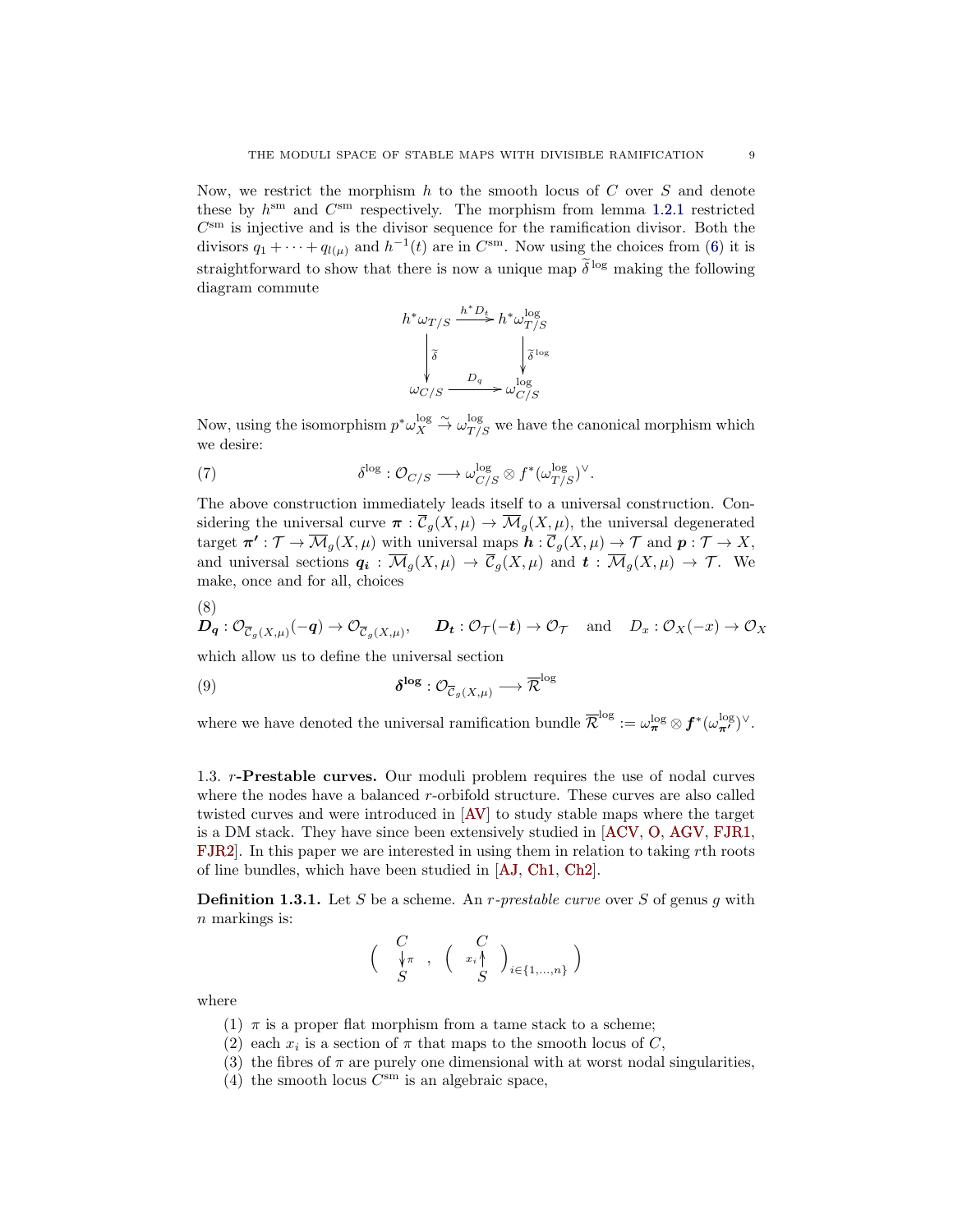(5) the coarse space  $\overline{\pi}$  :  $\overline{C} \to S$  with sections  $\overline{x}_i$  is a genus g, n-pointed prestable curve

 $\left(\begin{array}{ccc} \overline{C}, & \overline{\pi}:\overline{C} \to S, & (\overline{x}_i:S \to \overline{C})_{i\in\{1,\ldots,n\}} \end{array}\right)$ 

- (6) the local picture at the nodes is given by  $[U/\mu_r] \to T$ , where
	- $T = \text{Spec} A, U = \text{Spec} A[z, w]/(zw t)$  for some  $t \in A$ , and the action of  $\mu_r$  is given by  $(z, w) \mapsto (\xi_r z, \xi_r^{-1} w)$ .

We denote the space parameterising r-prestable curves by  $\mathfrak{M}_{g,n}^r$ . This space is shown to be a smooth proper stack in [\[Ch1\]](#page-27-2). There is a natural forgetful map

$$
\mathfrak{M}_{g,n}^r\longrightarrow \mathfrak{M}_{g,n}
$$

which takes an r-prestable curve to its coarse space. This map is flat and surjective of degree 1, but it is not an isomorphism. In fact its restriction to the boundary is degree  $\frac{1}{r}$ .

One can also consider r-orbifold structure at smooth marked points as well. Specifically we can include in the definition étale gerbes  $\mathcal{X}_i \to X$  which are closed substacks of the smooth locus of the curve  $\mathcal{X}_i \hookrightarrow C^{\text{sm}}$ . The local picture at an *r*-orbifold marked point is given by  $[V/\mu_r] \to T$ , where

 $T = \text{Spec} A, V = \text{Spec} A[z],$  and the action of  $\mu_r$  is given by  $z \mapsto \xi_r z$ .

1.4. Line Bundles and their rth Roots on  $r$ -Twisted Curves. The theory of rth roots on line bundles on prestable curves has origins related to theta characteristics  $[C_0]$ . This lead naturally to the study of r-spin structures studied in [\[J1,](#page-27-19) [J2\]](#page-27-20) using torsion free sheaves for  $r$ th roots.  $r$ -spin structures were also studied using twisted curves in [\[AJ,](#page-27-1) [Ch1,](#page-27-2) [Ch2\]](#page-27-17) and other methods in [\[CCC\]](#page-27-21). The results of [\[Ch1\]](#page-27-2) will be of particular interest to us.

Consider a family of r-prestable curves  $C \stackrel{\gamma}{\to} \overline{C} \stackrel{\pi}{\to} S$ , and let E be a line bundle on C pulled back from  $\overline{C}$  with relative degree divisible by r. Define the following groupoid  $\text{Root}_{C}^{r}(E)$  containing as objects:

$$
\left(h:Z\to S, L, e:L^r\stackrel{\sim}{\to} E_Z\right)
$$

where h is a morphism of schemes, L is a line bundle on  $C_Z$  and e is an isomorphism.

<span id="page-9-0"></span>Theorem 1.4.1. [\[Ch1,](#page-27-2) Prop 3.7, Thm 3.9] In the situation above we have:

- (1) For each geometric point  $p \in S$ , we have  $r^{2g}$  roots of  $E_p$ .
- (2)  $\text{Root}^r_C(\mathcal{O}_C)$  is a finite group stack.
- (3) Root ${}^r_C(E)$  is a finite torsor under  $Root^r_C(\mathcal{O}_C)$ .
- (4) Root $_{C}^{r}(E) \rightarrow S$  is étale of degree  $r^{2g-1}$ .

**1.4.2.** Consider an r-prestable curve over  $\mathbb C$  with an r-orbifold marked point p. The local picture at the marking p is given by  $[(\text{Spec } \mathbb{C}[z])/\mu_r]$  where the action of  $\mu_r$  is given by  $z \mapsto \xi_r z$ . Consider a line bundle L supported at p. Then L is locally defined at p by  $\phi = z^n$  for  $n \in \mathbb{Z}$  and we have  $\phi(\xi_r z) = \xi_r^k \phi(z)$  for some  $k \in \mathbb{Z}/r$ . We call  $k$  the multiplicity of  $L$  at  $p$ .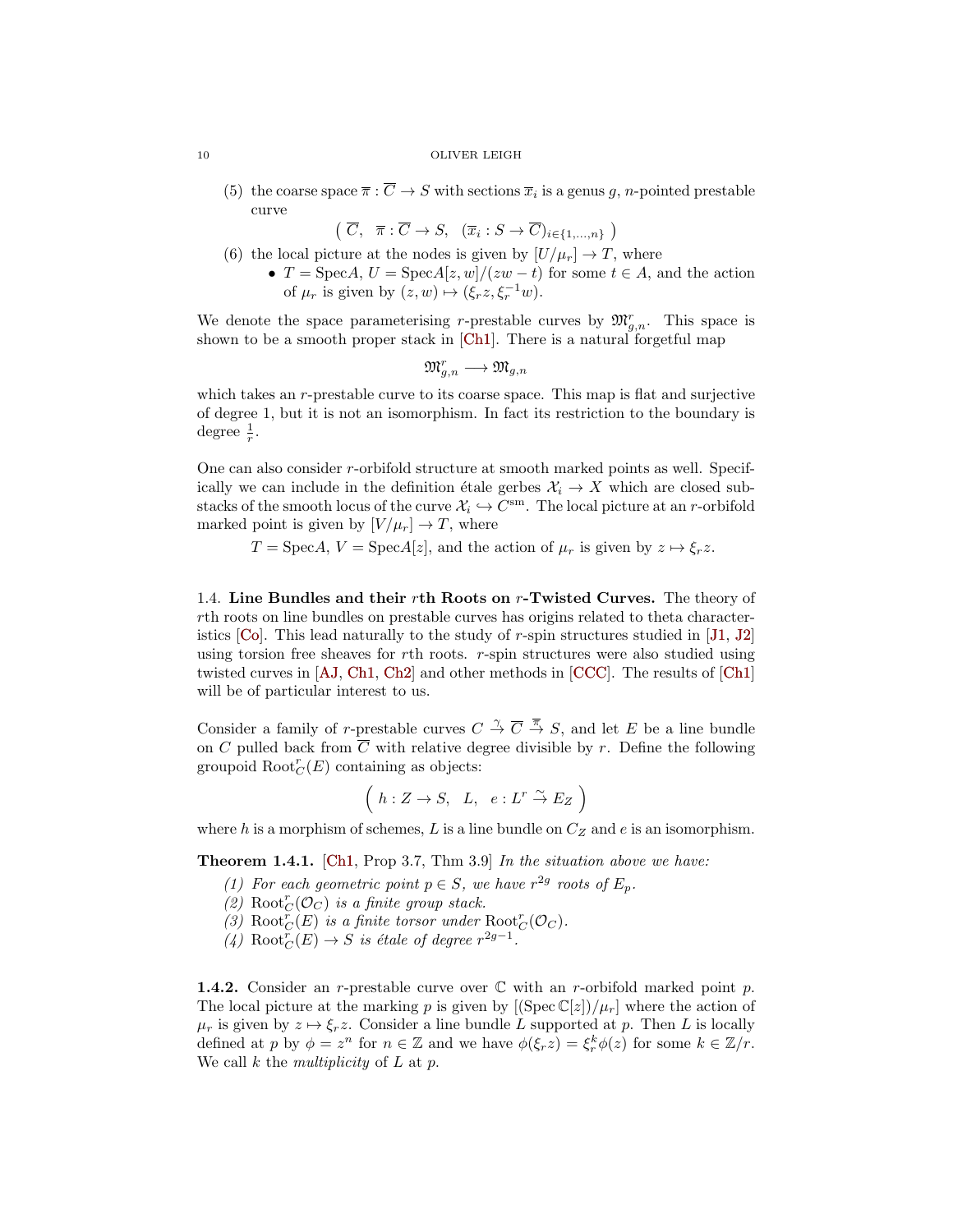Similarly, at a node q the the local picture is given by  $[(\text{Spec } \mathbb{C}[u, v]/uv)/\mu_r]$ , where the action of  $\mu_r$  is given by  $(u, v) \mapsto (\xi_r u, \xi_r^{-1} v)$ . So a line bundle L on C supported at q is locally defined by  $\psi = u^{n_1} - v^{n_2}$  for  $n_1, n_2 \in \mathbb{Z} \setminus \{0\}$  such that  $\psi(\xi_r u, \xi_r v) = \xi_r^a \psi(u, v)$  for some  $a \in \mathbb{Z}/r$ . In fact a is determined only up to a choice of branch. Hence we obtain a pair numbers  $a, b \in \mathbb{Z}/r$  with either  $a = b = 0$ or  $a + b = r$ . We call this pair the *multiplicity* of L at the node q.

We can also consider an associated sheaf on the coarse space  $\overline{C}$ . Locally the coarse space is given by the invariant sections of the structure sheaf. Then the sheaf  $\overline{L} := \gamma_* L$  is similarly given by the locally invariant sections of L. When C is a smooth curve  $\overline{L}$  is a line bundle. However when C is singular, the  $\overline{L}$  is only torsion free in general. Using these ideas one can easily show the following lemma is true.

<span id="page-10-1"></span>**Lemma 1.4.3.** Let C be as r-prestable curve over  $\mathbb{C}$ , with n smooth orbifold points  $x_1, \ldots, x_n$  and let  $\beta : C \to \mathsf{C}$  be the map forgetting the orbifold structure at the smooth points. Also let L be a line bundle on C with multiplicities  $a_1, \ldots, a_n$  at the the orbifold points and let D be the divisor  $\sum a_i x_i$ . Then for a section  $\sigma : \mathcal{O}_C \to L$ there is a commuting diagram where the bottom row is the divisor sequence:

$$
\mathcal{O}_{\mathsf{C}} \xrightarrow{\qquad \qquad } \mathcal{O}_{\mathsf{C}} \\
\downarrow^{(\beta_{\ast}\sigma)^{r}} \qquad \qquad \downarrow^{(\beta_{\ast}(\sigma^{r}))} \\
0 \longrightarrow (\beta_{\ast}L)^{r} \longrightarrow \beta_{\ast}(L^{r}) \longrightarrow \mathcal{O}_{D} \longrightarrow 0
$$

### 2. Stable Maps with Roots of Ramification

<span id="page-10-0"></span>Section 2 Notation: Recall the [notation convention:](#page-4-2)

- M is either  $\overline{\mathcal{M}}_q(X,d)$  or  $\overline{\mathcal{M}}_q(X,\mu)$  for  $q \geq 0, d > 0$  and  $\mu$  a partition of d.
- $\bullet \ \ \mathcal{C} \rightarrow \mathcal{M}$  be the associated universal curve.
- If M is  $\overline{\mathcal{M}}_q(X,d)$  (resp.  $\overline{\mathcal{M}}_q(X,\mu)$ ) then  $\mathfrak{M}$  is  $\mathfrak{M}_q$  (resp.  $\mathfrak{M}_{q,l(\mu)}$ ).
- $\bullet$  The expected number of order  $r$  special loci in the generic case is denoted by m. When  $\mathcal{M} = \overline{\mathcal{M}}_g(X, d)$  we have  $m = \frac{1}{r}(2g - 2 - d(2g_X - 2))$  and when  $\mathcal{M} = \overline{\mathcal{M}}_g(X,\mu)$  we have  $m = \frac{1}{r}(2g - 2 + l(\mu) + |\mu|(1 - 2g_X)).$
- Whenever we introduce a new related space, the notation will carry through to the original spaces. For  $\overline{\mathcal{M}}_g(X,\mu)$  the two key spaces are:
	- $-|\mathcal{M}^{[r]} = \overline{\mathcal{M}}^{[r]}_a$  $\mathcal{C}_g^{[r]}(X,\mu)$  and  $\mathcal{C}^{[r]} = \overline{\mathcal{C}}_g^{[r]}$  $g^{(1)}(X,\mu)$  defined in [2.1.3.](#page-11-0)

$$
-\mathcal{M}^{[\frac{1}{r}]} = \overline{\mathcal{M}}_g^{[1/r]}(X,\mu) \text{ and } \mathcal{C}^{[\frac{1}{r}]} = \overline{\mathcal{C}}_g^{[1/r]}(X,\mu) \text{ are defined in 2.3.1.3.}
$$

And the associated spaces are:

 $-\mathcal{M}^r = \overline{\mathcal{M}}_a^r$  $\int_{g}^{r}(X,\mu)$  and  $\mathcal{C}^{r}=\overline{\mathcal{C}}_{g}^{r}$  $g'(X,\mu)$  defined in [2.1.](#page-11-1)  $-\mathcal{M}^{\frac{1}{r},\mathcal{E}} = \overline{\mathcal{M}}_g^{\frac{1}{r},\mathcal{E}}(X,\mu)$  and  $\mathcal{C}^{\frac{1}{r},\mathcal{E}} = \overline{\mathcal{C}}_g^{\frac{1}{r},\mathcal{E}}(X,\mu)$  are defined in [2.1.1.](#page-11-2)  $-\mathcal{M}^{\frac{1}{r}} = \overline{\mathcal{M}}_g^{1/r}(X,\mu)$  and  $\mathcal{C}^{1/r} = \overline{\mathcal{C}}_g^{1/r}(X,\mu)$  are defined in [2.3.1.](#page-13-0)[1.](#page-13-1)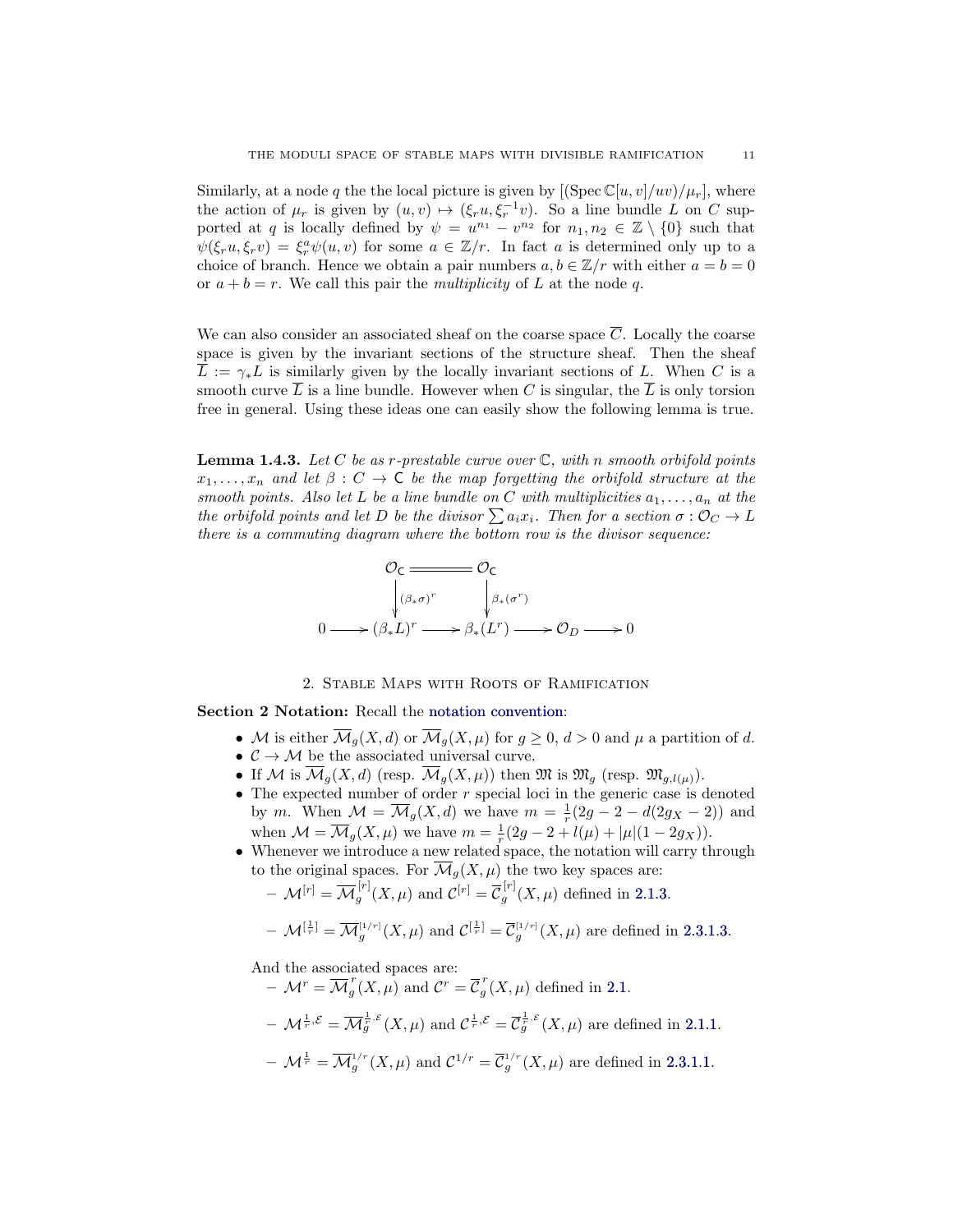<span id="page-11-1"></span>2.1. r-Stable Maps with Roots of the Ramification Bundle. In this subsection we will consider the results of [\[Ch1\]](#page-27-2) in the context of stable maps. We will begin by considering stable maps where the domain curve is r-prestable. We call these r-stable maps. The moduli stack of these and its universal curve fit into the two cartesian squares:



Now we will considering stable maps with an *r*th root of a line bundle. Let  $\overline{\mathcal{E}}$  be a line bundle on  $\mathcal C$  of degree divisible by r and define the line bundle  $\mathcal E$  on  $\mathcal C^r$  by  $\mathcal{E} := \boldsymbol{\gamma}^* \overline{\mathcal{E}}.$ 

<span id="page-11-2"></span>**Definition 2.1.1.** Denote by  $\mathcal{M}^{\frac{1}{r}, \mathcal{E}}$  the moduli stack of *r*-stable maps with roots of  $\mathcal E$  which contains families:

$$
\left(\begin{array}{cc} \xi, & \mathcal{L}, & e:\mathcal{L}^r \stackrel{\sim}{\longrightarrow} \mathcal{E}_{\xi} \end{array}\right)
$$

where

- (1)  $\xi$  is a family of r-stable maps in  $\mathcal{M}$ ;
- (2)  $\mathcal L$  is a line bundle on  $\mathcal C_{\xi}$ ;
- (3) e is an isomorphism of line bundles on  $\mathcal{C}_{\xi}$ .

<span id="page-11-3"></span>**Lemma 2.1.2.** The  $\mathcal{M}^{\frac{1}{r}, \mathcal{E}}$  has the following properties:

- (1)  $\mathcal{M}^{\frac{1}{r}, \mathcal{E}}$  is a proper DM stack.
- (2) When  $\mathcal E$  is the trivial bundle  $\mathcal M^{\frac{1}{r},\mathcal O_C}\to \mathcal M^r$  is a finite group stack.
- (3) The forgetful map  $\mathcal{M}^{\frac{1}{r}, \mathcal{E}} \to \mathcal{M}^r$  is a finite torsor under  $\mathcal{M}^{\frac{1}{r}, \mathcal{O}_\mathcal{C}}$  and is étale of degree  $r^{2g-1}$ .

*Proof.* Let  $a: S \to \mathcal{M}^r$  be the morphism of stacks defined by the family  $\xi \in \mathcal{M}^r$ . Also let  $C = (\mathcal{C}^r)_\xi$  and  $E = (\mathcal{E})_\xi$ . Then we have the following cartesian diagrams:



The lemma now follows from theorem [1.4.1.](#page-9-0)  $\Box$ 

<span id="page-11-0"></span>**Definition 2.1.3.** In the special case where  $\mathcal{E} = \mathcal{R}$  we call  $\mathcal{M}^{\frac{1}{r}, \mathcal{R}}$  the moduli space of r-stable maps with roots of the ramification bundle and denote it with the simplifying notation:

$$
\mathcal{M}^{[r]} := \mathcal{M}^{\frac{1}{r}, \mathcal{R}}.
$$

2.2. Power Map of Abelian Cone Stacks. Let  $\overline{\mathcal{E}}$  be a line bundle on  $\mathcal C$  of degree divisible by r and define the line bundle  $\mathcal E$  on  $\mathcal C^{[r]}$  by  $\mathcal E := \gamma^* \overline{\mathcal E}$  where  $\gamma : \mathcal{C}^r \to \mathcal{C}$  is the map forgetting the r-orbifold structure of the curves. Consider  $\mathcal{M}^{\frac{1}{r}, \mathcal{E}}$ , the space of r-stable maps with roots of  $\mathcal{E}$  defined in [2.1.1](#page-11-2) with universal curve  $\pi: \mathcal{C}^{\frac{1}{r}, \mathcal{E}} \to \mathcal{M}^{\frac{1}{r}, \mathcal{E}},$  universal section  $s: \mathcal{M}^{\frac{1}{r}, \mathcal{E}} \to \mathcal{C}^{\frac{1}{r}, \mathcal{E}}$  and universal rth root bundle  $\mathcal L$  and isomorphism  $e: \mathcal L^r \overset{\sim}{\to} \mathcal E$ .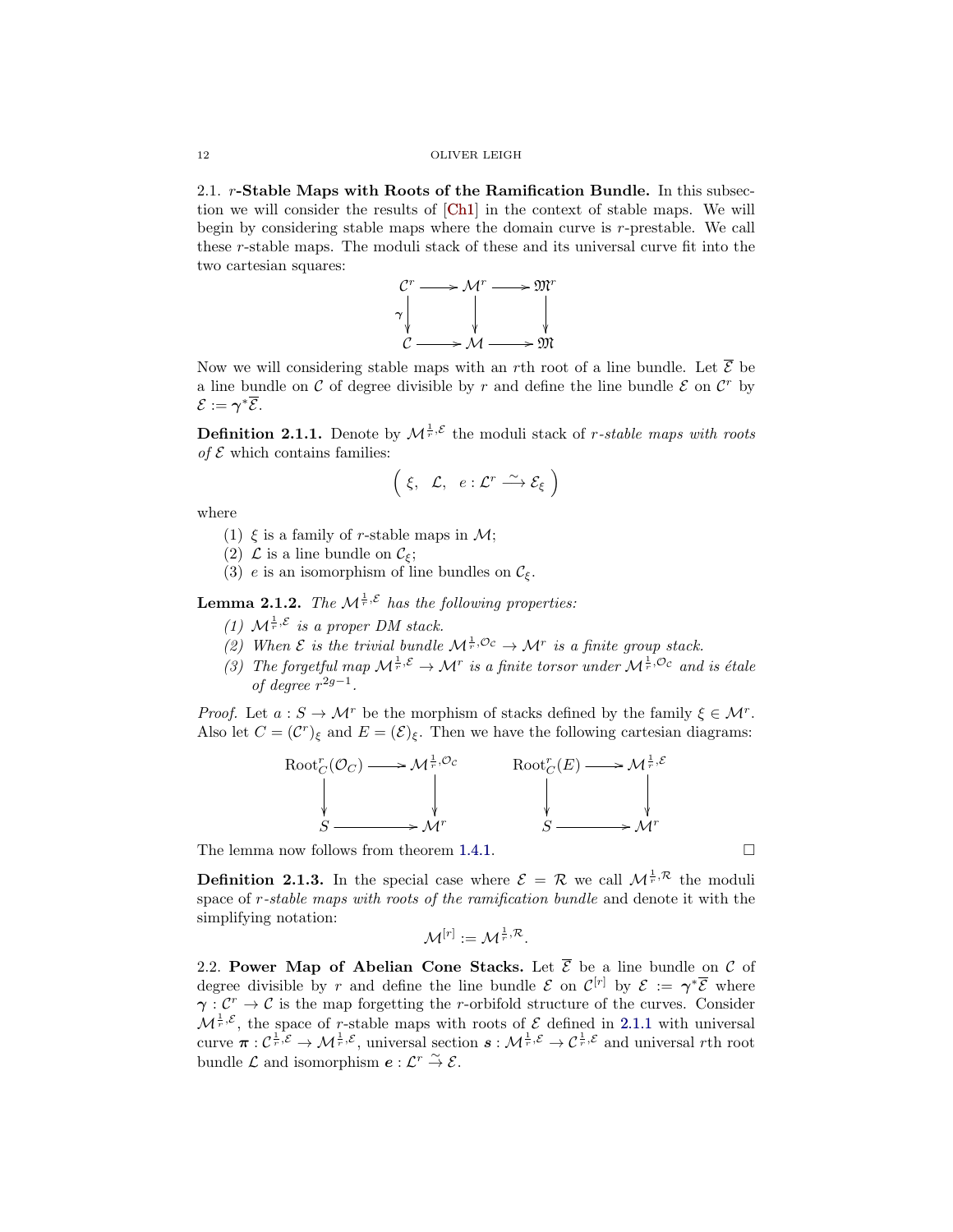<span id="page-12-0"></span>**Definition 2.2.1.** For a line bundle  $\mathcal{F}$  on  $C^{\frac{1}{r}, \mathcal{E}}$ , we define the the following notation:

(1) Tot  $\pi_*\mathcal{F} := \text{Spec}_{\mathcal{M}^{\frac{1}{r},\varepsilon}} \left( \text{Sym}^{\bullet} R^1 \pi_*(\mathcal{F}^{\vee} \otimes \omega_{\pi}) \right)$  which contains objects:  $(\xi, \sigma : \mathcal{O}_C \longrightarrow \mathcal{F}_{\xi})$ 

where  $\xi$  is an object of  $\mathcal{M}^{\frac{1}{r}, \mathcal{E}}$  and  $C := (\mathcal{C}^{\frac{1}{r}, \mathcal{E}})_{\xi}$  (discussed in [\[CL,](#page-27-22) Prop 2.2] and [\[CLL,](#page-27-23) Thm 2.11]). Also, let  $\alpha$  : Tot  $\pi_*\mathcal{F} \to \mathcal{M}^{\frac{1}{r}, \mathcal{E}}$  denote the natural forgetful map.

- (2)  $\psi : \mathcal{C}_{\text{Tot}} \pi_* \mathcal{F} \to \text{Tot} \pi_* \mathcal{F}$  is the universal curve and  $\hat{\alpha} : \mathcal{C}_{\text{Tot}} \pi_* \mathcal{F} \to \mathcal{C}^{\frac{1}{r}, \mathcal{E}}$  is the natural formative map the natural forgetful map.
- (3)  $\text{Tot } \mathcal{F} := \text{Spec}_{\mathcal{C}^{\frac{1}{r}, \mathcal{E}}} \left( \text{Sym}^{\bullet} \mathcal{F}^{\vee} \right)$  which contains objects:

$$
\left(\zeta, \lambda: \mathcal{O}_S \longrightarrow s^* \mathcal{F}_{\zeta}\right)
$$

where  $\zeta$  is an object of  $C^{\frac{1}{r}, \mathcal{E}}$  over S and  $s := s_{\zeta}$ . Also, let  $\check{\alpha}$  : Tot  $\mathcal{F} \to C^{\frac{1}{r}, \mathcal{E}}$ denote the natural forgetful map.

Remark 2.2.2. Note that while we use the notation  $\text{Tot } \pi_* \mathcal{F}$ , it is often the case that  $\pi_*\mathcal{F}$  is not locally free. This space is called an *abelian cone* in [\[BF\]](#page-27-24).

Let  $\zeta$  be a family in  $\mathcal{C}^{\frac{1}{r}, \mathcal{E}}$  over S with  $\pi_{\zeta} = \pi : C \to S$  and  $s := s_{\zeta}$ . There is a natural evaluation morphism  $\mathfrak{e} : \mathcal{C}_{\text{Tot}}_{\pi_*\mathcal{F}} \to \text{Tot } \mathcal{F}$  defined by

<span id="page-12-1"></span>(10) 
$$
\mathfrak{e} : (\zeta, \sigma : \mathcal{O}_C \longrightarrow \mathcal{F}_{\xi}) \longmapsto (\zeta, s^* \sigma : \mathcal{O}_S \longrightarrow s^* \mathcal{F}_{\zeta}).
$$

This gives the following commutative diagram where the left-most square is Cartesian:

(11)  
\n
$$
\begin{array}{ccc}\n\text{Tot } \pi_{*} \mathcal{F} \xleftarrow{\psi} \mathcal{C}_{\text{Tot } \pi_{*} \mathcal{F}} & \xrightarrow{\mathfrak{e}} \text{Tot } \mathcal{F} \\
\downarrow \alpha & \downarrow \widehat{\alpha} & \downarrow \widehat{\alpha} \\
\mathcal{M}^{\frac{1}{r}, \mathcal{E}} & \xleftarrow{\pi} \mathcal{C}^{\frac{1}{r}, \mathcal{E}} & \xrightarrow{\mathcal{C}^{\frac{1}{r}, \mathcal{E}}} \mathcal{C}^{\frac{1}{r}, \mathcal{E}}\n\end{array}
$$

There are special cases when  $\mathcal{F} = \mathcal{L}$  and  $\mathcal{F} = \mathcal{L}^r$  and we have we have canonical maps:

<span id="page-12-2"></span>**Definition 2.2.3.** The rth power map over  $\mathcal{M}^{\frac{1}{r},\mathcal{E}}$  is the map  $\tau$  : Tot  $\pi_*\mathcal{L} \to$ Tot  $\pi_* \mathcal{L}^r$  defined by:

$$
\left(\begin{array}{cc} \xi, & \sigma \end{array}\right) \longmapsto \left(\begin{array}{cc} \xi, & \sigma^r \end{array}\right)
$$

and the *rth power map over*  $C^{\frac{1}{r}, \mathcal{E}}$  is the similarly defined map  $\check{\tau}$ : Tot  $\mathcal{L} \to \text{Tot } \mathcal{L}^r$ .

Out of the two maps defined here,  $\tilde{\tau}$  is nicer. It is a fibre-wise r-fold cover of the total space of  $\text{Tot }\mathcal{L}^r$  ramified at the zero section. However,  $\tau$  is the map more directly related to out moduli problem.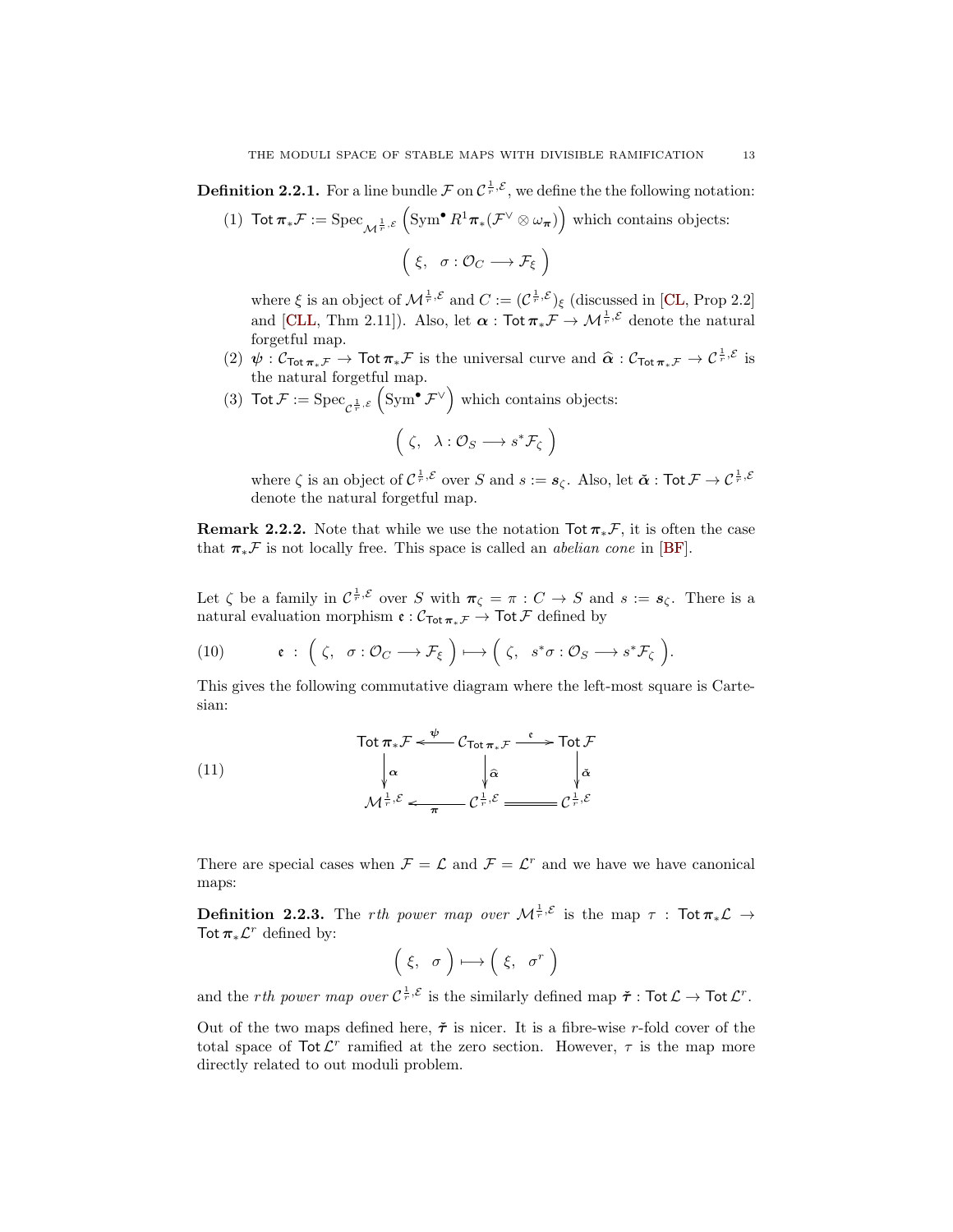<span id="page-13-2"></span>**Lemma 2.2.4.** The rth power map over  $\mathcal{M}^{\frac{1}{r}, \mathcal{E}}$  is factors via



where j is a closed immersion and  $\varphi$  is the quotient by the following action of  $\mathbb{Z}_r$ on Tot  $\pi_*\mathcal{L}$ :

$$
\zeta_r \cdot \left( \xi, \sigma \right) = \left( \xi, \zeta_r \cdot \sigma \right)
$$

*Proof.* We first show that the image of  $\tau$  is a closed substack of Tot  $\pi_* \mathcal{L}^r$ . Denote the closed immersion defined by taking the graph of  $\tau$  by  $i$  : Tot  $\pi_*\mathcal{L} \rightarrow$ Tot  $\pi_*\mathcal{L}^r \times_{\mathcal{M}^{\frac{1}{r}, \mathcal{E}}}$  Tot  $\pi_*\mathcal{L}$ . Then  $\tau$  factors via:



We claim that  $pr_1$  is a closed map. To see this we let  $\psi: \mathcal{C}_{\text{Tot}\pi_*\mathcal{L}^r} \to \text{Tot}\pi_*\mathcal{L}^r$  be the universal family. Then we have the following abelian cone stack over  $\text{Tot }\pi_{*}\mathcal{L}^{r}$ 

 $p: \mathrm{Spec}_{\mathsf{Tot}\,\bm\pi_*\mathcal{L}^r} \Big( \mathrm{Sym}^\bullet R^1\psi_*(\psi^*\mathcal{L}^\vee \otimes \omega_\psi) \Big) {\longrightarrow} \mathsf{Tot}\,\bm\pi_*\mathcal{L}^r$ 

which is isomorphic over  $\text{Tot } \pi_* \mathcal{L}^r$  to the pullback:

$$
\text{Tot } \pi_* \mathcal{L}^r \times_{\mathcal{M}^{\frac{1}{r}, \mathcal{E}}} \text{Tot } \pi_* \mathcal{L} \longrightarrow \text{Spec}_{\text{Tot } \pi_* \mathcal{L}^r} \left( \text{Sym}^{\bullet} R^1 \psi_*(\psi^* \mathcal{L}^{\vee} \otimes \omega_{\psi}) \right)
$$
\n
$$
\text{Tot } \pi_* \mathcal{L}^r
$$

 $p$  is a closed map, so  $\mathrm{pr}_1$  is also closed and  $\mathrm{im}(\tau)$  is a well defined closed substack. It is clear that im( $\tau$ ) is isomorphic to the quotient of Tot  $\pi_*\mathcal{L}$  by the action of  $\mathbb{Z}_r$ .  $\Box$ 

2.3. Proof of Theorem [A.](#page-1-2) In this section we will prove theorem [A](#page-1-2) about the properties of  $\mathcal{M}^{1/r}$ . We will also consider related spaces that contain extra information which we will denote by  $\mathcal{M}^{[1/r]}$  and  $\mathcal{M}^{(1/r)}$ . In particular  $\mathcal{M}^{[1/r]}$  will be the key space for study in the later sections of this article.

Let  $\pi: \mathcal{C}^{[r]} \to \mathcal{M}^{[r]}$  be the universal curve of  $\mathcal{M}^{[r]}$  and  $\mathbf{f}: \mathcal{C}^{[r]} \to X$  be the universal r-stable map and  $\delta: \mathcal{O}_{\mathcal{C}^r} \to \mathcal{R}$  be the pullback by  $\gamma: \mathcal{C}^r \to \mathcal{C}$  of canonical ramification section defined in [\(5\)](#page-6-1) and [\(9\)](#page-8-1). Where  $\gamma$  is the map which forgets the r-orbifold structure. Also let  $\mathcal L$  be the universal rth root on  $\mathcal M^{[r]}$ .

<span id="page-13-0"></span>Definition 2.3.1. The moduli spaces of stable maps with divisible ramification are:

- <span id="page-13-1"></span>(1)  $\mathcal{M}^{1/r}$  is the substack of  $\mathcal{M}^r$  containing families  $\xi$  where there exists:
	- (a) a line bundle L on  $C := (\mathcal{C}^r)_{\xi};$
	- (b) an isomorphism  $e: L^r \overset{\sim}{\to} \mathcal{R}_{\xi};$
	- (c) a morphism  $\sigma : \mathcal{O}_C \to L$ ;

such that  $e(\sigma^r) = \delta_{\xi}$ .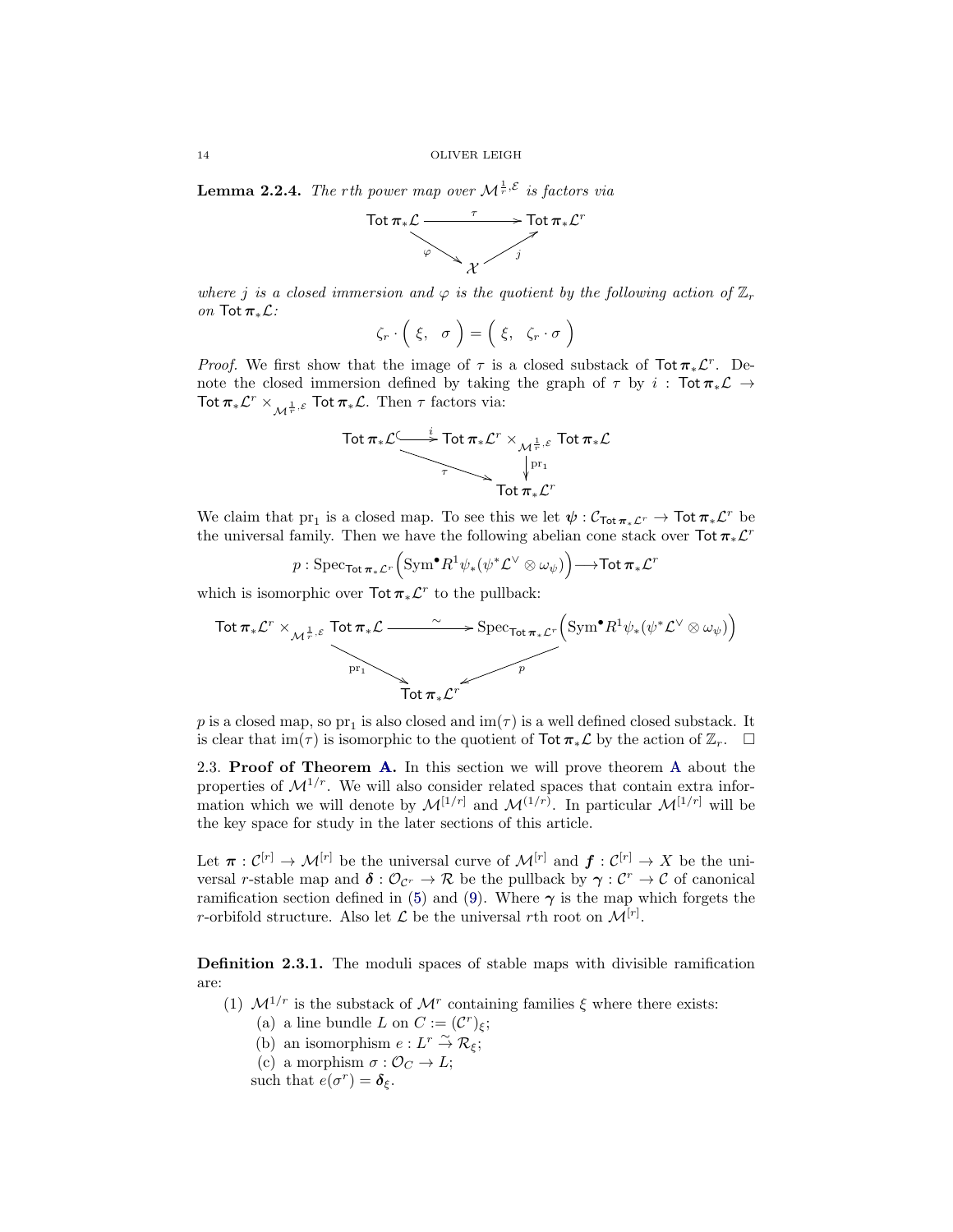- (2)  $\mathcal{M}^{(1/r)}$  is the substack of  $\mathcal{M}^{[r]}$  containing families  $\zeta = (\xi, L, e)$  where  $\xi, L$ and e are as above and there exists a morphism  $\sigma : \mathcal{O}_C \to L$  as above.
- <span id="page-14-1"></span>(3)  $\mathcal{M}^{[1/r]}$  is the substack of Tot  $\pi_* \mathcal{L}$  containing families  $\chi = (\xi, L, e, \sigma)$  where  $\xi$ , L, e and  $\sigma$  are as above.

These three stacks are related by the following diagram where the horizontal arrows are forgetful maps and the vertical arrows are inclusions.



After pulling back to  $\mathcal{M}^{[r]}$ , the canonical ramification section  $\boldsymbol{\delta} : \mathcal{O}_{\mathcal{C}^r} \to \mathcal{R}$  and the universal rth root  $e: \mathcal{L}^r \overset{\sim}{\to} \mathcal{R}$  define a natural inclusion:

<span id="page-14-2"></span>(12) 
$$
\begin{array}{rcl}\n\mathbf{i'}: & \mathcal{M}^{[r]} & \longrightarrow & \operatorname{Tot} \pi_* \mathcal{L}^r \\
& \xi & \longmapsto & \left(\xi, e_{\xi}^{-1}(\delta_{\xi})\right).\n\end{array}
$$

 $\mathcal{M}^{[1/r]}$  now fits into the following cartesian diagram defining  $\nu$ :



Lemma [2.2.4](#page-13-2) shows that  $\mathcal{M}^{[1/r]}$  is a proper DM stack. We have that  $\mathcal{M}^{(1/r)}$  is the quotient of  $\mathcal{M}^{[1/r]}$  by the action of  $\mathbb{Z}/r$ , showing  $\mathcal{M}^{(1/r)}$  is a closed substack of  $\mathcal{M}^{[r]}$ . Also, since  $\mathcal{M}^{[r]} \to \mathcal{M}^r$  is proper we can define  $\mathcal{M}^{1/r}$  to be the closed substack of  $\mathcal{M}^r$  coming from the image of  $\mathcal{M}^{(1/r)}$ . Hence we have proved theorem [A](#page-1-2) after composing with  $\mathcal{M}^r \to \mathcal{M}$ , which is flat and proper.

Note that the forgetful map  $\mathcal{M}^{[1/r]} \to \mathcal{M}^{(1/r)}$  is étale of degree r. However, the map  $\mathcal{M}^{(1/r)} \to \mathcal{M}^{1/r}$  is more complicated and in general not étale. There are cases where the map is étale such as when the genus is zero, then the map is degree  $1/r$ . For another example, consider the space  $\mathcal{M}_g^{(1/r)}(\mathbb{P}^1,1)$  where the map is étale of degree  $r^{2g-1}$ .

## 3. Branching and Ramification of r-Stable Maps

<span id="page-14-0"></span>**Section 3 Notation:** Consider the universal objects of  $\mathcal{M}^{[1/r]}$ :

- (1) The universal curve,  $\rho: \mathcal{C}^{[1/r]} \to \mathcal{M}^{[1/r]}$
- (2) The universal stable map,  $\boldsymbol{f}: C^{[1/r]} \to X$  and  $\boldsymbol{F}: C^{[1/r]} \to X \times \mathcal{M}^{[1/r]}$
- (3) The universal canonical section,  $\delta: \mathcal{O}_{\mathcal{C}^{[1/r]}} \to \mathcal{R}$
- (4) The universal rth root of  $\delta$ ,  $(\mathcal{L}, e : \mathcal{L}^r \overset{\sim}{\to} \mathcal{R}, \sigma : \mathcal{O}_{\mathcal{C}^{[1/r]}} \to \mathcal{L})$

For a family  $\xi$  over S in  $\mathcal{M}^{[1/r]}$  we will use the following notation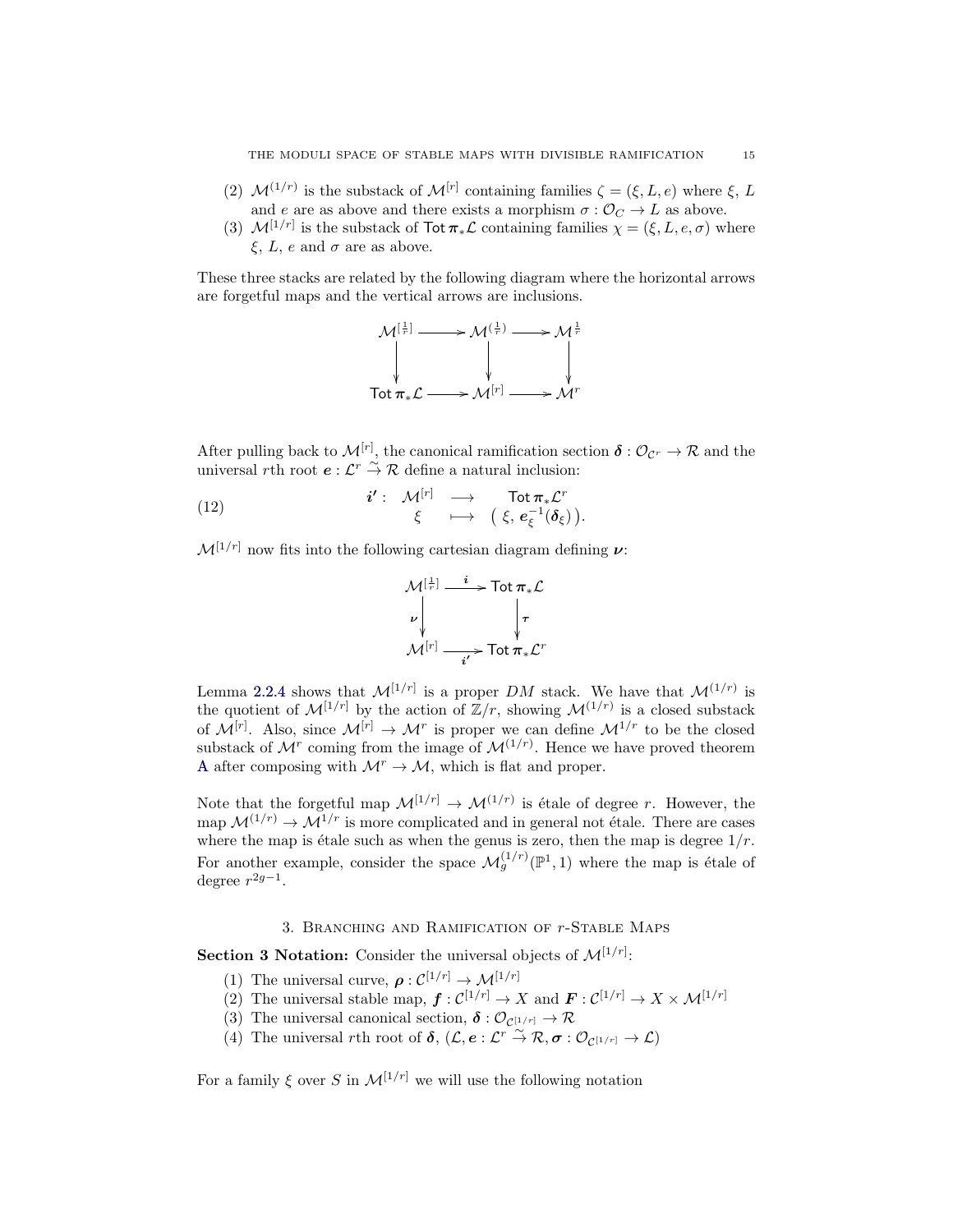$$
C := \mathcal{C}_{\xi}^{[1/r]}, \ \rho := \rho_{\xi}, \ f := f_{\xi}, \ F := F_{\xi}, \ \delta := \delta_{\xi}, \ L := \mathcal{L}_{\xi}, \ e := e_{\xi} \ \text{and}
$$
  

$$
\sigma := \sigma_{\xi}.
$$

We denote the expected number of order  $r$  ramification loci in the generic case by  $m = \frac{1}{r}(2g - 2 - d(2g_X - 2))$  in the case  $\mathcal{M} = \overline{\mathcal{M}}_g(X, d)$  and  $m = \frac{1}{r}(2g - 2 + l(\mu) +$  $|\mu|(1-2g_X)$  in the case  $\mathcal{M} = \overline{\mathcal{M}}_g(X,\mu)$ . For a morphism of sheaves  $a: A \to B$ , we will denote the associated complex in degree  $[-1, 0]$  by  $[a : A \rightarrow B]$ .

3.1. Divisor Construction and the Branch Morphism for Stable Maps. As we saw in the introduction and discussed in [1.2](#page-6-2) the ramification divisor is not well defined for stable maps. However it is possible to define a branch divisor using the canonical ramification section defined in [1.2.](#page-6-2) To do this, we must first review a construction of Mumford [\[MFK,](#page-27-25) §5.3] which allows us to assign a Cartier divisor to certain complexes of sheaves.

Let  $Z$  be a scheme and recall that a complex of sheaves  $E^{\bullet}$  is torsion if the support of each  $\mathcal{H}^i(E^{\bullet})$  does not contain any of the associated points of Z. Let  $E^{\bullet}$  be a finite torsion complex of free sheaves on Z and let  $U \subset Z$  be the complement of  $\bigcup_i$  Supp  $\mathcal{H}^i(E^{\bullet})$ . Then  $E^{\bullet}|_U$  is exact and U contains all the associated points of Z. There are two ways to construct isomorphisms

$$
\det E^{\bullet}|_{U} \xrightarrow{\sim} \mathcal{O}_{U}.
$$

- (1)  $\kappa$ : This is a canonical isomorphism which arises from the exactness of  $E^{\bullet}|_U$ .
- (2)  $\Psi$ : Which is from an explicit choice of isomorphism  $E_i \stackrel{\sim}{\longrightarrow} \mathcal{O}_U$  for each i.

So a choice of  $\Psi$  defines a section  $\Psi \circ \kappa^{-1} \in H^0(U, \mathcal{O}_U^*)$ . Also, it is shown in [\[FP,](#page-27-4) Lemma 1] that if U contains all the associated points of Z then a section of  $H^0(U, \mathcal{O}_U^*)$  defines a canonical section  $\lambda$  of  $H^0(Z, \mathcal{K}^*)$ . A different choice of  $\Psi$ amounts to multiplication of  $\lambda$  by an element of  $H^0(Z, \mathcal{O}_Z^*)$ . In this way  $E^{\bullet}$  defines an element of  $H^0(Z, \mathcal{K}^*/\mathcal{O}_Z^*)$ . This construction also holds when  $E^{\bullet}$  is a perfect complex (i.e. locally isomorphic to a finite complex of locally free sheaves).

**Definition 3.1.1.** Let  $E^{\bullet}$  be a perfect torsion complex. The divisor associated to  $E^{\bullet}$  is the divisor constructed above and is denoted by div( $E^{\bullet}$ ).

The divisor construction has the following important properties.

**Lemma 3.1.2.** [\[FP,](#page-27-4) Prop 1] Let  $E^{\bullet}$  be a perfect torsion complex.

- (1)  $div(E^{\bullet})$  depends only on the isomorphism class of  $E^{\bullet}$  in the derived category of  $Z$ .
- (2) If F is a coherent sheaf admitting a finite free resolution  $F^{\bullet}$ , then we have  $\text{div}(F) := \text{div}(F^{\bullet})$  is an effective divisor.
- (3) If D is an effective divisor then  $div(\mathcal{O}_D) = D$ .
- (4) The divisor construction is additive on distinguished triangles.
- (5) If  $h: Z' \to Z$  is a base change such that  $h^*E^{\bullet}$  is torsion, then we have  $\mathrm{div}(h^*E^{\bullet})=h^*\mathrm{div}(E^{\bullet}).$
- (6) If L is a line bundle then  $\text{div}(E^{\bullet} \otimes L) = \text{div}(E^{\bullet}).$

The divisor construction is use in [\[FP\]](#page-27-4) to construct a morphism

$$
br: M \longrightarrow \text{Sym}^{m'}X.
$$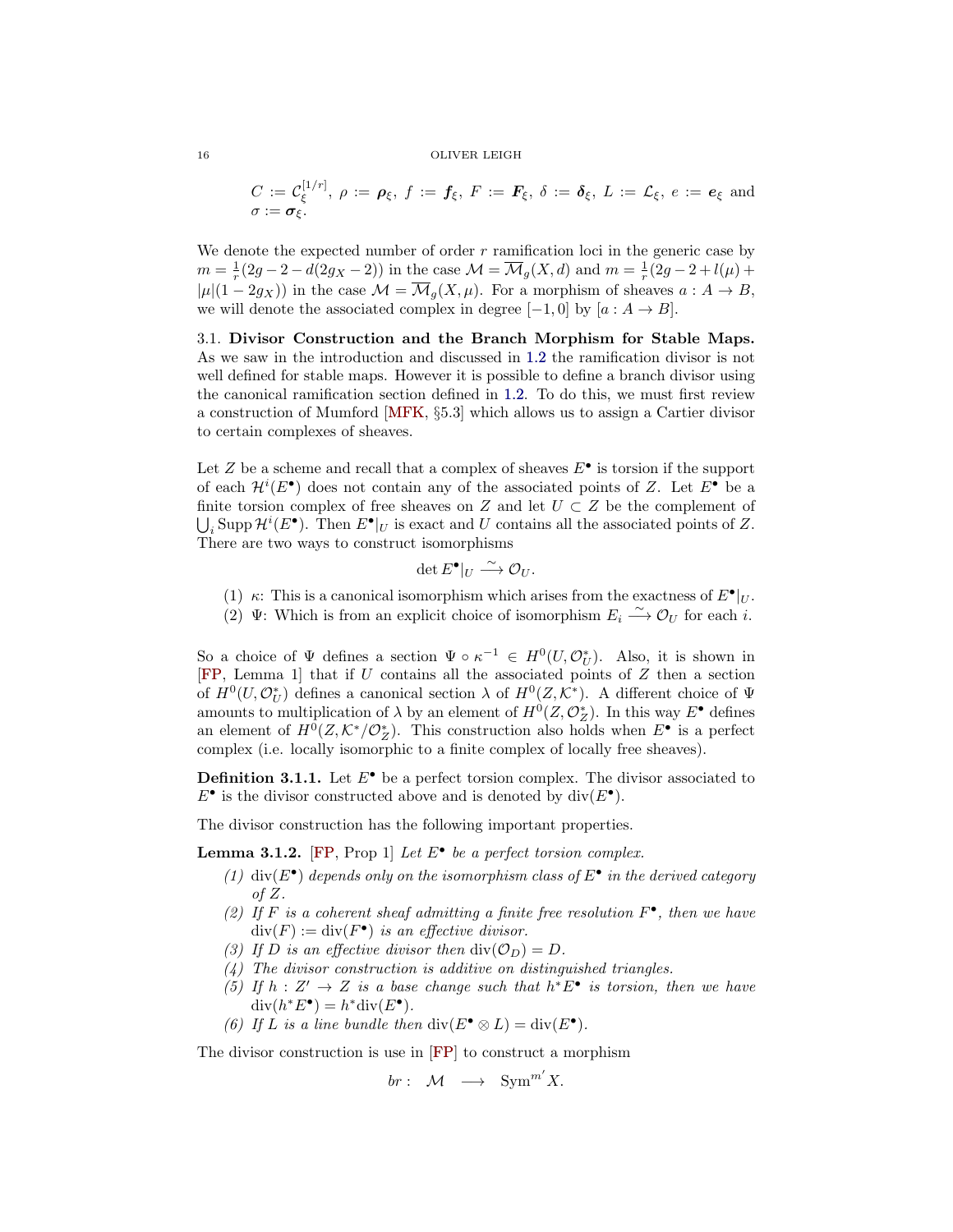where m' is the virtual dimension of M. In particular, if  $\zeta \in \mathcal{M}$  is a family of stable maps over S and  $pr_2: X \times S \to S$  is the projection, then they show that the canonical ramification section (see [1.2\)](#page-6-2) defines a  $pr_2$ -relative effective Cartier divisor of degree  $m'$ :

$$
B_{\zeta} := \mathrm{div}\Big(R(\boldsymbol{F}_{\zeta})_*[\mathcal{O}_{\mathcal{C}_{\zeta}} \xrightarrow{\boldsymbol{\delta}_{\zeta}} \overline{\mathcal{R}}_{\zeta}]\Big).
$$

Hence the map br is defined by  $\zeta \mapsto B_{\zeta}$ .

**Remark 3.1.3.** In [\[FP\]](#page-27-4) the relative case  $\mathcal{M} = \overline{\mathcal{M}}_q(X,\mu)$  is not considered. However, the results and proofs required to define br work in this case when we use the section  $\delta$  constructed in section [1.2](#page-6-2) and  $m' = 2g - 2 - d(2g_X - 2)$  is replaced by  $m' = 2g - 2 + l(\mu) + |\mu|(1 - 2g_X).$ 

3.2. A Branch Morphism for Maps with Divisible Ramification. We will show in this section that a branch morphism can be constructed for stable maps with divisible ramification. The role of the canonical ramification section will be replaced by its universal rth root.

# **Lemma 3.2.1.** The direct image  $RF_*[\mathcal{O}_C \stackrel{\sigma}{\longrightarrow} L]$  is a perfect torsion complex.

*Proof.* Recall that F factors via the forgetful map to the coarse space  $F = \overline{F} \circ \gamma$ where  $\overline{F} := (\overline{f}, \overline{\rho})$ . Also recall that  $\gamma_*$  is an exact functor, so we have the quasiisomorphism  $RF_*[O_C \stackrel{\sigma}{\longrightarrow} L] \cong R\overline{F}_*[O_{\overline{C}} \stackrel{\gamma_*\sigma}{\longrightarrow} \gamma_*L]$ .  $\overline{F}$  has finite tor-dimension, so  $R\overline{F}_*[\gamma_*\sigma]$  is quasi-isomorphic to a finite complex of quasi-coherent sheaves on  $X \times S$  flat over S. Denote this complex by  $E^{\bullet}$ .

Perfect is a local property so we can assume that  $S = \text{Spec} A$ . Also, let  $pr_1$ :  $X \times S \to X$  and  $pr_2: X \times S \to S$  be the natural projections. Thus we have that  $M := pr_1^* \mathcal{O}_X(1)$  is an ample line bundle on the fibres of  $pr_2$ . Then for sufficiently large *n* we have for each  $E_i$  the following properties:

- (1)  $A_i := \rho^* \rho_* (E_i \otimes M^n) \otimes M^{-n}$  is locally free.
- (2) The natural map  $a_i : A_i \longrightarrow E_i$  is surjective.

Let  $K_i = \text{ker } a_i$  and note that these sheaves are all flat over S. Hence, restricting to the fibres of  $s \in S$  we have an exact sequence

$$
0 \longrightarrow (K_i)_s \longrightarrow (A_i)_s \stackrel{a_i}{\longrightarrow} (E_i)_s \longrightarrow 0.
$$

We have  $pr_2$  is smooth of relative dimension 1 so any module on the fibres has homological dimension at most 1. Thus showing that  $(K_i)_s$  is locally free and hence  $K_i$  is locally free. A finite complex of locally free sheaves quasi-isomorphic to  $E^{\bullet}$ can be constructed from the total complex associated to the double complex of these resolutions.

By [\[FP,](#page-27-4) Lemma 5] we can show  $RF_*[\sigma]$  is torsion on  $X \times S$  by showing is when S is a point. Define  $Y \subset C$  to be the locus where f is not étale and  $Z = f(Y) \subset C$ . Note that Z is a finite collection of points in X. Define  $\widetilde{C} = C \setminus Y$  with inclusion  $j : \widetilde{C} \to C$  and  $\widetilde{X} = X \setminus Z$  with inclusion  $i : \widetilde{X} \to X$ . We also have that  $Y = \text{Supp}(\ker \sigma) \cup \text{Supp}(\text{coker}\,\sigma)$  so  $[j^*\sigma]$  is exact. Letting  $\tilde{f} = f|_{\tilde{C}}$  be the restriction we have  $i^*Rf_*[\sigma] = R\tilde{f}_*[j^*\sigma]$ . Hence,  $i^*Rf_*[\sigma]$  is exact also, showing that the cohomology of  $Rf_*[\sigma]$  is supported on points.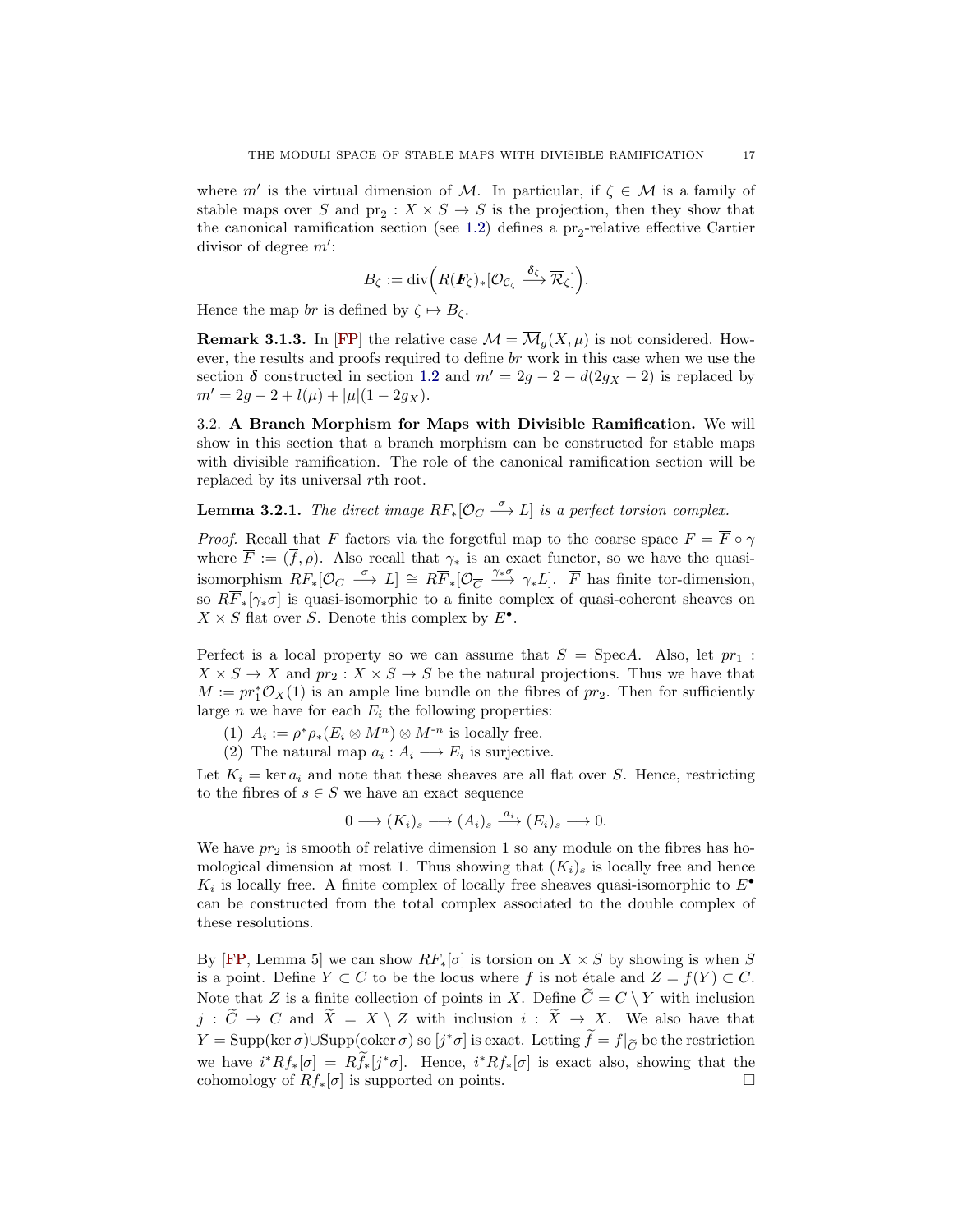<span id="page-17-0"></span>**Lemma 3.2.2.** Let  $S = \text{Spec } A$  be Noetherian and let E be a line bundle on C. There exists a  $\rho$ -relative line bundle M on C such that  $H^0(C, M)$  and  $H^0(C, M \otimes E)$ contain sections which define injective morphisms.

*Proof.* Let G be the bundle  $\omega_{\overline{\rho}} \otimes \overline{f}^* \mathcal{O}_X(3)$  which is an ample  $\overline{\rho}$ -relative line bundle on  $\overline{C}$ . Let  $n \in \mathbb{N}$  be large enough that both  $G^N$  and  $\overline{E} \otimes G^N$  are generated by global sections. We claim that  $M := \gamma^* G^N$  has the desired properties. To see this note that C is quasi-compact and so has a finite number of associated points. A standard argument then shows that the subspaces of  $H^0(\overline{C}, G^N)$  and  $H^0(\overline{C}, \overline{E} \otimes G^N)$  which are not injective morphisms will then have strictly lower dimension. Then consider the isomorphism

$$
\gamma_*: H^0(C, E \otimes M) \xrightarrow{\sim} H^0(\overline{C}, \overline{E} \otimes G^N)
$$

and consider the pre-image s of a regular section  $\overline{s} \in H^0(\overline{C}, \overline{E} \otimes G^N)$ .  $\gamma_*$  is an exact functor and  $\gamma_* K = 0$  if and only if  $K = 0$ . Hence we have that s is injective if and only if  $\bar{s}$  is.

<span id="page-17-1"></span>**Lemma 3.2.3.** Let  $\widetilde{M}$  be a relative line bundle on C and an injective morphism  $s: \mathcal{O}_C \to \tilde{M}$ . Let D be the divisor on C defined by  $s^{\vee}$ . Then

$$
\mathsf{D}:=\text{div}\Big(RF_*\big[\mathcal{O}_D\otimes\mathcal{O}_C\stackrel{\text{id}\otimes\sigma^k}{\longrightarrow}\mathcal{O}_D\otimes L^k\big]\Big)=0.
$$

*Proof.* We first show that  $D$  is an effective divisor on  $X \times S$  by considering the case where  $S = \text{Spec} A$ . Note that the map forgetting the stack structure  $\gamma : C \to \overline{C}$  has the property that  $\gamma_*$  is left exact. Also,  $\mathcal{O}_{\overline{D}}$  is supported in relative dimension 0, so D is given by

$$
\mathsf{D}=\text{div}\Big(\overline F_\ast\big[\mathcal{O}_{\overline D}\longrightarrow \gamma_\ast(\mathcal{O}_D\otimes L^k)\big]\Big).
$$

We have that  $i: D \to C$  is a relative effective divisor on C with coarse space  $j : \overline{D} \to \overline{C}$ . The natural map  $\phi : \overline{D} \to S$  is quasi-finite and proper so it is also finite. Thus  $\overline{D}$  is affine which shows that  $(\gamma|_D)_*(\mathcal{O}_D \otimes L^k)$  is generated by global sections and so has sections which give injective morphism.

Let  $\Phi$  be a section of  $(\gamma|_D)_*(\mathcal{O}_D \otimes L^k)$  giving rise to an injective morphism. Then since the divisor construction is additive on distinguished triangles we have:

$$
\mathbf{D} = \mathrm{div} \Big( \overline{F}_* j_* [\Phi] \Big)
$$

Also,  $\Phi$  is regular so it is injective and we have  $D = \text{div}(\overline{F}_*j_*\text{coker}\,\Phi)$ . Hence showing that it is a relative effective Cartier divisor.

The degree of a relative effective Cartier divisor for a smooth morphism is locally constant. Hence we can compute the degree at geometric points. We see that the degree of  $(D)$ , is zero for geometric points  $z \in S$ .

<span id="page-17-2"></span>Corollary 3.2.4. There is an equality of divisors

$$
\operatorname{div}\big(RF_*[\mathcal{O}_C \xrightarrow{\sigma^k} L^k]\big) = \operatorname{div}\big(RF_*(L \otimes [\mathcal{O}_C \xrightarrow{\sigma^k} L^k])\big)
$$

Proof. We have that div is additive on exact sequences. So, to show that two sequences give the same divisor, it will suffice to show that the cone of a morphism between the two complexes is the zero divisor.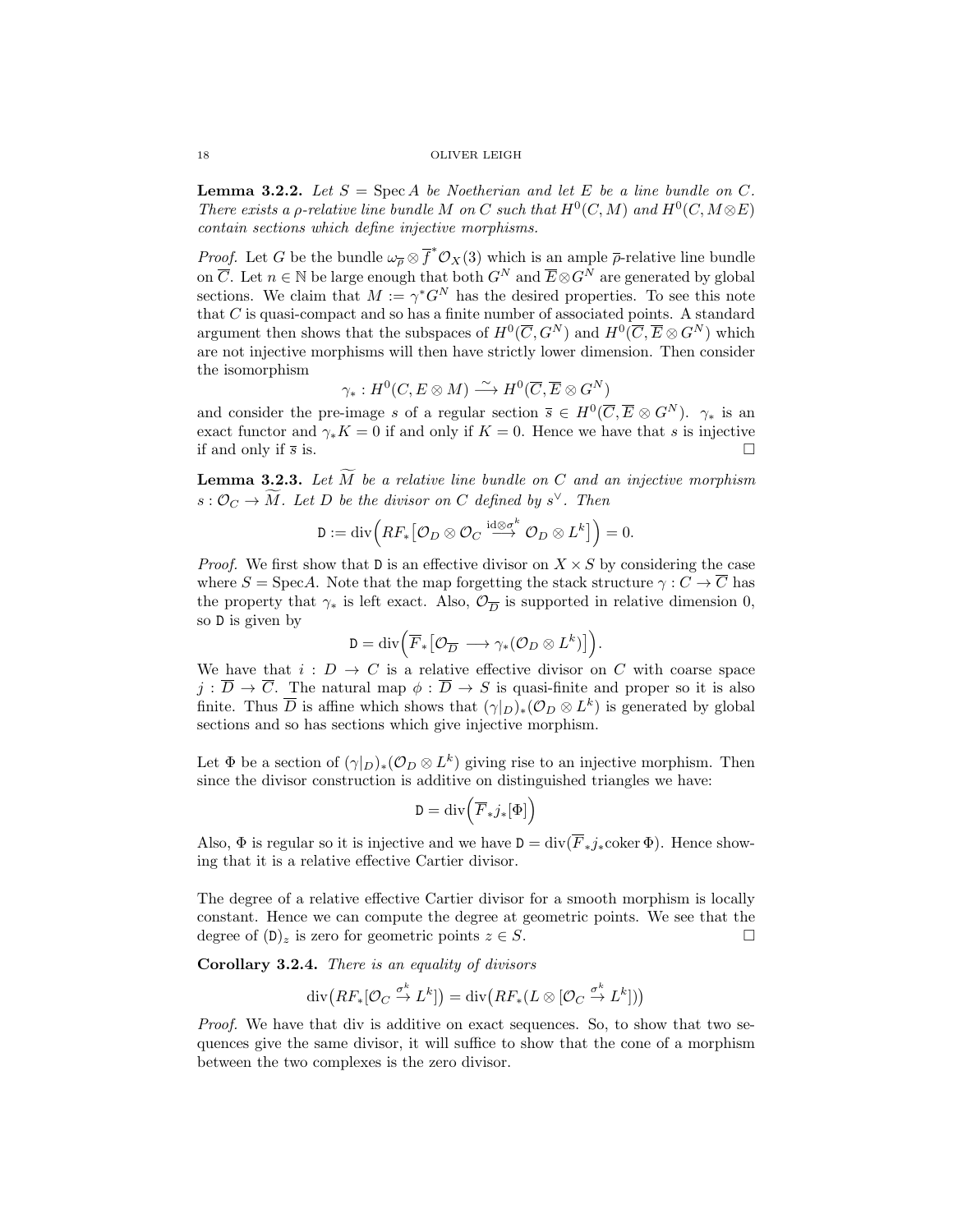We have two distinguished triangles coming from injective sections of M and  $M \otimes$  $L^{-1}$ , where M is the line bundle from lemma [3.2.2:](#page-17-0)

$$
[\sigma^k] \xrightarrow{s_1} [\sigma^k] \otimes M \longrightarrow \text{Cone}(s_1) \longrightarrow [\sigma^k][1]
$$

$$
[\sigma^k] \otimes L \xrightarrow{s_2} [\sigma^k] \otimes M \longrightarrow \text{Cone}(s_2) \longrightarrow [\sigma^k][1]
$$

We saw in the lemma [3.2.3](#page-17-1) that  $div(Cone(s_1)) = div(Cone(s_2)) = 0$  which shows that  $[\sigma^k]$  and  $[\sigma^k] \otimes L$  have the same divisor.

 $\Box$ 

<span id="page-18-0"></span>**Lemma 3.2.5.** Let  $E^{\bullet} \stackrel{a}{\rightarrow} G^{\bullet} \stackrel{b}{\rightarrow} H^{\bullet}$  be morphisms in the derived category. Then there is a distinguished triangle:

$$
cone(a) \longrightarrow cone(b \circ a) \longrightarrow cone(b) \longrightarrow cone(a)[1]
$$

Proof. The result follows immediately from the following commuting diagram with distinguished triangles for rows and columns:



<span id="page-18-1"></span>**Corollary 3.2.6.** Let  $a : E \to G$  and  $b : G \to H$  be morphisms of coherent sheaves. Then there is a distinguished triangle:

$$
[E \xrightarrow{a} G] \longrightarrow [E \xrightarrow{b \circ a} C] \longrightarrow [G \xrightarrow{b} H] \longrightarrow [E \xrightarrow{a} G][1]
$$

where [a], [b] and [b  $\circ$  a] are considered to be in degree [-1,0].

*Proof.* The proof is immediate from lemma [3.2.5.](#page-18-0)

<span id="page-18-2"></span>**Corollary 3.2.7.** We have the equality of divisors on  $X \times S$ :

$$
\operatorname{div}\left(RF_*[\mathcal{O}_C \xrightarrow{\sigma^r} L^r]\right) = r \cdot \operatorname{div}\left(RF_*[\mathcal{O}_C \xrightarrow{\sigma} L]\right)
$$

Proof. From corollary [3.2.6](#page-18-1) we have the distinguished triangle:

$$
\left[\mathcal{O}_C \xrightarrow{\sigma^n} L^n\right] \longrightarrow \left[\mathcal{O}_C \xrightarrow{\sigma^{n+1}} L^n\right] \longrightarrow \left[L \xrightarrow{\sigma} L^2\right] \longrightarrow \left[\mathcal{O}_C \xrightarrow{\sigma^n} L^n\right][1].
$$

After applying corollary [3.2.4](#page-17-2) this shows that  $\text{div}\left(RF_*[\sigma^{n+1}]\right) = \text{div}\left(RF_*[\sigma^n]\right) +$  $\text{div}(RF_*[\sigma])$ . The result follows from the induction hypothesis.

**Corollary 3.2.8.** (Theorem [B\)](#page-2-0) The divisor div( $RF_*[\sigma]$ ) is relative effective and the associated morphism  $b_{\xi}: S \to \text{Sym}^m(X)$  defines a morphism of stacks:

$$
\begin{array}{cccc}\n\texttt{br}: & \mathcal{M}^{[1/r]} & \longrightarrow & \texttt{Sym}^m(X) \\
\xi & \longmapsto & b_{\xi}.\n\end{array}
$$

 $\Box$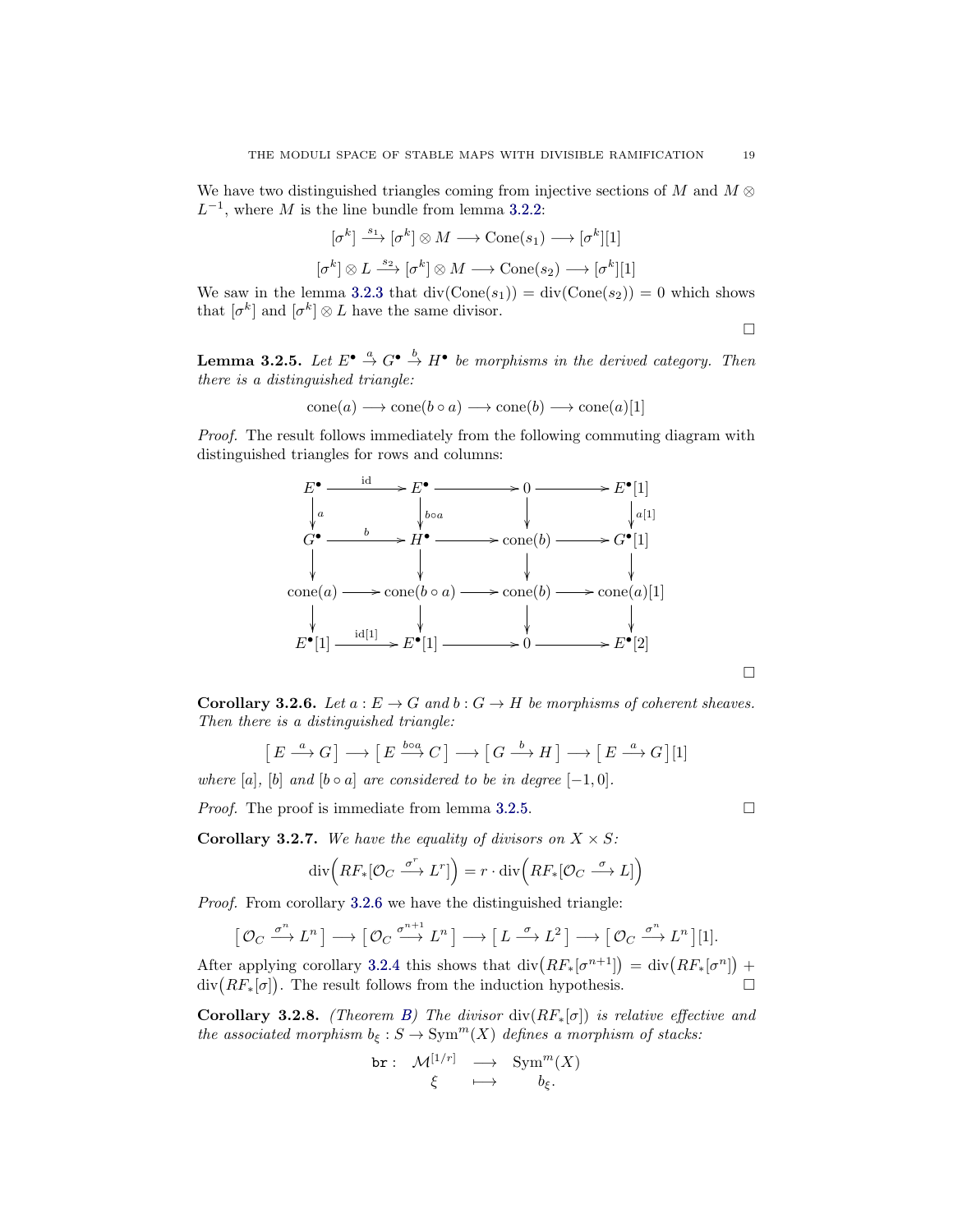which satisfies the following commutative diagram:



*Proof.* We have a natural quasi-isomorphism  $[\sigma^r] \stackrel{\sim}{\to} [\delta]$ . It is shown in [\[FP,](#page-27-4) 3.2] that div( $RF_*[\delta]$ ) is a relative effective divisor of degree rm. Hence, corollary [3.2.7](#page-18-2) shows that  $div(RF_*[\sigma])$  is relative effective as well and is of degree m. Corollary [3.2.7](#page-18-2) also shows that the given diagram is commutative.  $\Box$ 

3.3. Special Loci of the Moduli Points. In this subsection we will prove theo-rem [B](#page-2-0) part [1](#page-2-1) by considering the case when  $S = \text{Spec } \mathbb{C}$  and examining the ramification properties induced by the rth root condition.

Following [\[V,](#page-28-0) [GV\]](#page-27-3) we will call a *special loci* a connected component where the map  $f: C \to X$  is not étale. Then each special locus is one of:

- (1) A smooth point of C where f is locally of the form  $z \mapsto z^{a+1}$  with  $a \in \mathbb{N}$ .
- (2) A node of C such that on each brach f is locally of the form  $z \mapsto z^{a_i}$  with  $a_i \in \mathbb{N}$ .
- (3) A genus g component B of C where  $f|_B$  is constant and on the branches of C meeting B the map f is locally of the form  $z \mapsto z^{a_i}$  with  $a_i \in \mathbb{N}$ .

We can also define a *ramification order* to each type of locus by:

(1) *a*.   
 (2) 
$$
a_1 + a_2
$$
.   
 (3)  $2g_B - 2 + \sum (a_i + 1)$ .

<span id="page-19-0"></span>Remark 3.3.1. We use a slightly different definition for stable maps relative to a point  $x \in X$ . Let  $(h: C \to T, p \to X)$  be over  $S = \operatorname{Spec} \mathbb{C}$  in  $\overline{\mathcal{M}}_g^{[1/r]}(X, \mu)$  with  $f = p \circ h$ . Then a special locus of f will be a connected component where the map  $h: C \to T$  is not étale and not in the pre-image of a node of x. Everything else is the same. This agrees with lemma [1.2.1](#page-7-0) which shows that  $\delta$  will be an isomorphism at pre-images of nodes of T.

We will show that the existence of an rth root of  $\delta$  is equivalent to each of these special loci having ramification order divisible by r.

Suppose we have  $\xi \in \mathcal{M}^{1/r}$  over  $S = \text{Spec } \mathbb{C}$ . Then locally on the coarse space  $\overline{C}$ for each of the types of special loci  $\overline{\delta}: \mathcal{O}_{\overline{C}} \to \overline{\mathcal{R}}_{\xi}$  is of the form:

- (1)  $\mathbb{C}[x] \to \frac{1}{x^a} \mathbb{C}[x]$  given by  $a \mapsto a \frac{x^a}{x^a}$ .
- (2)  $\mathbb{C}[x,y]/(xy) \to \frac{1}{x^{a_1}-x^{a_2}} \mathbb{C}[x,y]/(xy)$  given by  $a \mapsto a \frac{x^{a_1}-x^{a_2}}{x^{a_1}-x^{a_2}}$  $\frac{x^{a_1}-x^{a_2}}{x^{a_1}-x^{a_2}}.$
- (3) At each node  $\mathbb{C}[x,y]/(xy) \to \frac{1}{x^{a_i}-x^{b_i}}\mathbb{C}[x,y]/(xy)$  given by  $a \mapsto a \frac{x^{a_i}}{x^{a_i}-x^{b_i}}$  $\frac{x^{a_i}}{x^{a_i}-x^{b_i}}$ .

<span id="page-19-1"></span>**3.3.2.** The rth root condition  $\sigma^r = e(\delta)$  forces there to be local roots for special loci of types 1 and 2. This forces the divisibility of the ramification order:

For type 1: Locally we must have  $\sigma$  being of the form  $\mathbb{C}[x] \to \frac{1}{x^{a/r}} \mathbb{C}[x]$  and thus  $r$  divides  $a$ .

For type 2: Pulling back from the coarse space via  $\gamma$  we see that  $\delta$  is of the form  $\mathbb{C}[u, v]/(uv) \to \frac{1}{u^{a_1r} - v^{a_2r}} \mathbb{C}[u, v]/(uv)$ . Then taking the rth root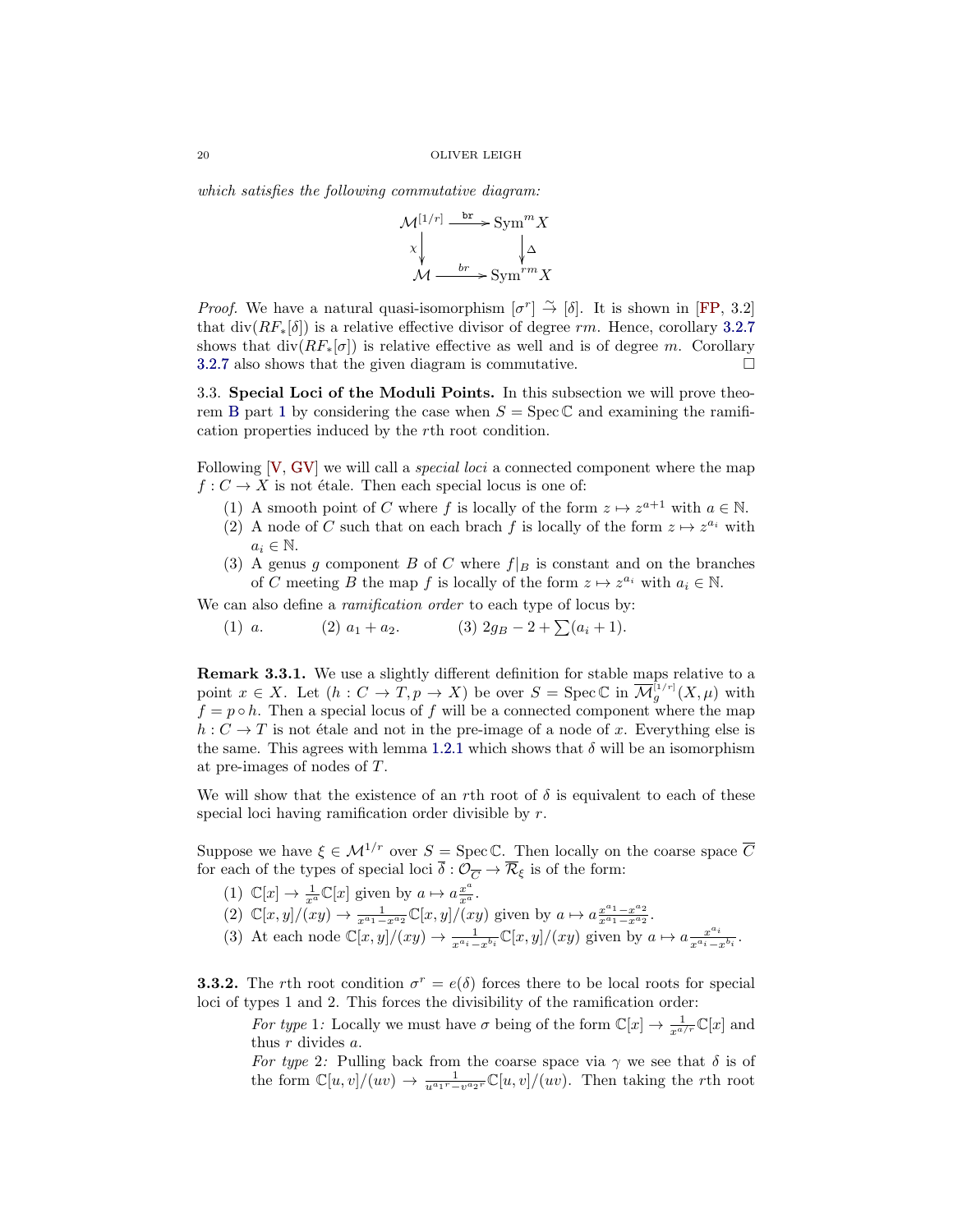we see that  $\sigma$  is of the form  $\mathbb{C}[u, v]/(uv) \to \frac{\zeta_r^k}{u^{a_1} - \zeta_r v^{a_2}} \mathbb{C}[u, v]/(uv)$  for some  $k \in \mathbb{Z}/r$ . However, there are multiplicities  $e_1$  and  $e_2$  of L at the node with  $e_1 + e_2 = r$  or  $e_1 = e_2 = 0$ . Also we have  $a_i = e_i + n_i r$ . Hence, r divides  $a_1 + a_2.$ 

<span id="page-20-1"></span>**3.3.3.** We now consider special loci of type 3. Suppose there is a genus  $g$  sub-curve B of C where  $f|_B$  is constant and on the branches of C meeting B, the map f is locally of the form  $z \mapsto z^{a_i}$  with  $a_i \in \mathbb{N}$ .

Let  $A = C \setminus B$  and  $\alpha : A \sqcup B \to C$  be the partial normalisation of C separating the contracted component B from A. Also, let  $p_i$  be the pre-images of the nodes on A and  $q_i$  the pre-images on B. Finally, let  $a_i$  and  $b_i$  be the multiplicities of L corresponding to the branches on the nodes on A and B respectively.

Now e restricts to an isomorphism  $e_B: (L_B)^r \longrightarrow (\mathcal{R}_{\xi})_B \cong \omega_B(\sum q_i)$ . We have a map  $\mathsf{g}: B \to \mathsf{B}$  which forgets the orbifold structure at the points  $q_i$ . Pushing forward via g we have the following isomorphism coming from lemma [1.4.3:](#page-10-1)

$$
e_{\mathsf{B}}: (L_{\mathsf{B}})^r \longrightarrow \omega_{\mathsf{B}}(\sum q_i - \sum b_i q_i)
$$

Hence,  $\omega_{\mathsf{B}}(\sum q_i - \sum b_i q_i)$  must have degree divisible by r. Then r divides  $2g - 2 +$  $\sum(1 - bi)$  and also divides  $2g - 2 + \sum(a_i + 1)$ .

**Remark 3.3.4.** To consider the relative case in [3.3.3](#page-20-1) we must replace  $f: C \to X$ by  $h: C \to T$ . Everything else remains the same.

**3.3.5.** To finish the proof of the theorem we to show that such an rth root can be constructed if the ramification loci are of the desired form. First we observe that there is a tensor product decomposition of  $\delta$ :

$$
\delta=\delta_{\rm sm}\otimes\delta_{\rm n}\otimes\delta_{\rm cn}
$$

where  $\delta_{\rm sm} : \mathcal{O}_C \to R_{\rm sm}$  and  $\delta_{\rm n} : \mathcal{O}_C \to R_{\rm n}$  define the divisors of  $\delta$  supported on the smooth locus of  $C$  and nodes of  $C$  not meeting contracted components. Then  $\delta_{\rm cn}$ :  $\mathcal{O}_C \to R_{\rm cn}$  is the unique section such that the above decomposition holds.

After reversing the reasoning of [3.3.2](#page-19-1) we have rth roots  $\sigma_{\rm sm}$ :  $\mathcal{O}_C \rightarrow L_{\rm sm}$  and  $\sigma_{\rm n}$  :  $\mathcal{O}_C \to L_{\rm n}$  of  $\delta_{\rm sm}$  and  $\delta_{\rm n}$  respectively. For the contracted components  $\delta_{\rm cn}$ the line bundle  $R_{cn}$  will locally of the form  $\frac{1}{u^{a_i r} - v^{b_i r}} \mathbb{C}[u, v]/(uv)$  at the connecting nodes and  $\delta_{\rm cn}$  will be of the form  $1 \mapsto \frac{u^{\bar{a}_i r}}{u^{\bar{a}_i r} - v}$  $\frac{u^{a}i^{r}}{u^{a}i^{r}-v^{b}i^{r}}$ . Then let  $L_{cn}$  be an rth root of  $R_{\text{cn}}$  which is locally of the form  $\frac{1}{u^{a_i} - \zeta_r v^{b_i}} \mathbb{C}[u, v]/(uv)$  at the connecting nodes and  $\sigma_{\rm cn}$  will be of the form  $1 \mapsto \frac{u^{a_i}}{u^{a_i}-1}$  $\frac{u^{a_i}}{u^{a_i}-v^{b_i}}$  and identical to  $\delta_{cn}$  elsewhere.

Hence we have proved theorem [B](#page-2-0) part [1.](#page-2-1)

# 4. COTANGENT COMPLEX OF  $\overline{\mathcal{M}}_g^{1/r}(X,d)$

<span id="page-20-0"></span>Section 4 Notation: Recall the [notation convention.](#page-4-2) The following diagram shows the relationships between the relevant spaces. It is commutative and many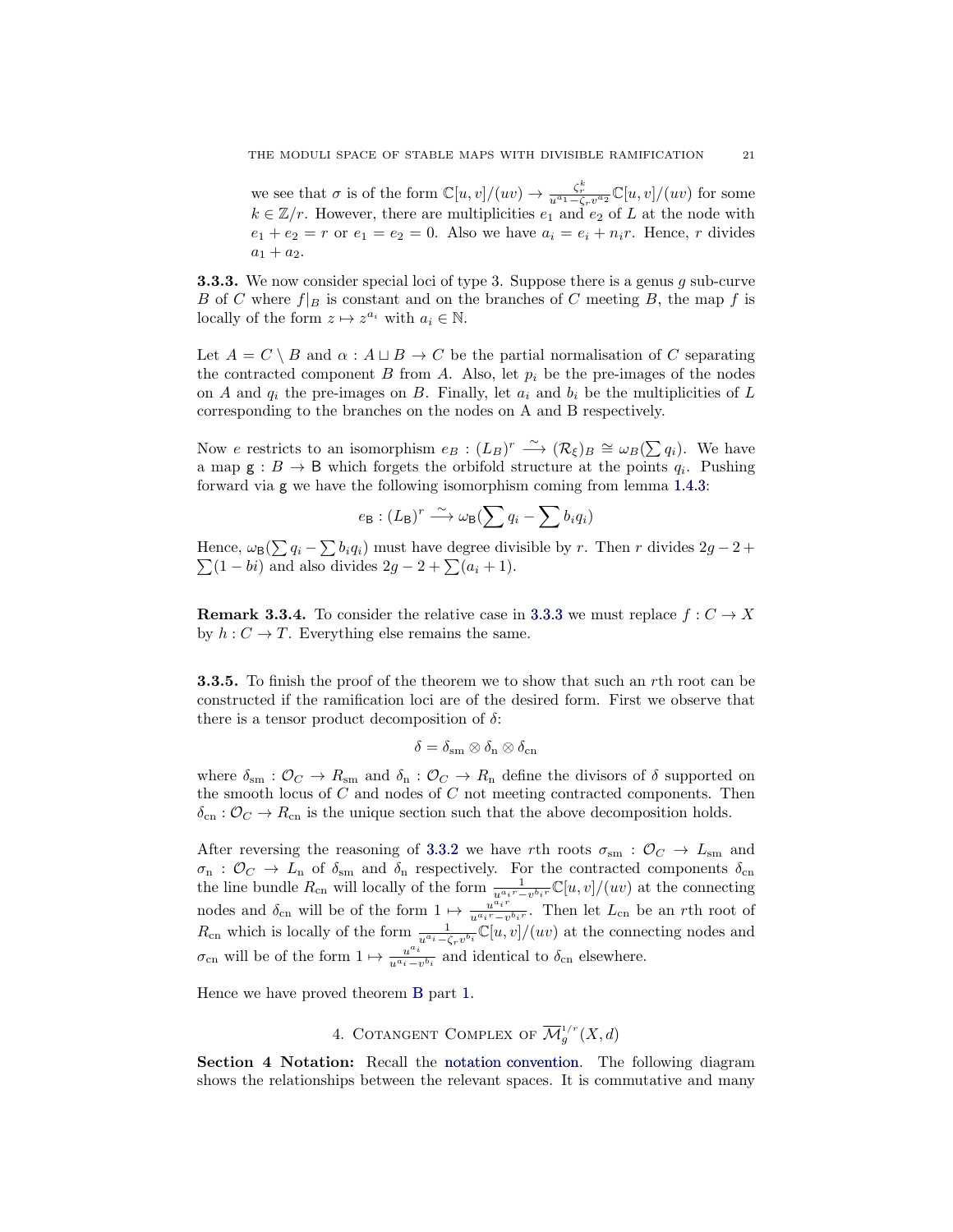of the squares are cartesian.

<span id="page-21-0"></span>

Here  $\pi$  and  $\rho$  are the universal curves of their respective spaces. The maps i and  $i'$  are the natural inclusions defined by definition [2.3.1](#page-13-0)[.3](#page-14-1) and equation [\(12\)](#page-14-2) respectively. The maps  $\varphi$  and  $\psi$  are the universal curves defined in [2.2.1](#page-12-0) with  $\mathfrak{e}$  and  $\mathfrak{e}'$ being the natural evaluation maps defined by equation [\(10\)](#page-12-1). The power maps  $\tau$ and  $\tilde{\tau}$  are defined in [2.2.3](#page-12-2) and  $\hat{\tau}$  is the pullback by  $\varphi$  of  $\tau$ . The maps  $\alpha$ ,  $\hat{\alpha}$ ,  $\check{\alpha}$ ,  $\beta$ ,  $\hat{\beta}$  and  $\check{\beta}$  are the natural projection maps. The maps j and j' are pullbacks of i and i' by  $\psi$  and  $\varphi$  respectively. Lastly, we also define the maps  $f := i \circ \mathfrak{e}$  and  $\mathfrak{f}':=i'\circ \mathfrak{e}'.$ 

We denote the expected number of special loci of order  $r$  in the generic case by  $m = \frac{1}{r}(2g - 2 - d(2g_X - 2))$  in the case  $\mathcal{M} = \overline{\mathcal{M}}_g(X, d)$  and  $m = \frac{1}{r}(2g - 2 + l(\mu) +$  $|\mu|(1-2g_X)$ ) in the case  $\mathcal{M} = \overline{\mathcal{M}}_g(X,\mu)$ .

4.1. Perfect Relative Obstruction Theory. Recall, that for a proper representable Gorenstein morphism  $a: \mathcal{X} \rightarrow \mathcal{Y}$  of relative dimension n with relative dualising sheaf  $\omega_a$  and any complexes  $\mathcal{F}^{\bullet} \in D(\mathcal{X})$  and  $\mathcal{G}^{\bullet} \in D(\mathcal{Y})$  one has the following functorial isomorphism coming from Serre duality (see for example [\[BBH,](#page-27-26) eq. C.12]):

(14) 
$$
\text{Hom}_{D(\mathcal{X})}(Ra_*\mathcal{F}^{\bullet}, \mathcal{G}^{\bullet}) \xrightarrow{\sim} \text{Hom}_{D(\mathcal{Y})}(\mathcal{F}^{\bullet}, a^*\mathcal{G}^{\bullet} \otimes \omega_a[n]).
$$

Hence one obtains the following natural morphism by looking at the pre-image of the identity:

<span id="page-21-1"></span>(15) 
$$
Ra_*(a^*\mathcal{G}^{\bullet} \otimes \omega_a)[n] \longrightarrow \mathcal{G}^{\bullet}.
$$

Now, consider the following sub-diagram of [\(13\)](#page-21-0) coming from the topmost horizontal square and the diagonal square:

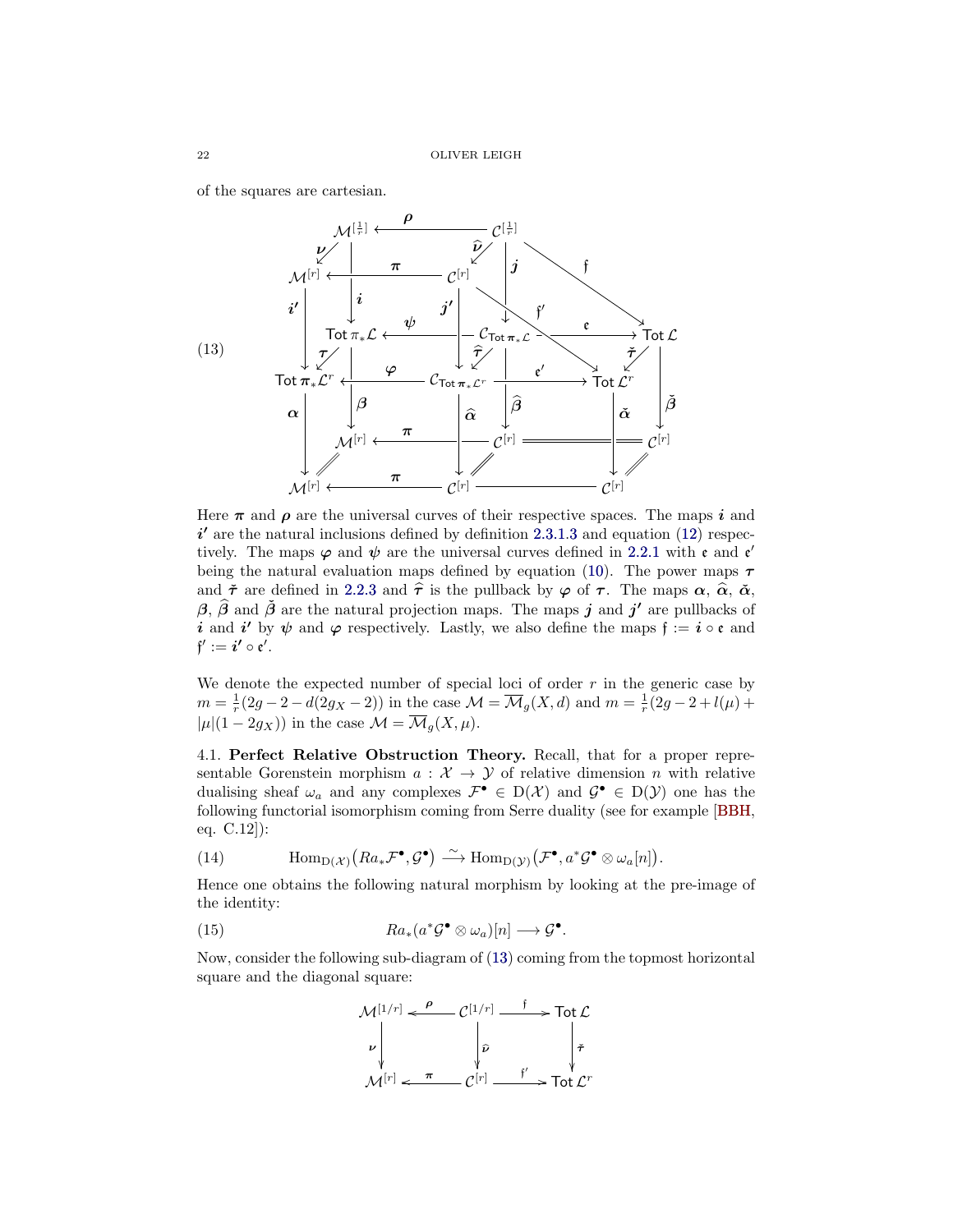There are two natural maps arising from this diagram:

$$
R\rho_*(\rho^* \mathbb{L}_{\nu} \otimes \omega_{\rho})[1] \longrightarrow \mathbb{L}_{\nu}
$$
 and  $Lf^* \mathbb{L}_{\tilde{\tau}} \longrightarrow \mathbb{L}_{\hat{\nu}} \cong \rho^* \mathbb{L}_{\nu}.$ 

Combining these two we can we define the following morphism:

$$
\phi_{\nu}: R\rho_*(L\mathfrak{f}^*\mathbb{L}_{\tilde{\tau}}\otimes\omega_{\rho})[1] \longrightarrow \mathbb{L}_{\nu}.
$$

We will show in this subsection that this morphism is a perfect relative obstruction theory.

We will begin by examining a related morphism constructed in the same way. Specifically, we consider the the following sub-diagram of [\(13\)](#page-21-0) coming from the middle horizontal squares:

<span id="page-22-0"></span>(16)  
\n
$$
\begin{array}{ccc}\n\text{Tot } \pi_* \mathcal{L} &\xleftarrow{\psi} & \mathcal{C}_{\text{Tot } \pi_* \mathcal{L}} & \xleftarrow{\mathfrak{e}} & \text{Tot } \mathcal{L} \\
\uparrow & & \downarrow & & \downarrow \tau \\
\text{Tot } \pi_* \mathcal{L}^r &\xleftarrow{\varphi} & \mathcal{C}_{\text{Tot } \pi_* \mathcal{L}^r} & \xleftarrow{\mathfrak{e}'} & \text{Tot } \mathcal{L}^r\n\end{array}
$$

As before we have two natural maps

$$
R\psi_*(\psi^*\mathbb{L}_{\tau}\otimes\omega_{\psi})[1] \longrightarrow \mathbb{L}_{\tau}
$$
 and  $L\mathfrak{e}^*\mathbb{L}_{\tilde{\tau}} \longrightarrow \mathbb{L}_{\widehat{\tau}}\cong \psi^*\mathbb{L}_{\tau}$ .

which combine to obtain the morphism:

$$
\phi_{\boldsymbol{\tau}}: R\psi_* (L\mathfrak{e}^*\mathbb{L}_{\tilde{\boldsymbol{\tau}}} \otimes \omega_{\boldsymbol{\psi}})[1] \longrightarrow \mathbb{L}_{\boldsymbol{\tau}}.
$$

The following lemma shows that  $\phi_{\tau}$  is a relative obstruction theory.

<span id="page-22-2"></span>Lemma 4.1.1. There is a commuting diagram where the rows are distinguished triangles:

$$
L\tau^* R \varphi_* (\hat{\alpha}^* \mathcal{L}^{-r} \otimes \omega_{\varphi})[1] \to R \psi_* (\hat{\beta}^* \mathcal{L}^{-1} \otimes \omega_{\psi})[1] \to R \psi_* (L\epsilon^* \mathbb{L}_{\tilde{\tau}} \otimes \omega_{\psi})[1] \to L\tau^* R \varphi_* (\hat{\alpha}^* \mathcal{L}^{-r} \otimes \omega_{\varphi})[2]
$$
  
\n
$$
L\tau^* \mathbb{L}_{\alpha}
$$
\n
$$
L\tau^* \mathbb{L}_{\alpha}
$$
\n
$$
\downarrow \varphi_{\beta}
$$
\n
$$
\downarrow \varphi_{\tau}
$$
\n
$$
\downarrow \varphi_{\tau}
$$
\n
$$
\downarrow \varphi_{\tau}
$$
\n
$$
\downarrow \varphi_{\tau}[1]
$$

such that  $\phi_{\beta}$  and  $\phi_{\alpha}$  are relative obstruction theories. Moreover,  $\phi_{\tau}$  is also a relative obstruction theory.

Proof. Consider the leftmost square of [\(16\)](#page-22-0) and note that it is cartesian. The distinguished triangle arising from the cotangent complex gives the following diagram where the rows are distinguished triangles:

<span id="page-22-1"></span>(17)

$$
R\psi_*(\psi^* L \tau^* \mathbb{L}_{\alpha} \otimes \omega_{\psi})[1] \to R\psi_*(\psi^* \mathbb{L}_{\beta} \otimes \omega_{\psi})[1] \to R\psi_*(\psi^* \mathbb{L}_{\tau} \otimes \omega_{\psi})[1] \to R\psi_*(\psi^* L \tau^* \mathbb{L}_{\alpha} \otimes \omega_{\psi})[2]
$$
\n
$$
\downarrow \qquad \qquad \downarrow \qquad \qquad \downarrow
$$
\n
$$
L \tau^* \mathbb{L}_{\alpha} \xrightarrow{\qquad \qquad \downarrow} \mathbb{L}_{\beta} \xrightarrow{\qquad \qquad \downarrow} \mathbb{L}_{\tau} \xrightarrow{\qquad \qquad \downarrow} \qquad L \tau^* \mathbb{L}_{\alpha}[1]
$$

We also have isomorphisms:

 $R\psi_*(\psi^*L\tau^*\mathbb{L}_\alpha\otimes\omega_\psi)\cong R\psi_*L\widehat{\tau}^*(\varphi^*\mathbb{L}_\alpha\otimes\omega_\varphi)\cong L\tau^*R\varphi_*(\varphi^*\mathbb{L}_\alpha\otimes\omega_\varphi)$ 

making the first column into the derived pullback of the canonical morphism from equation [\(15\)](#page-21-1):

$$
R\boldsymbol{\varphi}_*(\boldsymbol{\varphi}^*\mathbb{L}_{\boldsymbol{\alpha}}\otimes\omega_{\boldsymbol{\varphi}})[1]\longrightarrow\mathbb{L}_{\boldsymbol{\alpha}}.
$$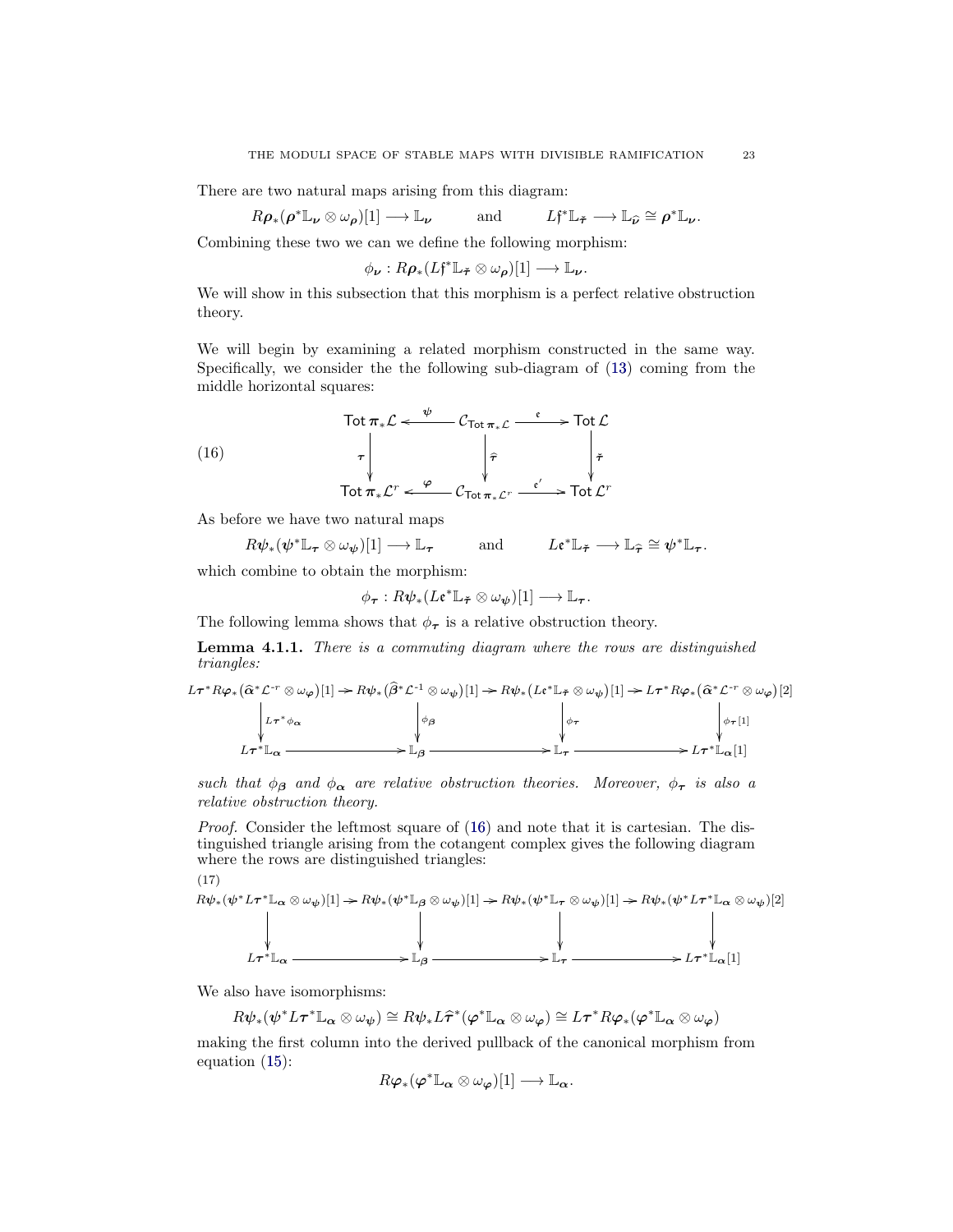Now consider the rightmost square of [\(16\)](#page-22-0) and note that it has all morphisms over C. This gives the following commutative diagram with distinguished triangles as rows, noting that  $L\hat{\tau}^*L\epsilon'^*L_{\check{\alpha}} \cong L\epsilon^*L\check{\tau}^*L_{\check{\alpha}}$ :

<span id="page-23-0"></span>
$$
L\hat{\tau}^* L \mathfrak{e}^{\prime *} \mathbb{L}_{\tilde{\alpha}} \longrightarrow L \mathfrak{e}^* \mathbb{L}_{\tilde{\beta}} \longrightarrow L \mathfrak{e}^* \mathbb{L}_{\tilde{\tau}} \longrightarrow L\hat{\tau}^* L \mathfrak{e}^{\prime *} \mathbb{L}_{\tilde{\alpha}}[1]
$$
\n
$$
\downarrow \qquad \qquad \downarrow \qquad \qquad \downarrow \qquad \qquad \downarrow \qquad \qquad \downarrow \qquad \qquad \downarrow \qquad \qquad \downarrow \qquad \qquad \downarrow \qquad \qquad \downarrow \qquad \qquad \downarrow \qquad \qquad \downarrow \qquad \qquad \downarrow \qquad \qquad \downarrow \qquad \qquad \downarrow \qquad \qquad \downarrow \qquad \qquad \downarrow \qquad \qquad \downarrow \qquad \qquad \downarrow \qquad \qquad \downarrow \qquad \qquad \downarrow \qquad \qquad \downarrow \qquad \qquad \downarrow \qquad \qquad \downarrow \qquad \qquad \downarrow \qquad \qquad \downarrow \qquad \qquad \downarrow \qquad \qquad \downarrow \qquad \qquad \downarrow \qquad \qquad \downarrow \qquad \qquad \downarrow \qquad \qquad \downarrow \qquad \qquad \downarrow \qquad \qquad \downarrow \qquad \qquad \downarrow \qquad \qquad \downarrow \qquad \qquad \downarrow \qquad \qquad \downarrow \qquad \qquad \downarrow \qquad \qquad \downarrow \qquad \qquad \downarrow \qquad \qquad \downarrow \qquad \qquad \downarrow \qquad \qquad \downarrow \qquad \qquad \downarrow \qquad \qquad \downarrow \qquad \qquad \downarrow \qquad \qquad \downarrow \qquad \qquad \downarrow \qquad \qquad \downarrow \qquad \qquad \downarrow \qquad \qquad \downarrow \qquad \qquad \downarrow \qquad \qquad \downarrow \qquad \qquad \downarrow \qquad \qquad \downarrow \qquad \qquad \downarrow \qquad \qquad \downarrow \qquad \qquad \downarrow \qquad \qquad \downarrow \qquad \qquad \downarrow \qquad \qquad \downarrow \qquad \qquad \downarrow \qquad \qquad \downarrow \qquad \qquad \downarrow \qquad \qquad \downarrow \qquad \qquad \downarrow \qquad \qquad \downarrow \qquad \qquad \downarrow \qquad \qquad \downarrow \qquad \qquad \downarrow \qquad \qquad \downarrow \
$$

Also, note that  $L \mathfrak{e}^* \mathbb{L}_{\tilde{\beta}} \cong L \mathfrak{e}^* (\tilde{\beta}^* \mathcal{L}^\vee) \cong L (\tilde{\beta} \circ \mathfrak{e})^* \mathcal{L}^\vee \cong \widehat{\beta}^* \mathcal{L}^\vee$  and similarly,  $L \mathfrak{e}'^* \mathbb{L}_{\tilde{\alpha}} \cong \widehat{\alpha}^* \mathcal{L}^\vee$  $\hat{\alpha}^*(\mathcal{L}^r)^{\vee}$ . We now obtain the desired diagram by combining [\(18\)](#page-23-0) with [\(17\)](#page-22-1). We denote the appropriate magnitude with  $\phi$ , and  $\phi$ . It is above in [CI, Prop. denote the appropriate morphisms by  $\phi_{\tau}$ ,  $\phi_{\beta}$  and  $\phi_{\alpha}$ . It is shown in [\[CL,](#page-27-22) Prop. 2.5] that  $\phi_{\beta}$  and  $\phi_{\alpha}$  are perfect relative obstruction theories.

To show that  $\phi_{\tau}$  is an obstruction theory it will suffice to show that  $\mathcal{H}^{-1}(\text{cone}(\phi_{\tau})) =$  $\mathcal{H}^0(\text{cone}(\phi_{\boldsymbol{\tau}}))=0.$  We have that  $\boldsymbol{\beta}:\mathsf{Tot}\pi_*\mathcal{L}^r\to\mathcal{M}$  is representable, so  $\mathcal{H}^1(\mathbb{L}_{\boldsymbol{\beta}})=0$ 0 and  $\mathcal{H}^i(\phi_{\beta}) = 0$  for all  $i \geq -1$ . Also, cone  $(\phi_{\alpha})$  is quasi-isomorphic to a flat complex  $\mathcal{F}^{\bullet}$  which is zero in all degrees greater than  $-2$ . Now by definition  $L\tau^*$ cone $(\phi_{\alpha}) = \tau^* \mathcal{F}^{\bullet}$  also vanished in degrees greater than -2, making  $\mathcal{H}^i(L\tau^*\phi_{\boldsymbol{\alpha}})=0$  for all  $i\geq -1$ . The result now follows from taking the cohomology exact sequence of the distinguished triangle of the cones:

$$
\mathcal{H}^1(\text{cone}(\phi_{\beta})) \longrightarrow \mathcal{H}^1(\text{cone}(\phi_{\tau})) \longrightarrow \mathcal{H}^0(\text{cone}(L\tau^*\phi_{\alpha}))
$$
  

$$
\longrightarrow \mathcal{H}^0(\text{cone}(\phi_{\beta})) \longrightarrow \mathcal{H}^0(\text{cone}(\phi_{\tau})) \longrightarrow \mathcal{H}^1(\text{cone}(L\tau^*\phi_{\alpha})).
$$

**Lemma 4.1.2.**  $\phi_{\nu}$  is the composition of  $Li^*\phi_{\tau}$  and the natural differential morphism  $Li^* \mathbb{L}_{\tau} \to \mathbb{L}_{\nu}$ . In particular,  $\phi_{\nu}$  is a relative obstruction theory.

*Proof.* There is a commuting diagram, noting that there is an isomorphism  $Lj^*\psi^* \mathbb{L}_{\tau} \cong$  $\rho^* L j^* \mathbb{L}_\tau$ :

$$
Lj^*L\epsilon^* \mathbb{L}_{\tilde{\tau}} \longrightarrow Lj^* \mathbb{L}_{\hat{\tau}} \overset{\cong}{\longrightarrow} Lj^* \psi^* \mathbb{L}_{\tau}
$$
  

$$
\downarrow \qquad \qquad \downarrow \qquad \qquad \downarrow
$$
  

$$
Lj^* \mathbb{L}_{\tilde{\tau}} \longrightarrow \mathbb{L}_{\hat{\nu}} \overset{\cong}{\longleftarrow} \rho^* \mathbb{L}_{\nu}
$$

which gives the left square of the following diagram after applying the functor  $R\rho_*(\overline{\Omega} \otimes \omega_\rho)[1]$  and using the isomorphism of functors  $R\rho_*(\overline{L}j^* \otimes \omega_\rho)[1] \cong$  $Li^*R\psi_*({}_{-}\otimes \omega_\psi)[1]$  :

$$
Li^*R\psi_*(Le^*\mathbb{L}_{\tilde{\tau}}\otimes\omega_{\rho})[1] \longrightarrow Li^*R\psi_*(\psi^*\mathbb{L}_{\tau}\otimes\omega_{\psi})[1] \longrightarrow Li^*\mathbb{L}_{\tau}
$$
  
\n
$$
\cong \qquad \qquad \downarrow \qquad \qquad \downarrow
$$
  
\n
$$
R\rho_*(Lf^*\mathbb{L}_{\tilde{\tau}}\otimes\omega_{\rho})[1] \longrightarrow R\rho_*(\rho^*\mathbb{L}_{\nu}\otimes\omega_{\rho})[1] \longrightarrow \mathbb{L}_{\tilde{\tau}}
$$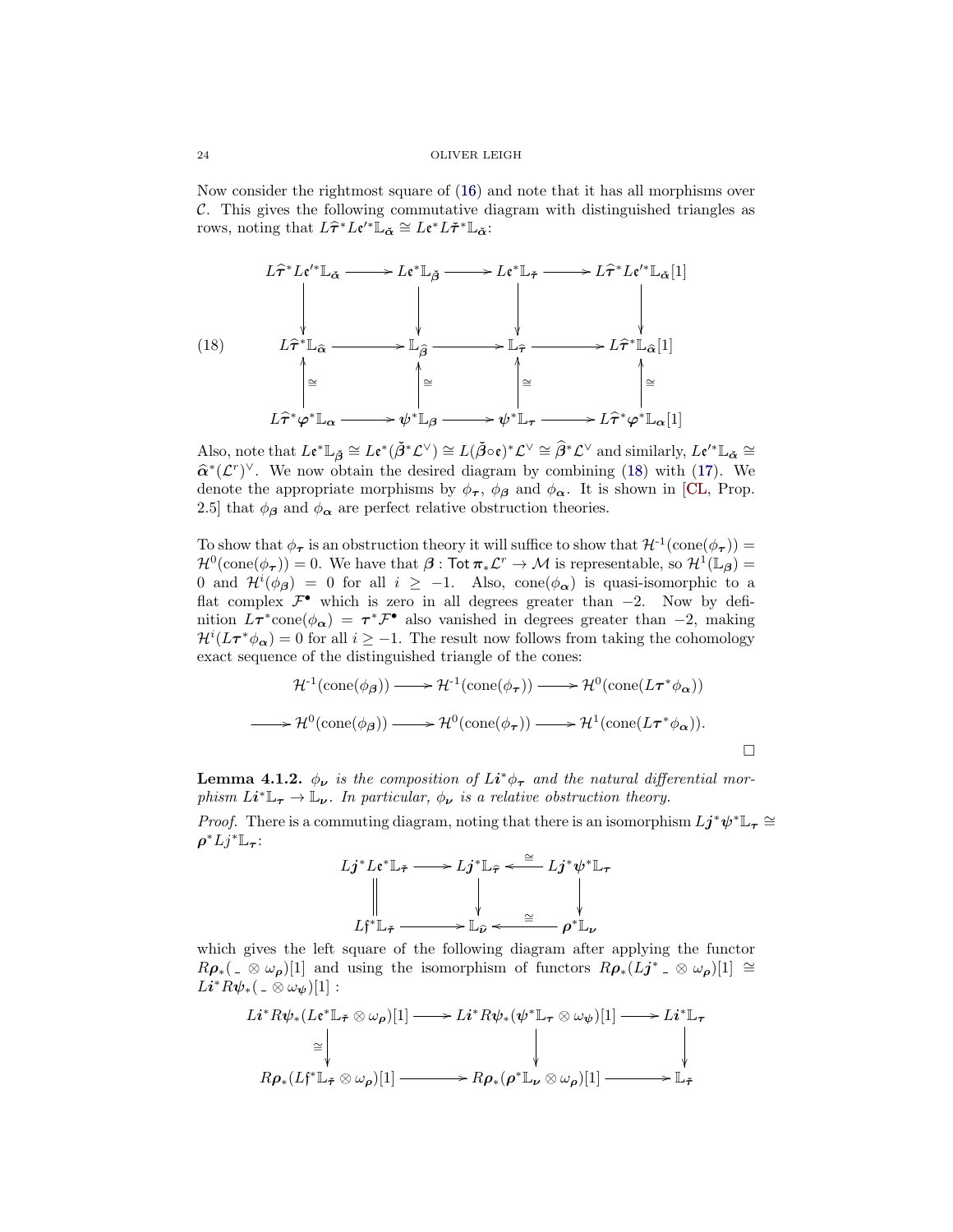Now,  $Li^*\phi_{\tau}$  is the composition of the top row and  $\phi_{\nu}$  is the composition of the bottom row. Hence,  $\phi_{\nu}$  is the composition of the desired morphisms.

The maps i and i' are immersions and  $\tau$  and  $\nu$  are representable, so  $Li^* \mathbb{L}_{\tau} \rightarrow$  $\mathbb{L}_{\nu}$  is a relative obstruction theory (see for example [\[BF,](#page-27-24) §7]). We now consider the distinguished triangle of cones coming from composition of lemma [3.2.5.](#page-18-0) The reasoning that  $\phi_{\nu}$  is a relative obstruction theory is now the same as for  $\phi_{\tau}$  in the previous lemma, lemma [4.1.1.](#page-22-2)

<span id="page-24-0"></span>**Lemma 4.1.3.** The left derived pullback by f of the map  $\check{\tau}^* \mathbb{L}_{\check{\alpha}} \to \mathbb{L}_{\check{\beta}}$  is the map:

$$
r\, \boldsymbol{j}^* \boldsymbol{\sigma}^{r-1} : \boldsymbol{j}^* \widehat{\beta}^* \mathcal{L}^{‐r} \longrightarrow \boldsymbol{j}^* \widehat{\beta}^* \mathcal{L}^{‐1}
$$

where  $\sigma$  is the universal rth root.

Proof. It will suffice to show this locally. The local situation is described by the diagram



where  $U = \text{Spec}B$ , G is a finite group and t is defined by the morphism of Balgebras  $B[z] \to B[w]$  with  $z \mapsto w^r$ . On U we have that  $\mathcal L$  is given by an equivariant line bundle E defined by a local generator  $\phi$ . Then  $\mathcal{L}^r$  corresponds to  $E^r$  with  $\phi^r$ .

We have that  $\mathbb{L}_{\tilde{\beta}} \cong \Omega_{\tilde{\beta}} \cong \tilde{\beta}^* \mathcal{L}^{-1}$  and the last morphism is defined locally by  $dw \mapsto \frac{1}{\phi}$ . Similarly,  $\mathbb{L}_{\tilde{\boldsymbol{\alpha}}} \cong \Omega_{\tilde{\boldsymbol{\alpha}}} \cong \tilde{\boldsymbol{\alpha}}^*\mathcal{L}^{-r}$  is defined by  $dz \mapsto \frac{1}{\phi^r}$  and the map  $d\tilde{\boldsymbol{\tau}}$  is defined by:

$$
d\mathbf{t}: \quad B[w] \otimes A[z]dz \quad \longrightarrow \quad A[w]dw
$$

$$
1 \otimes dz \quad \longmapsto \quad rw^{r-1}dw.
$$

Let  $\sigma_B \in B$  be the pullback of  $\sigma$  to U. Locally on U the map j is defined by the section  $\sigma_B$  via the following map  $B[w] \to B : w \mapsto \sigma_B$ . Hence, pulling back via j we have that the map  $j^*d\tilde{\tau}$  is locally defined by:

$$
\begin{array}{cccc}\boldsymbol{j}^*\textit{d}\boldsymbol{\mathrm{t}}:&B\frac{1}{\phi^r}&\longrightarrow&B\frac{1}{\phi}\\&\frac{1}{\phi^r}&\longmapsto&r(\sigma_B)^{r-1}\frac{1}{\phi}.\end{array}
$$

**Theorem 4.1.4.** The map  $\phi_{\nu} : R\rho_*(Lf^*\mathbb{L}_{\tilde{\tau}} \otimes \omega_{\rho})[1] \longrightarrow \mathbb{L}_{\nu}$  is a perfect relative obstruction theory perfect with relative virtual dimension  $(1 - r)m$ . (Recall that m is the dimension of  $\mathcal{M}^{[r]}$ .)

*Proof.* Let  $\rho: C \to S$  be a family in  $\mathcal{M}^{[\frac{1}{r}]}$ . In the derived category we have the following isomorphisms

$$
L\mathfrak{f}^*\mathbb{L}_{\tilde{\mathbf{\tau}}}\otimes \omega_{\rho}\cong L\mathfrak{f}^*\big([\tilde{\mathbf{\tau}}^*\mathbb{L}_{\tilde{\mathbf{\alpha}}}\longrightarrow \mathbb{L}_{\tilde{\boldsymbol{\beta}}}] \otimes \omega_{\rho}\big)\cong [\widehat{\boldsymbol{\beta}}^*\mathcal{L}^{\text{-}r}\otimes \omega_{\rho}\longrightarrow \widehat{\boldsymbol{\beta}}^*\mathcal{L}^{\text{-}1}\otimes \omega_{\rho}].
$$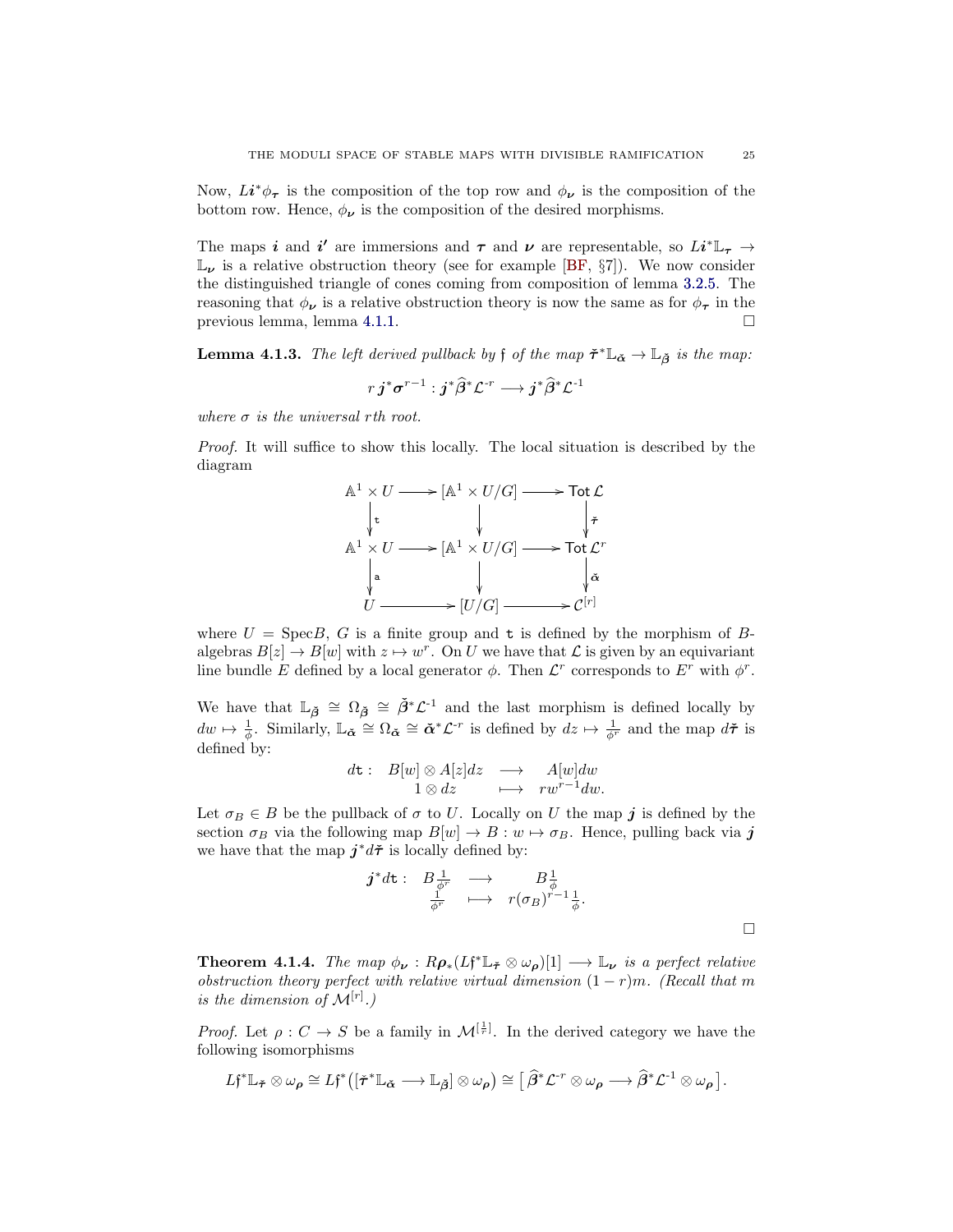Denote the restriction to  $S$  of this complex by

<span id="page-25-3"></span>(19) 
$$
E^{\bullet} = [E_{-1} \xrightarrow{\theta} E_0] = [f^* \omega_X \otimes \mathcal{O}_C \xrightarrow{id \otimes \sigma^{r-1}} f^* \omega_X \otimes L^{r-1}]
$$

with the last equality following from lemma [4.1.3.](#page-24-0) Let  $M$  be a line bundle on  $C$ which is ample on the fibres of  $\rho$ . Then for sufficiently large n we have for each  $E_i$ the following properties:

- <span id="page-25-0"></span>(1)  $\rho^* \rho_* (E_i \otimes M^n) \otimes M^{-n} \longrightarrow E_i$  is surjective.
- (2)  $R^1 \rho_* E_i \otimes M^n = 0.$
- (3) For all  $z \in S$  we have  $H^0(C_z, \rho^* \rho_* (E_i \otimes M^n) \otimes M^{-n}) = 0$ .

<span id="page-25-4"></span>Denote the locally free sheaf  $\rho^* \rho_*(E_0 \otimes M^n) \otimes M^{-n}$  by  $A_{E_0}$  and the associated map from property [1](#page-25-0) above by a. Then using the fibre product for modules we have the following commuting diagram with exact rows

<span id="page-25-1"></span>(20) 
$$
0 \longrightarrow \ker(a) \longrightarrow G \longrightarrow E_{-1} \longrightarrow 0
$$

$$
\parallel \qquad \qquad \downarrow \tilde{\theta} \qquad \qquad \downarrow \theta
$$

$$
0 \longrightarrow \ker(a) \longrightarrow A_{E_0} \xrightarrow{a} E_0 \longrightarrow 0
$$

where  $G$  also fits into the exact sequence:

<span id="page-25-2"></span>(21) 
$$
0 \longrightarrow G \longrightarrow E_{-1} \oplus A_{E_0} \xrightarrow{\binom{-\theta}{a}} E_0 \longrightarrow 0.
$$

The diagram in [\(20\)](#page-25-1) shows that there is an isomorphism  $[G \stackrel{\theta}{\longrightarrow} A_{E_0}] \cong [E_{-1} \stackrel{\theta}{\longrightarrow} E_0]$ in the derived category.

The exact sequence in  $(21)$  shows that G is locally free and hence the diagram in [\(20\)](#page-25-1) contains only flat modules. Hence for  $z \in S$  we may restrict to the fibre  $C_z$ and maintain exactness. Then using the snake lemma we have an isomorphism

$$
\ker \theta_z \cong \ker \widetilde{\theta}_z.
$$

We claim that  $H^0(C_z, \ker \theta_z) = 0$ . To see this take  $s \in H^0(C_z, \ker \theta_z)$  and note that  $s \in H^0(C_z, E_{-1})$  and s is in the kernel of  $\theta_z$ . From [\(19\)](#page-25-3) we know that  $(E_1)_z = f_z^* \omega_X$  and  $\theta_z = \sigma_z^{r-1}$ , so  $\theta_z$  only vanishes where  $f_z$  is constant. Hence, we let  $B \subset C_z$  be the union of components contracted by  $f_z$ . Then we have Supp  $s \subset B$  and  $(E_{-1})_z|_B = (f_z^* \omega_X)|_B \cong \mathcal{O}_B$  so we must have  $s = 0$ . Hence,  $H^0(C_z,\ker \theta_z) = H^0(C_z,\ker \tilde{\theta}_z) = 0.$ 

From property [3](#page-25-4) of the definition of  $A_{E_0}$  we have  $H^0(C_z, (A_{E_0})_z) \cong 0$ . So the following exact sequence shows that  $H^0(C_z, G_z) = 0$ :

$$
0 \longrightarrow H^0(C_z, \ker \widetilde{\theta}_z) \longrightarrow H^0(C_z, G_z) \longrightarrow H^0(C_z, (A_{\widetilde{L}})_z)
$$

Hence, we have that  $R^1 \rho_* G$  is locally free and  $R \rho_* G \cong [R^1 \rho_* G][-1]$ . Moreover  $R\rho_*[G \stackrel{\widetilde{\theta}}{\longrightarrow} A_{\widetilde{L}}] \cong [R^1\rho_*G \stackrel{R^1\rho_*\widetilde{\theta}}{\longrightarrow} R^1\rho_*A_{\widetilde{L}}][-1]$  is a complex of locally free sheaves concentrated in degree [0, 1].

The virtual dimension follows immediately from Riemann-Roch for twisted curves (see [\[AGV,](#page-27-14) §7.2]) applied to  $E^{\bullet}$ . . В последните последните последните последните последните последните последните последните последните последн<br>В последните последните последните последните последните последните последните последните последните последнит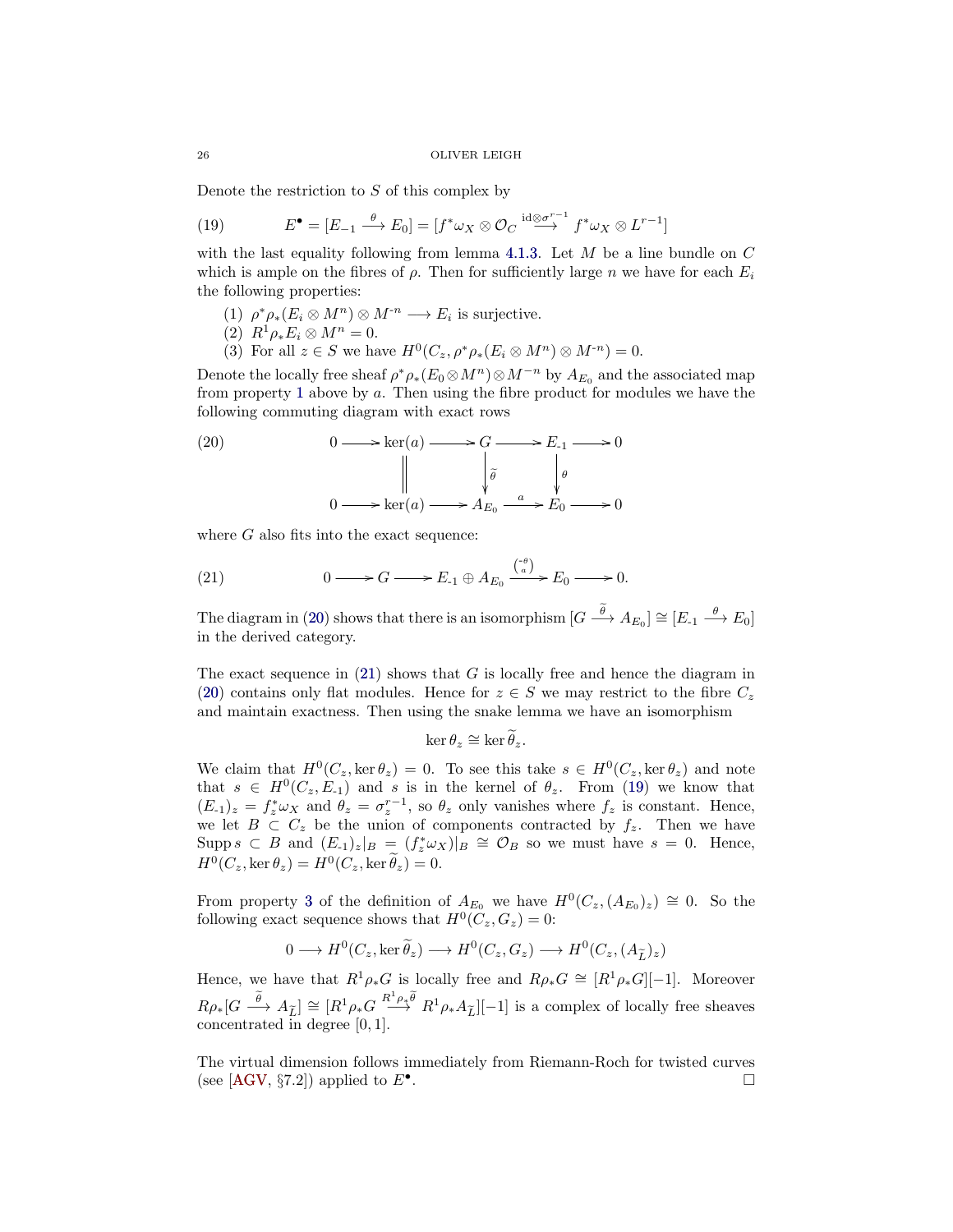The space  $\mathcal{M}^{[r]}$  has a natural perfect obstruction theory following from the con-struction of [\[B,](#page-27-27) [L2\]](#page-27-10). It will suffice to show that the space of r-stable maps  $\mathcal{M}^r$  has a perfect obstruction theory since by lemma [2.1.2](#page-11-3) the map  $\mathcal{M}^{[r]} \to \mathcal{M}^r$  is étale. Recall the construction of the perfect obstruction theory for the moduli space of stable maps  $M$  is defined via the relative to the forgetful morphism

$$
\overline{\mathcal{M}}_g(X,d) \longrightarrow \mathfrak{M}_g.
$$

It is pointed out in [\[GV,](#page-27-3) §2.8] that in the case of relative stable maps the perfect obstruction theory can be constructed relative to the morphism

$$
\overline{\mathcal{M}}_g(X,\mu)\longrightarrow \mathfrak{M}_{g,l(\mu)}\times \mathcal{T}_X
$$

where  $\mathcal{T}_X$  is the moduli space parameterising the degenerated targets. We have the following two cartesian squares where the bottom arrows are flat:

$$
\begin{array}{ccc}\n\overline{\mathcal{M}}_g^r(X,d) \longrightarrow \overline{\mathcal{M}}_g(X,d) & \overline{\mathcal{M}}_g^r(X,\mu) \longrightarrow \overline{\mathcal{M}}_g(X,\mu) \\
\downarrow & & \downarrow & & \downarrow \\
\left.\begin{matrix} \mathfrak{p}^{\text{abs}} & & \mathfrak{p}^{\text{rel}} \\ \mathfrak{M}_g^r \longrightarrow & \mathfrak{M}_g \end{matrix}\right| & \mathfrak{M}_g^r(X,\mu) \longrightarrow \overline{\mathcal{M}}_g(X,\mu) \\
\downarrow & & \downarrow & & \downarrow \\
\mathfrak{M}_g^r \longrightarrow & \mathfrak{M}_{g,l(\mu)} \times \mathcal{T}_X \longrightarrow \mathfrak{M}_{g,l(\mu)} \times \mathcal{T}_X\n\end{array}
$$

We let  $p: \mathcal{M}^r \to \mathcal{X}$  be one of  $p^{\text{abs}}$  or  $p^{\text{rel}}$  maps depending on the choice of  $\mathcal{M}^r$ . Then we have a natural perfect relative obstruction for p by pulling back via  $\mathcal{M}^r \to \mathcal{M}$ :

$$
\phi_{p}: E_{p}^{\bullet} \longrightarrow \mathbb{L}_{p}.
$$

Then a the perfect obstruction theory for  $\mathcal{M}^r$  is given by the following cone construction:



**Corollary 4.1.5.** (Theorem [C\)](#page-3-0) If  $g = 0$  there is a perfect obstruction theory for  $\mathcal{M}^{[1/r]}$  giving virtual dimension m. Moreover, since  $\mathcal{M}^{[1/r]} \to \mathcal{M}^{1/r}$  is étale in genus 0, there is a perfect obstruction theory for  $\mathcal{M}^{1/r}$ .

*Proof.* Let  $E^{\bullet} = R\rho_*(Lf^*\mathbb{L}_{\tilde{\tau}} \otimes \omega_{\rho})$ . Then there the following is a commutative diagram with distinguished triangles for rows:



Here  $F^{\bullet}$  is defined via the cone construction. As before we have an exact sequence of cohomology of the cones:

$$
\mathcal{H}^1(\text{cone}(\text{id})) \longrightarrow \mathcal{H}^1(\text{cone}(\phi)) \longrightarrow \mathcal{H}^1(\text{cone}(\phi_{\nu}))
$$

$$
\longrightarrow \mathcal{H}^0(\text{cone}(\text{id})) \longrightarrow \mathcal{H}^0(\text{cone}(\phi)) \longrightarrow \mathcal{H}^0(\text{cone}(\phi_{\nu})).
$$

Which shows that  $\mathcal{H}^{\cdot}(\text{cone}(\phi)) = \mathcal{H}^{0}(\text{cone}(\phi)) = 0.$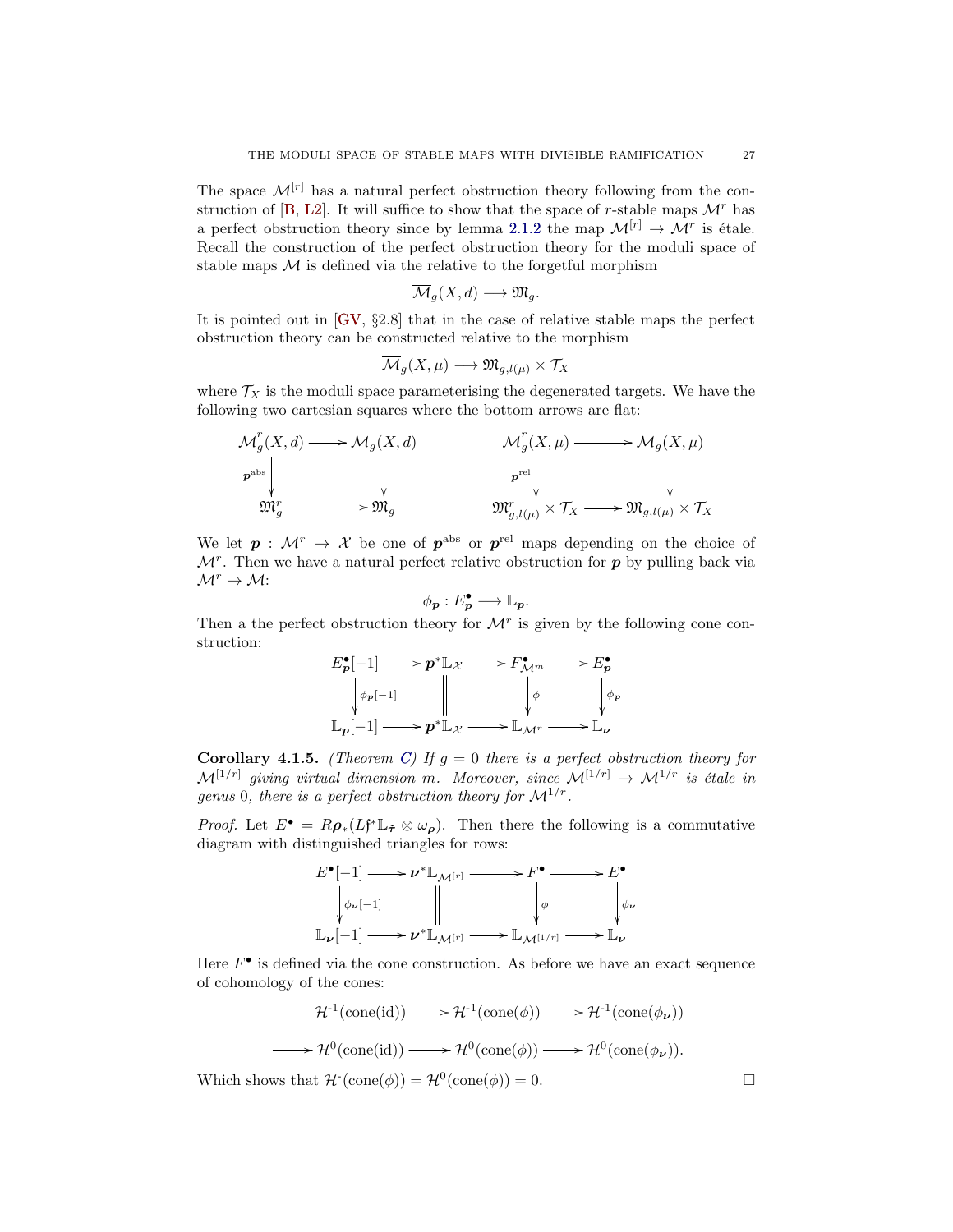#### **REFERENCES**

- <span id="page-27-12"></span>[ACV] D. Abramovich, A. Corti and A. Vistoli, Twisted bundles and admissible covers, Special issue in honor of Steven L. Kleiman. Comm. Algebra 31 (2003), no. 8, 3547-3618. MR 2007376
- <span id="page-27-14"></span>[AGV] D. Abramovich, T. Graber and A. Vistoli, Gromov-Witten theory of Deligne-Mumford stacks Amer. J. Math. 130 (2008), no. 5, 1337-1398. MR 2450211
- <span id="page-27-1"></span>[AJ] D. Abramovich and T. Jarvis, *Moduli of twisted spin curves*, Proc. Amer. Math. Soc. 131 3, (2003), 685-699. MR 1937405
- <span id="page-27-11"></span>[AV] D. Abramovich and A.Vistoli, Compactifying the space of stable maps, J. Amer. Math. Soc. 15 (2002), no. 1, 27-75. MR 1862797
- <span id="page-27-7"></span>[BKLPS] G. Borot, R. Kramer, D. Lewanski, A. Popolitov and S. Shadrin Special cases of the orbifold version of Zvonkine's r-ELSV formula, [arXiv:1705.10811](https://arxiv.org/abs/1705.10811)
- <span id="page-27-26"></span>[BBH] C. Bartocci, U. Bruzzo and D. Hernández-Ruipérez, Fourier-Mukai and Nahm transforms in geometry and mathematical physics, Progress in Mathematics, 276. Birkhäuser Boston, Inc., Boston, MA, 2009. xvi+423 pp. ISBN: 978-0-8176-3246-5. MR 2511017
- <span id="page-27-27"></span>[B] K. Behrend, Gromov-Witten invariants in algebraic geometry, Invent. Math. 127 (1997), no. 3, 601-617. MR 1431140
- <span id="page-27-24"></span>[BF] K. Behrend and B. Fantechi, The intrinsic normal cone, Invent. Math. 128 (1997), no. 1, 45-88. MR 1437495
- <span id="page-27-21"></span>[CCC] L. Caporaso, C. Casagrande and M. Cornalba Moduli of roots of line bundles on curves, Trans. Amer. Math. Soc. 359 (2007), no. 8, 3733-3768. MR 2302513
- <span id="page-27-22"></span>[CL] H.-L. Chang and J. Li, Gromov-Witten Invariants of Stable Maps with Fields, Int. Math. Res. Not. IMRN 2012, no. 18, 4163-4217. MR 2975379
- <span id="page-27-23"></span>[CLL] H.-L. Chang, J. Li and W.P. Li, Witten's top Chern class via cosection localization, Invent. Math. 200 (2015), no. 3, 1015-1063. MR 3348143
- <span id="page-27-2"></span>[Ch1] A. Chiodo Stable twisted curves and their r-spin structures, Ann. Inst. Fourier, Grenoble, 58, 5, (2008), 1635-1689. MR 2445829
- <span id="page-27-17"></span>[Ch2] A. Chiodo Towards an enumerative geometry of the moduli space of twisted curves and rth roots, Compositio Math. 144 (2008) 1461-1496. MR 2474317
- <span id="page-27-18"></span>[Co] M. Cornalba, Moduli of curves and theta-characteristics, Lectures on Riemann surfaces (Trieste, 1987), 560-589, World Sci. Publ., Teaneck, NJ, 1989. MR 1082361
- <span id="page-27-15"></span>[FJR1] H. Fan, T. Jarvis and Y. Ruan *Quantum singularity theory for*  $A_{r-1}$  and r-spin theory, Ann. Inst. Fourier (Grenoble) 61 (2011), no. 7, 2781-2802. MR 3112508
- <span id="page-27-16"></span>[FJR2] H. Fan, T. Jarvis and Y. Ruan The Witten equation, mirror symmetry, and quantum singularity theory, Ann. of Math. (2) 178 (2013), no. 1, 1-106. MR3043578
- <span id="page-27-4"></span>[FP] B. Fantechi and R. Pandharipande, Stable maps and branch divisors, Compositio Math. 130 (2002), no. 3, 345-364. MR 1887119
- <span id="page-27-5"></span>[GP] T. Graber, R. Pandharipande, Localization of virtual classes, Invent. Math. 135 (1999), no. 2, 487?518. MR 1666787
- <span id="page-27-3"></span>[GV] T. Graber and R. Vakil, Hodge integrals and Hurwitz numbers via virtual localization, Compositio Math. 135 (2003), no. 1, 25-36. MR 1955162
- <span id="page-27-19"></span>[J1] T. Jarvis, Torsion-free sheaves and moduli of generalized spin curves, Compositio Math. 110 (1998), no. 3, 291-333. MR 1602060
- <span id="page-27-20"></span>[J2] T. Jarvis Geometry of the moduli of higher spin curves, Internat. J. Math. 11 (2000), no. 5, 637-663. MR 1780734
- <span id="page-27-9"></span>[L1] J. Li, Stable morphisms to singular schemes and relative stable morphisms, J. Differential Geom. 57 (2001), no. 3, 509-578. MR 1882667
- <span id="page-27-10"></span>[L2] J. Li, A degeneration formula of GW-invariants, J. Differential Geom. **60** (2002), no. 2, 199-293. MR 1938113
- <span id="page-27-25"></span>[MFK] D. Mumford, J. Fogarty, F. Kirwan, *Geometric invariant theory*. Third edition. Ergebnisse der Mathematik und ihrer Grenzgebiete (2) [Results in Mathematics and Related Areas (2)], 34. Springer-Verlag, Berlin, 1994. xiv+292 pp. ISBN: 3-540-56963-4. MR 1304906
- <span id="page-27-8"></span>[OP] A. Okounkov and R. Pandharipande, Gromov-Witten theory, Hurwitz theory, and Completed cycles, Ann. of Math. (2), 163 (2006), no. 2, 517-560. MR 2199225
- <span id="page-27-13"></span>[O] M. Olsson, *(Log) twisted curves*, Compos. Math. **143** (2007), no. 2, 476-494. MR 2309994
- <span id="page-27-6"></span><span id="page-27-0"></span>[SSZ] S. Shadrin, L. Spitz, D. Zvonkine, Equivalence of ELSV and Bouchard-Mariño conjectures for r-spin Hurwitz numbers Math. Ann. 361 (2015), no. 3-4, 611-645. MR 3319543